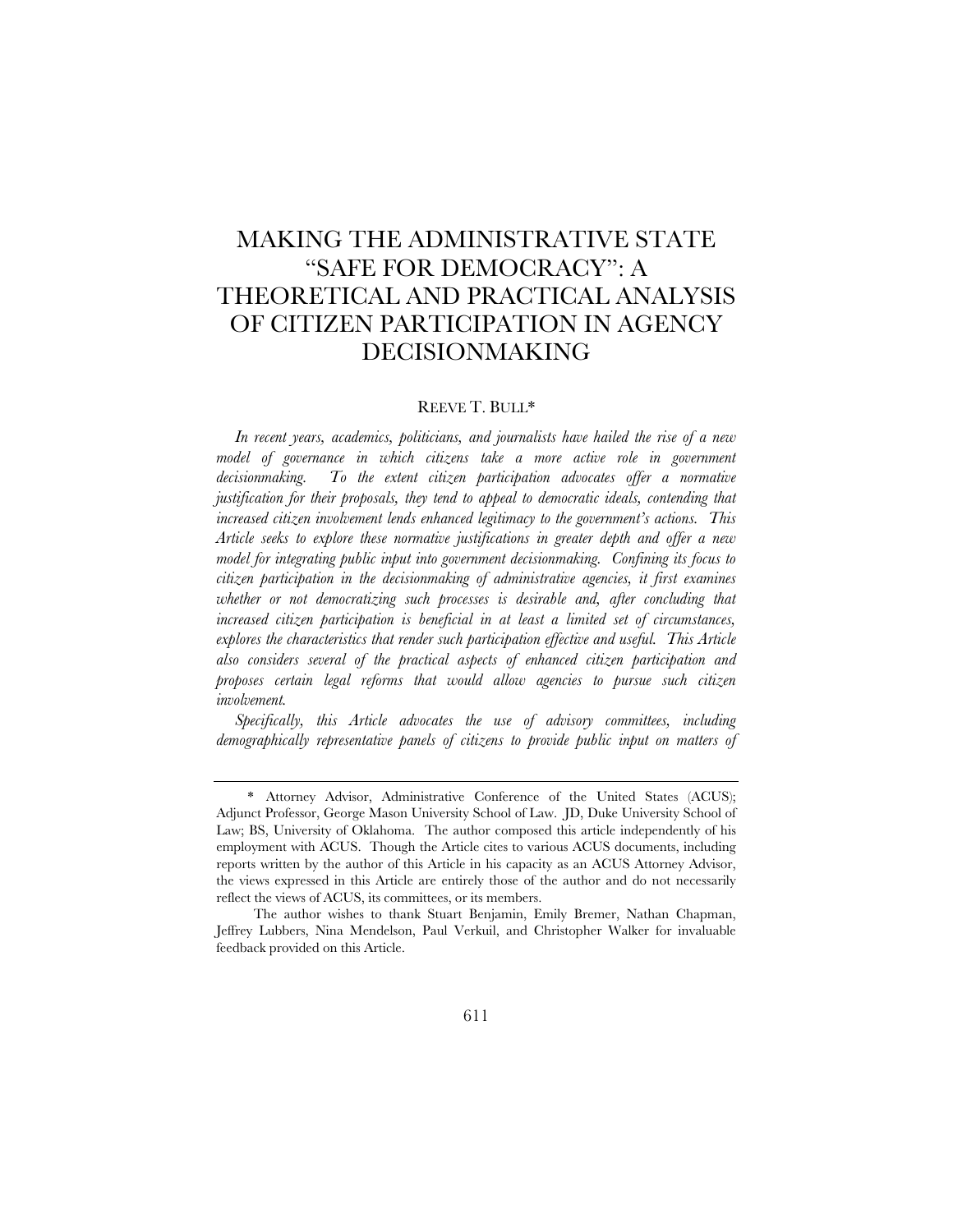*agency policy. Though the agency would not be bound to honor a committee's conclusion, which would merely constitute one entry in the administrative record on which an agency would base its decision, such committees might prove invaluable in offering accurate, informed data concerning public opinion on important matters of policy. By merely exploiting new technologies and making relatively minor amendments to the Federal Advisory Committee Act, the law that governs the activities of advisory committees, the federal government could enable its agencies to experiment with the use of such committees. These relatively modest reforms could be enormously beneficial in providing relevant public input to administrative agencies and quelling popular perceptions of a "democracy deficit" in the workings of the administrative state.* 

## TABLE OF CONTENTS

|    |                                                             | A. The Decline of the Non-Delegation Doctrine and the        |  |
|----|-------------------------------------------------------------|--------------------------------------------------------------|--|
|    |                                                             |                                                              |  |
|    | В.                                                          | Existing Efforts to "Democratize" Agency Decision making 620 |  |
| П. |                                                             | Public Participation in a Constitutional Democracy 624       |  |
| Ш. | Enhancing Public Participation in the Modern Administrative |                                                              |  |
|    |                                                             |                                                              |  |
|    | A.                                                          |                                                              |  |
|    | В.                                                          |                                                              |  |
|    | C.                                                          | A New Model for Public Participation: Citizen Advisory       |  |
|    |                                                             |                                                              |  |
|    |                                                             |                                                              |  |
|    | $A_{\cdot}$                                                 |                                                              |  |
|    | В.                                                          |                                                              |  |
|    | С.                                                          |                                                              |  |
|    | D.                                                          |                                                              |  |
|    |                                                             |                                                              |  |

#### **INTRODUCTION**

In the summer of 2009, in the period preceding the passage of the Patient Protection and Affordable Care Act<sup>1</sup> (typically dubbed "Obamacare" by its critics for its association with the Obama Administration's health care policies), advocates of universal health care were pitted against those who felt that a national health care system would

 <sup>1.</sup> Pub. L. No. 111-148, 124 Stat. 119 (2010).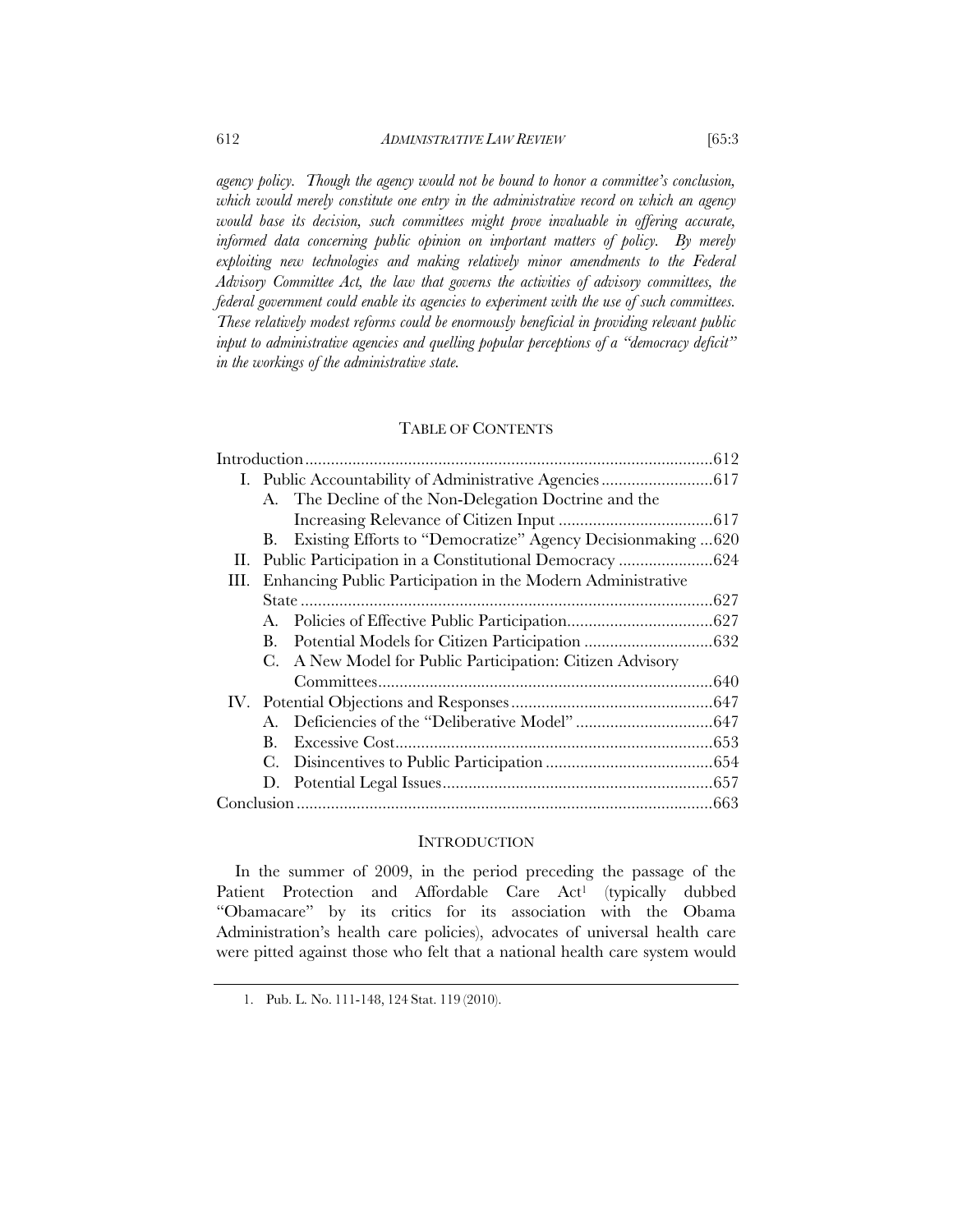improperly increase costs and/or decrease the quality of medical care. "Town hall" meetings hosted by Senators and Representatives seeking to garner public input on the proposed legislation often degenerated into angry shouting matches in which opponents of the law accused its advocates of attempting to foist "socialized medicine" on an unwilling American public.2 Perhaps the most controversial critique of the legislation came from the 2008 Republican candidate for the Vice Presidency, Sarah Palin. Palin infamously accused the Obama Administration of attempting to implement "death panels" that would ration health care to Americans based upon their perceived usefulness to society, with more "productive" citizens receiving superior care whilst the disabled, infirm, and elderly receive sub-par care or are simply left to die3 and, in the words of Charles Dickens, "decrease the surplus population."4

Though it takes a volatile imagination to characterize the end-of-life counseling provisions in the proposed health care law as "death panels,"5 these words undoubtedly obtained some purchase on the public imagination. As a result, the health care law provoked intense controversy during its passage and remains a highly polarizing piece of legislation.<sup>6</sup>

 4. CHARLES DICKENS, A CHRISTMAS CAROL, IN PROSE: BEING A GHOST STORY OF CHRISTMAS 12 (Hill Press 1966) (1843) (When informed that "many would rather die" than seek provisions at public poorhouses, Ebenezer Scrooge replies "if they would rather die . . . they had better do it, and decrease the surplus population").

 <sup>2.</sup> *See, e.g.*, *Health Care Town Halls Turn Violent in Tampa & St. Louis*, FOXNEWS.COM, Aug. 7, 2009, http://www.foxnews.com/politics/2009/08/07/health-care-town-halls-turnviolent-tampa-st-louis/ (noting that Democratic lawmakers attempting to deliver remarks on the proposed health care law in Tampa were met with shouts of "'You work for us!,' 'Tyranny! tyranny! tyranny!,' and 'Read the bill!'").

 <sup>3.</sup> *See* Michael Kessler, *Sarah Palin's "Death Panel" Lies*, WASH. POST, Aug. 13, 2009, http://onfaith.washingtonpost.com/onfaith/georgetown/2009/08/the\_death\_panel\_lies.ht ml (quoting Sarah Palin as stating "the America I know and love is not one in which my parents or my baby with Down syndrome will have to stand in front of Obama's 'death panel' so his bureaucrats can decide, based on a subjective judgment of their 'level of productivity in society,' whether they are worthy of health care").

 <sup>5.</sup> *See* Ezra Klein, *Is the Government Going to Euthanize Your Grandmother? An Interview with Senator Johnny Isakson*, WASH. POST, Aug. 10, 2009, http://voices.washingtonpost.com/ezraklein/2009/08/is\_the\_government\_going\_to\_eut.html (quoting *Republican* Senator Johnny Isakson as responding to Palin's "death panel" claims by stating "how someone could take an end of life directive or a living will as that is nuts").

 <sup>6.</sup> *See, e.g.*, Jeffrey M. Jones, *Americans Divided on Repeal of 2010 Healthcare Law*, GALLUP POLITICS, Feb. 27, 2012, http://www.gallup.com/poll/152969/Americans-Divided-Repeal-2010-Healthcare-Law.aspx. At its inception, the Affordable Care Act provoked intense controversy, with Americans starkly divided in their support for or opposition to the Act (with 49% in favor and 40% opposed). *Id.* Since that time, support for the law has slowly dwindled and opposition has gradually increased, with 45% of Americans currently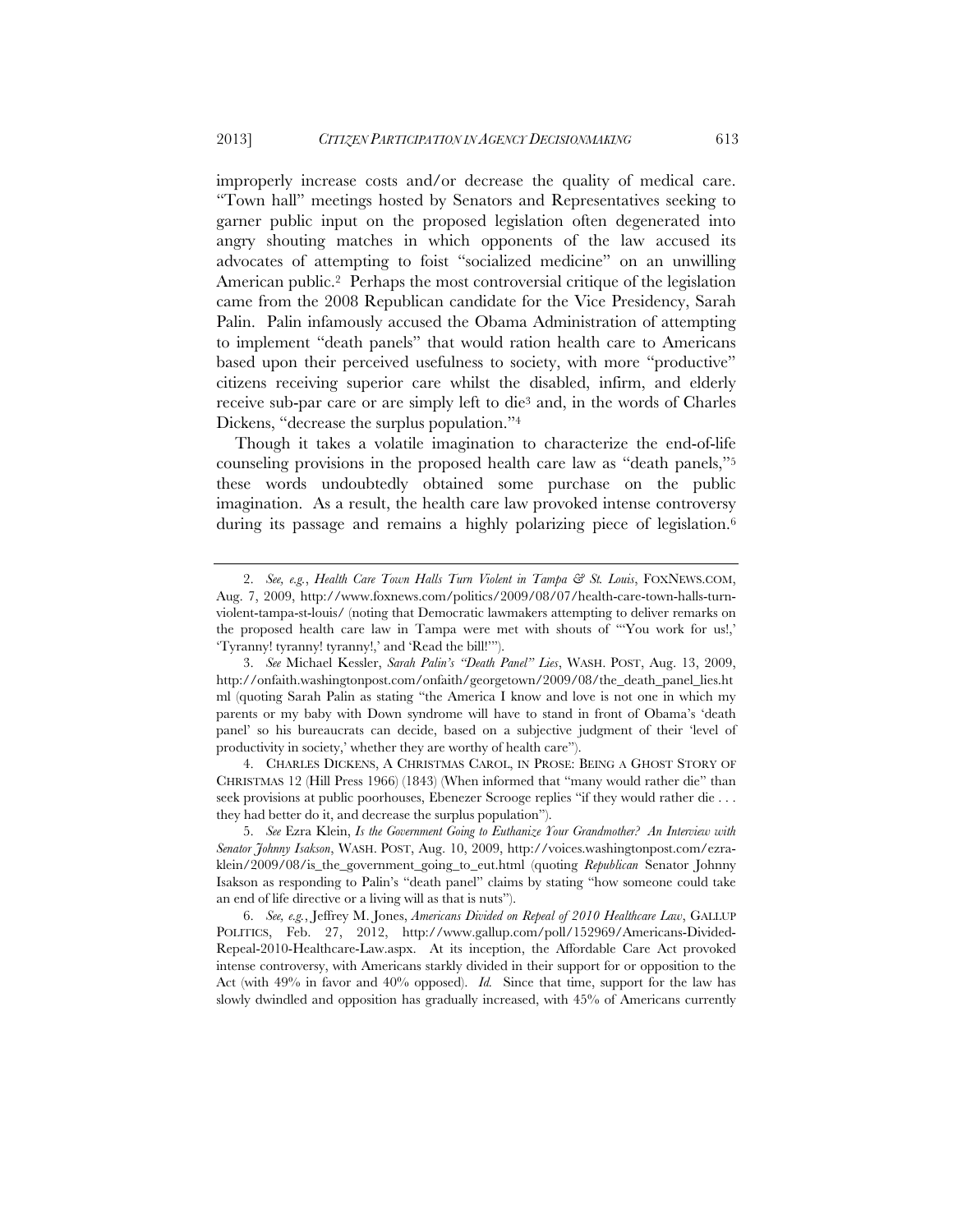Though Ms. Palin's precise claims are easily debunked, her remarks reflect a general anxiety felt by a large number of American citizens: that they have lost the ability to influence government policymaking and instead are subject to the whims of elitist bureaucrats who, like the Caesars of Ancient Rome, dictate policy from a distant capital with little to no interest in the everyday concern of their public charges.7

A similar uproar emerged when the United States Preventive Services Task Force, an independent panel of experts appointed by the United States Department of Health and Human Services, recommended that women begin regular mammogram screenings for breast cancer at the age of fifty rather than forty, as had been the standard in the past.8 Though the panel's recommendation was based upon scientific evidence strongly indicating that the drawbacks of early screening outweighed its benefits, many assumed that the panel's recommendation was an attempt by the Obama Administration to ration health care.9

In short, recent health care controversies betray deep-seated suspicions of the federal government and, in particular, federal agencies, on the part of the American public.10 Of course, a certain degree of disconnect between policymakers and the general public is inevitable. First, agencies

 8. *See* Gina Kolata, *Panel Urges Mammograms at 50, Not 40*, N.Y. TIMES, Nov. 16, 2009, http://www.nytimes.com/2009/11/17/health/17cancer.html.

opposed and 44% in favor. *Id.* Though Americans as a whole are roughly equally divided between the pro- and anti-camps, members of the two major political parties are fairly uniform in their support for or opposition to the law: 87% of Republicans favor repeal of the Act while 77% of Democrats oppose repeal. *Id.*

 <sup>7.</sup> *See, e.g.*, Nancy Coppack, *The United Bureaucracy of America*, BRYAN/COLLEGE STATION TEA PARTY, May 23, 2011, http://bcsteaparty.com/2011/05/bureaucracy-ofamerica ("His salary paid by the taxpayer, the bureaucrat is the face of tyranny and opposition rather than service.").

 <sup>9.</sup> *Id.* 

 <sup>10.</sup> *See, e.g.*, Clint Bolick, *Obamacare's Other Unconstitutional Provision*, DEFINING IDEAS, Dec. 16, 2011, http://www.hoover.org/publications/defining-ideas/article/103021 (criticizing the Affordable Care Act for its creation of multiple new agencies and, in particular, for its investiture of significant power in the Independent Payment Advisory Board, which is responsible for recommending legislation designed to contain the rising costs of healthcare). Needless to say, the publicity surrounding the Supreme Court's recent decision in *Nat'l Fed'n of Indep. Bus. v. Sebelius*, 132 S. Ct. 2566 (2012), reveals the extent of public antipathy toward increased governmental intrusion into the erstwhile domain of the private sector. Prior to the issuance of the Supreme Court's decision, which ultimately upheld most provisions of the Affordable Care Act including the highly controversial "individual mandate," which required citizens to procure health insurance or face a monetary penalty, *id.* at 2600, 72% of Americans (and 56% of Democrats) expressed a belief that the "individual mandate" provision of the Affordable Care Act is unconstitutional. Jones, *supra* note 6.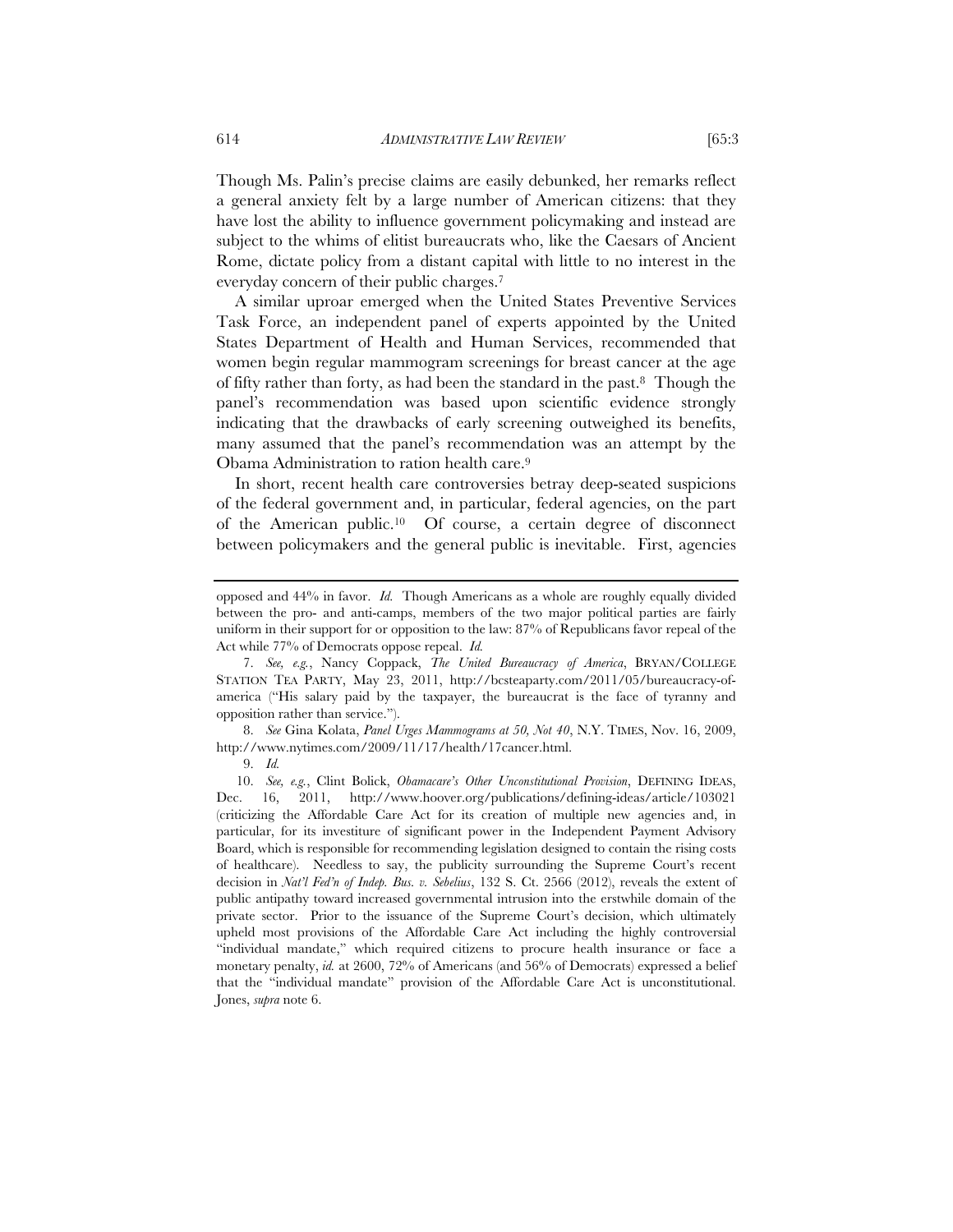often rely on esoteric, highly technical information that is overly complex for the typical citizen. For instance, though climate science overwhelmingly indicates that industrial carbon emissions create a significant threat of catastrophic climate change, $11$  the average citizen does not observe any uniform pattern of each year's weather being warmer than the previous year's and therefore doubts that climate change exists.12 Second, public policymaking tools sometimes rely upon assumptions that some citizens find distasteful. For instance, cost-benefit analysis requires the assignment of a dollar value to individual lives, a notion that may conflict with Judeo-Christian doctrines regarding the pricelessness of human life. Nevertheless, widespread antipathy towards administrative agencies<sup>13</sup> may also reflect a sense that the public has been foreclosed from making decisions regarding the proper allocation of resources, decisions that instead are made by relatively insulated bureaucrats remote from mechanisms of democratic accountability and unaware of citizens' preferences.

This Article examines the extent to which public input can and should be considered in agency policymaking and assesses possible mechanisms for enhancing such input where appropriate. Section I examines the theoretical justifications for increased citizen input in the administrative state. It acknowledges the decline of the non-delegation doctrine and the reality that administrative agencies increasingly engage in policymaking, a fact that arguably justifies improved citizen participation in agency decisionmaking. It then chronicles existing efforts to promote enhanced public input but concludes that these efforts largely consist of hortatory proclamations in favor of citizen involvement and generally lack any set of

 <sup>11.</sup> *See* Naomi Oreskes, *The Scientific Consensus on Climate Change*, 306 SCI. 1686 (2004), *available at* http://www.sciencemag.org/content/306/5702/1686.full ("Scientists publishing in the peer-reviewed literature agree with [the Intergovernmental Panel on Climate Change], the National Academy of Sciences, and the public statements of their professional societies. Politicians, economists, journalists, and others may have the impression of confusion, disagreement, or discord among climate scientists, but that impression is incorrect.").

 <sup>12.</sup> For instance, the winter of 2009–10 was unusually cold in parts of North America and Europe, an anomaly caused by "Arctic oscillation." Kenneth Chang, *Feeling That Cold Wind? Here's Why*, N.Y. TIMES, Jan. 9, 2010, http://www.nytimes.com/2010/01/10/

weekinreview/10chang.html. One would expect a certain degree of variation in regional temperatures, even in an environment undergoing sustained warming, but laymen often interpret any temporary downturn in average temperatures as disproving the scientific consensus behind anthropogenic climate change.

 <sup>13.</sup> *See* Gallup Consulting, *Gallup Study Provides Valuable Insights on the Individual Experience with Federal Agencies*, GOV'T EXECUTIVE 2, http://www.govexec.com/pdfs/111609l1.pdf ("Nearly half of Americans tend to view federal agencies neutrally (46%), with significantly more negative views  $(34\%)$  than positive ones  $(20\%)$ .").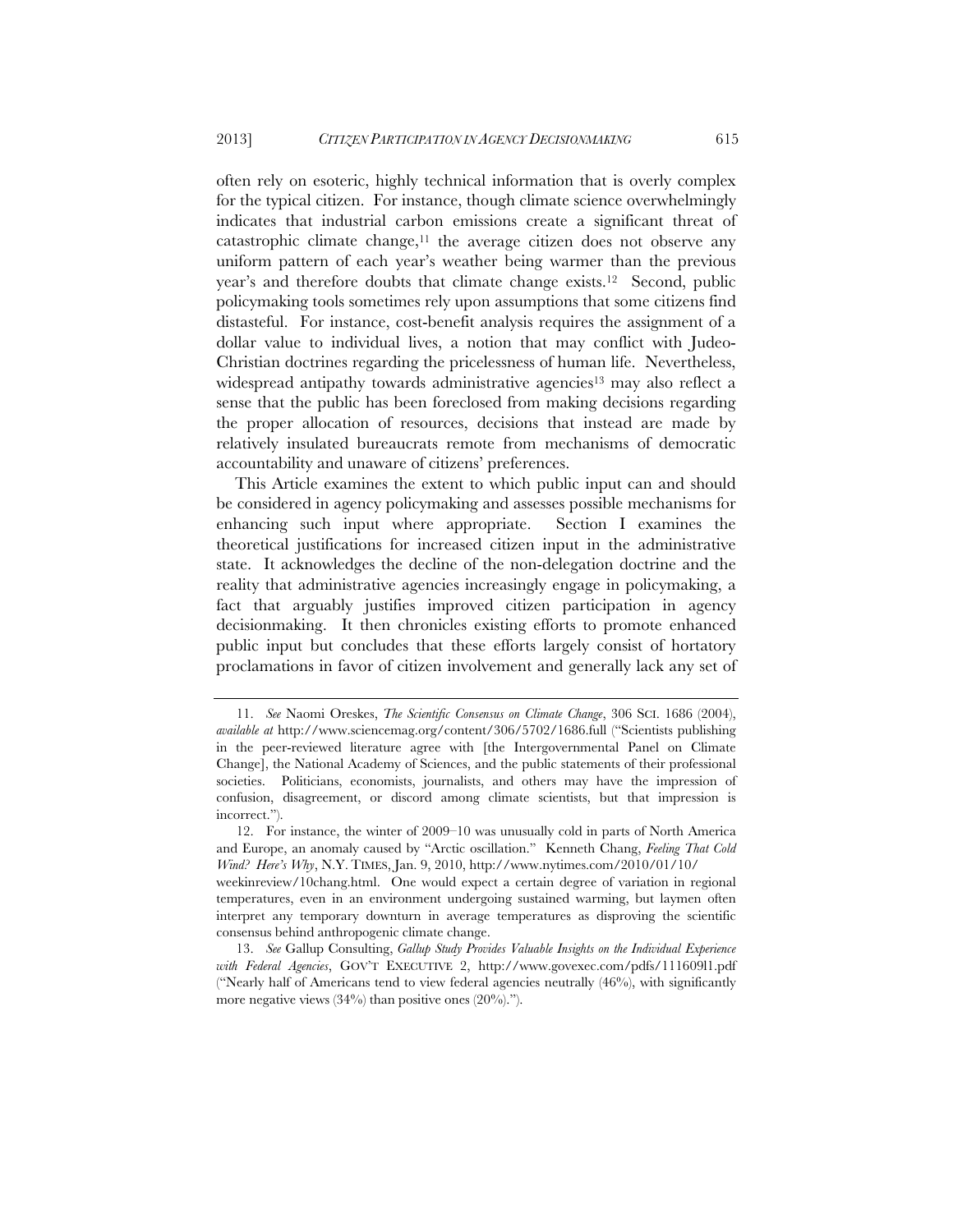unifying principles or concrete goals.

Section II situates the issue of the appropriate level of input into agency policymaking within the broader theoretical debate over the appropriate role of "democratic" elements within our constitutional republic. It examines recent literature that argues that the Nation's founders valued "democracy" not for its own sake, but rather as a check on the representative elements of government. It applies this insight to administrative agencies, contending that general calls for "enhancing democracy" in the administrative state are misguided, but that a nuanced integration of certain "democratic" elements where appropriate is beneficial.

Section III then considers aspects of effective public participation. In particular, it contends that whenever an agency seeks public input, it should strive to ensure that the group providing input is representative of the national populace and that the participants are well-informed on the relevant issues. It considers existing proposals for enhancing public input and puts forth a new model involving the use of citizen advisory committees.

Lastly, Section IV explores potential objections to the citizen advisory committee proposal. It answers criticisms related to inappropriate reliance on deliberative groups, excessive cost, and the non-binding nature of committee determinations. Finally, it explores various legal issues, most notably those raised by the Federal Advisory Committee Act (FACA), and proposes relatively minor adjustments to the law that would facilitate use of such committees.

Ultimately, every modern government must maintain a delicate balance. On the one hand is "mobocracy,"14 where the caprices of the uninformed masses dictate public policy. On the other is technocratic oligarchy, where a selected group of "elitist" decisionmakers impose their "enlightened" will upon the general populace. American administrative agencies, like the Republic as a whole, evince elements of both systems, inviting mass input in some areas while relying largely on technical expertise in others, attempting to achieve an optimal balance between democratic norms on the one hand and ideals of efficient and accurate decisionmaking on the other. This Article explores the theoretical foundations of that balance and offers modest suggestions for readjusting it. Equilibrium between competing goals necessarily leaves some dissatisfied; however, the present system has left a disturbingly large segment of the public alienated and dispirited,

 <sup>14.</sup> Robert Justin Lipkin, *Which Constitution? Who Decides?: The Problem of Judicial Supremacy and the Interbranch Solution*, 28 CARDOZO L. REV. 1055, 1076 (2006).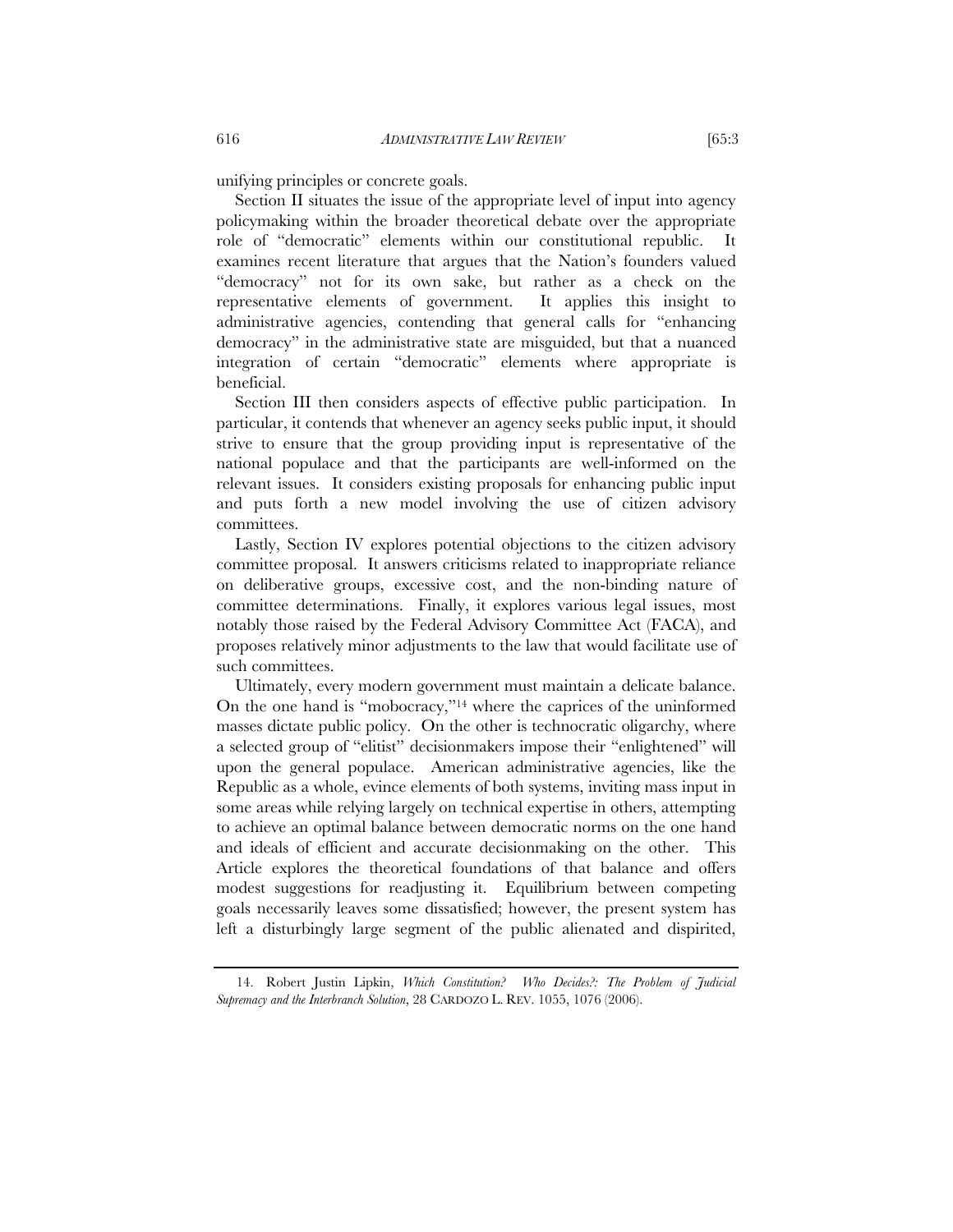feeling that their government neither values their input nor makes decisions that ultimately promote the public good. By readjusting the modern system of administrative procedure to allow meaningful collaboration with the public in certain areas—rather than an empty charade wherein the government nominally gathers public input and then promptly ignores it15—and eschewing public participation where it is neither desirable nor beneficial—rather than disingenuously acting as if public opinion were relevant to technical issues, such as the viability of climate change science our government could garner greater trust amongst the electorate while improving the overall quality of its policymaking.

#### I. PUBLIC ACCOUNTABILITY OF ADMINISTRATIVE AGENCIES

# *A. The Decline of the Non-Delegation Doctrine and the Increasing Relevance of Citizen Input*

Traditional theories of the administrative state viewed agencies as the terminus of a "transmission belt," bearing responsibility for implementing the technical details of public policy decrees issued at earlier stations.16 Voting citizens choose the President and Members of Congress, who adopt policy, and agencies simply decide the most efficient means of executing that policy. The "non-delegation doctrine" theoretically polices the line between the role of Congress and that of administrative agencies, but as

 16. Richard B. Stewart, *Reformation of American Administrative Law*, 88 HARV. L. REV. 1667, 1675 (1975).

 <sup>15.</sup> In this light, some have argued that the entire notice-and-comment requirement of § 553(c) of the Administrative Procedure Act (APA) is an exercise in futility, representing a merely symbolic practice of gathering public input that has little bearing on agency decisionmaking. *See* E. Donald Elliott, *Re-Inventing Rulemaking*, 41 DUKE L.J. 1490, 1492 (1992) ("Notice-and-comment rulemaking is to public participation as Japanese Kabuki theater is to human passions—a highly stylized process for displaying in a formal way the essence of something which in real life takes place in other venues."). *But see* Cass R. Sunstein, Administrator, Office of Information and Regulatory Affairs (OIRA), Keynote Address at Joint Brookings Institution/Administrative Conference Forum on the Future of E-Rulemaking (Nov. 30, 2010) ("In the last year and a half at least, and I bet it's true before, [the Kabuki theater] cliché just turns out to be wrong. Proposed rules are a way of obtaining comments on rules and the comments are taken exceedingly seriously."), transcript available at http://www.brookings.edu/~/media/events/2010/11/30%20electronic%20rulemaking/20101130\_electronic\_rulemaking\_1. Whether or not one subscribes to this perspective, the APA simply requires agencies to consider the "relevant matter" presented in public comments,  $5 \text{ U.S.C. } \xi$  553(c) (2006), and in practice, agency decisionmakers generally limit their attention to relevant data contained in such comments and largely ignore any policy preferences expressed therein. Nina A. Mendelson, *Rulemaking, Democracy, and Torrents of E-Mail*, 79 GEO. WASH. L. REV. 1343, 1346 (2011).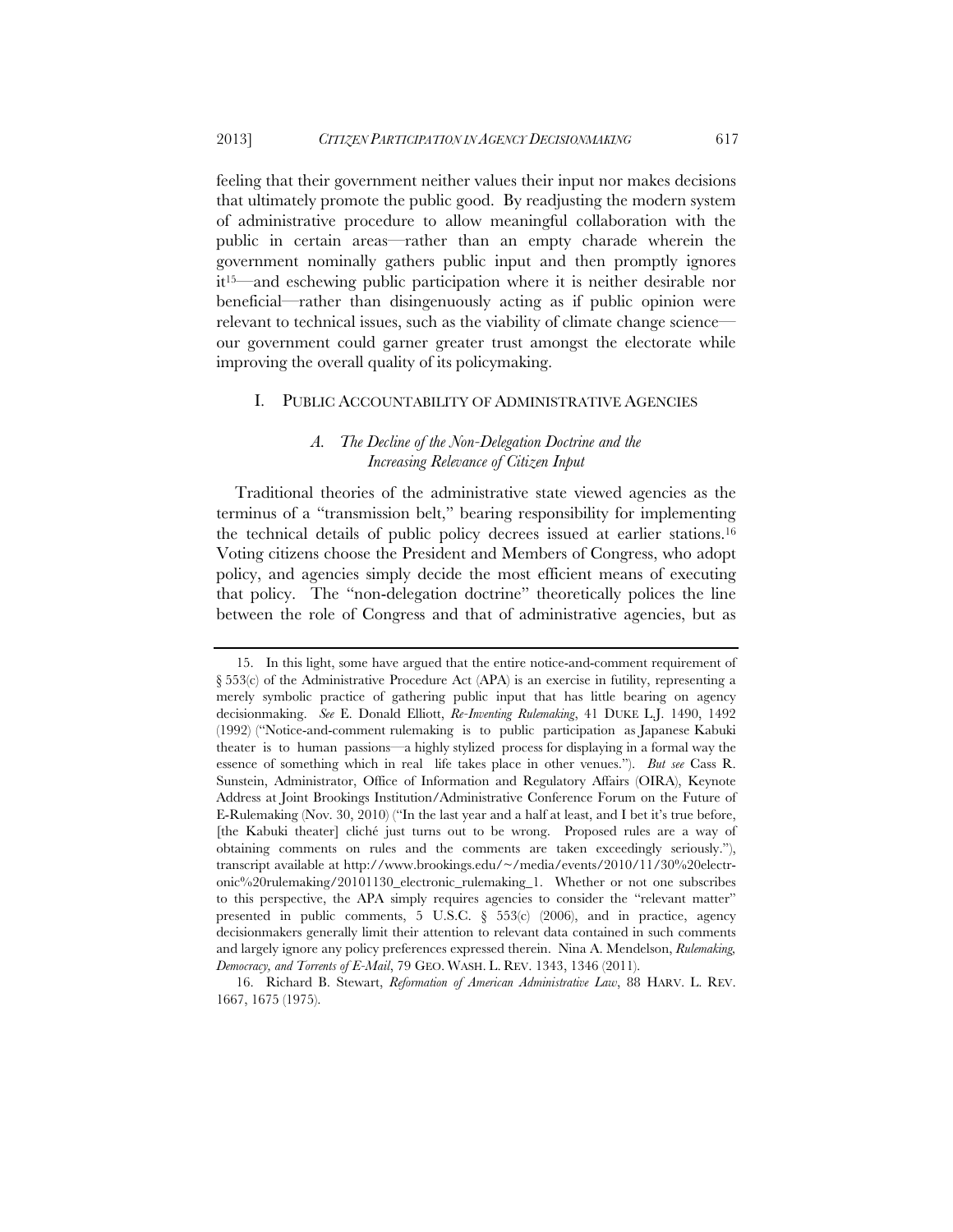every law student learns a few weeks into an administrative law survey course, that doctrine is essentially a dead letter.<sup>17</sup> The last serious application of the non-delegation doctrine occurred in the middle of the New Deal, when the Supreme Court that had evinced some degree of hostility to the policies of President Franklin Delano Roosevelt struck down provisions of statutes that granted broad decisionmaking authority to the Executive Branch.18

In *Mistretta v. United States*,19 the Court formally acknowledged that the non-delegation doctrine was not intended to draw a clean line between policymaking and implementation, and explicitly rejected the argument that delegations "may not carry with them the need to exercise judgment on matters of policy."20 Articulating the so-called "intelligible principle" theory of non-delegation, the Court asserted "[s]o long as Congress 'shall lay down by legislative act an intelligible principle to which the person or body authorized to [exercise the delegated authority] is directed to conform, such legislative action is not a forbidden delegation of legislative power."<sup>21</sup>

The premise that Congress sets policies and agencies iron out the details of such policy directives, which is central to the "technocratic" theory of the administrative state,<sup>22</sup> has had to confront the end of the non-delegation era. Thus, at least in certain instances, bureaucrats set national policy with no direct input from the electorate. Of course, the system is not devoid of checks and balances. The elected branches always possess ultimate

 <sup>17.</sup> *See* PETER L. STRAUSS ET AL., GELLHORN & BYSE'S ADMINISTRATIVE LAW 66 (rev. 10th ed. 2003) ("Nearly two centuries of nondelegation caselaw reveals a Court that consistently talks a harsh line against the delegation of 'legislative power,' but rarely finds a statutory delegation it can't sustain.").

 <sup>18.</sup> *See, e.g.*, A.L.A. Schechter Poultry Corp. v. United States, 295 U.S. 495, 521–23, 551 (1935) (finding the Live Poultry Code was an impermissible delegation of legislative powers as it allowed the President to create a law if one had not been approved by Congress); Panama Refining Co. v. Ryan, 293 U.S. 388, 421 (1935) (asserting that Congress cannot abdicate its legislative power in favor of administrative agencies).

 <sup>19. 488</sup> U.S. 361 (1989).

 <sup>20.</sup> *Id.* at 378.

 <sup>21.</sup> *Id.* at 372 (quoting J.W. Hampton, Jr., & Co. v. United States, 276 U.S. 394, 409 (1928)).

 <sup>22.</sup> *See* Philip J. Harter, *Executive Oversight of Rulemaking: The President Is No Stranger*, 36 AM. U. L. REV. 557, 566 (1987) (noting that proponents of the New Deal feared that politics would "contaminat[e] the purity of technocratic decisionmaking"); Randall Peerenboom, *Globalization, Path Dependency and the Limits of Law: Administrative Law Reform and Rule of Law in the People's Republic of China*, 19 BERKELEY J. INT'L L. 161, 170 (2001) ("During the New Deal, agencies in the U.S. were viewed as neutral technocrats who served the public by deciding technical issues based on special expertise.").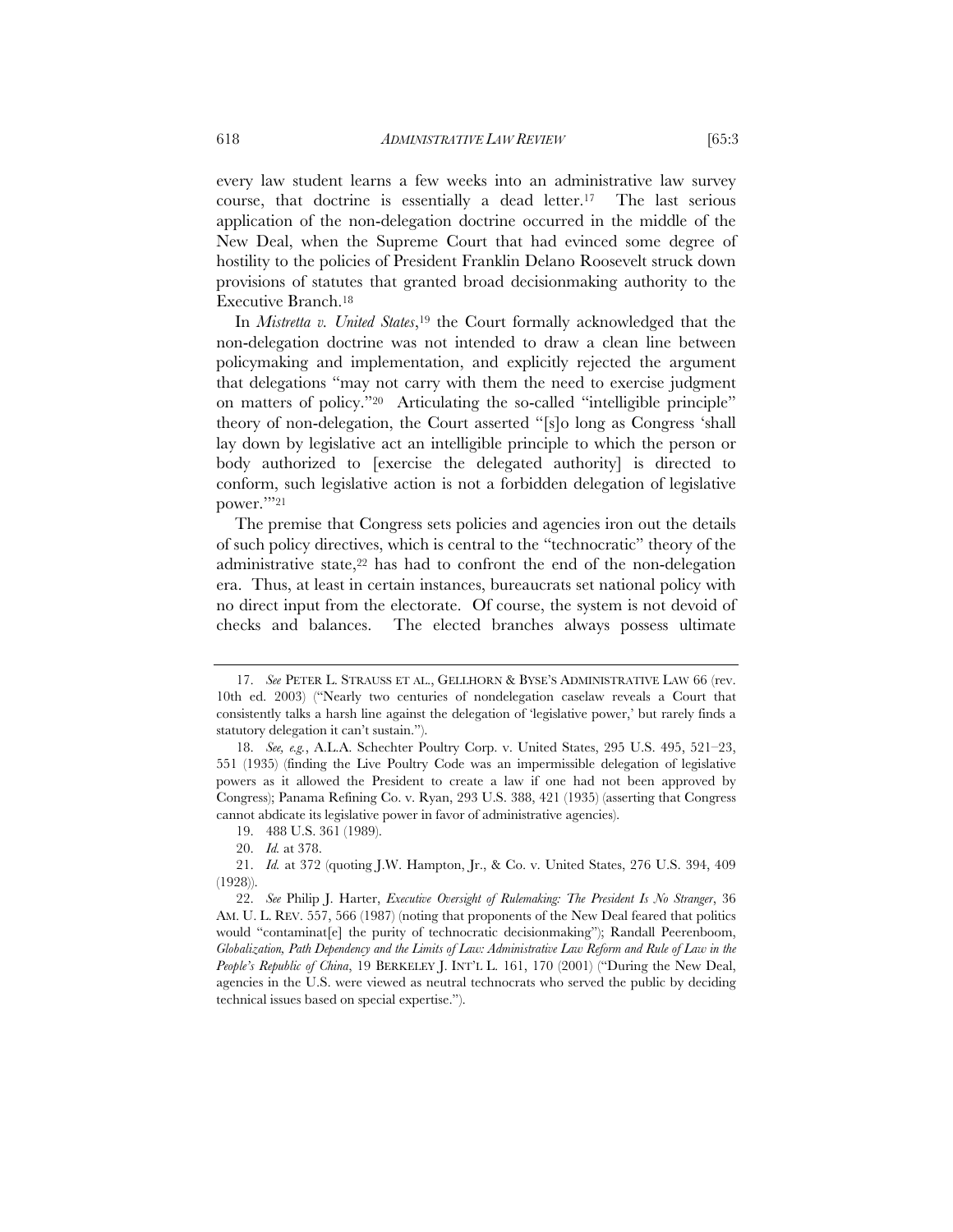authority over agencies: Congress can delegate authority more narrowly, withhold funding from agencies that pursue disfavored policies, or legislatively override an agency's decision.23 Similarly, the President can generally remove the head of an executive agency<sup>24</sup> and can exercise centralized control over agency decisionmaking.25 The federal courts can review agency decisionmaking under the Administrative Procedure Act (APA).26 Finally, the public itself possesses a number of opportunities for participation in agency decisionmaking processes as guaranteed by the APA and the various transparency laws.27

At the same time that agencies have taken a greater role in governmental policymaking, everyday citizens have become substantially more capable of informing the process. With the rise of e-rulemaking and the erosion of barriers to entry in the rulemaking comment process,28 agencies sometimes receive hundreds of thousands of comments on a given rulemaking. Most of these comments are unsophisticated (and oftentimes duplicative) and add little to the relevant pool of information,29 but nonetheless demonstrate the strength of public sentiment concerning the subject of the proposed rule. Under the "technocratic" theory, the agency should simply ignore the number of comments received and glean whatever relevant information the comments contain (with the marginal value of a duplicative or unsophisticated comment being zero). Nonetheless, as Professor Nina

 25. *See, e.g.*, Exec. Order No. 12,866, 58 Fed. Reg. 51,735 (Oct. 4, 1993) (requiring agencies to submit major rules to the OIRA for review).

26. 5 U.S.C. § 702 (2006).

 <sup>23.</sup> *See, e.g.*, Congressional Review Act, 5 U.S.C. §§ 801–08 (2006).

 <sup>24.</sup> Paul R. Verkuil et al., *A Blackletter Statement of Federal Administrative Law*, 54 ADMIN. L. REV. 1, 78 (2002) ("In the case of executive agencies, whose officers are removable at will, the President can remove an official for failure to follow supervision."). The President's ability to remove the head of an agency is more limited with respect to independent regulatory agencies, whose members Congress often makes removable only "for cause." Humphrey's Executor v. United States, 295 U.S. 602, 631 (1935); *see also* Marshall J. Breger & Gary J. Edles, *Established by Practice: The Theory and Operation of Independent Federal Agencies*, 52 ADMIN. L. REV. 1111, 1138 (2000) ("The critical element of independence is the protection—conferred explicitly by statute or reasonably implied—against removal except 'for cause.'").

 <sup>27.</sup> *See, e.g.*, Freedom of Information Act 5 U.S.C. § 552 (2006); Government in the Sunshine Act 5 U.S.C. § 552b (2006); Federal Advisory Committee Act 5 U.S.C. app. § 14 (2006).

 <sup>28.</sup> *See, e.g.*, E-Government Act of 2002, Pub. L. No. 107-347, § 206, 116 Stat. 2899, 2915–16 (2002).

 <sup>29.</sup> *See* Cary Coglianese, *Citizen Participation in Rulemaking: Past, Present, and Future*, 55 DUKE L.J. 943, 959 (2006) ("According to one recent study of about 500,000 comments submitted on an especially controversial EPA rule, less than 1 percent of those comments reportedly had anything original to say.").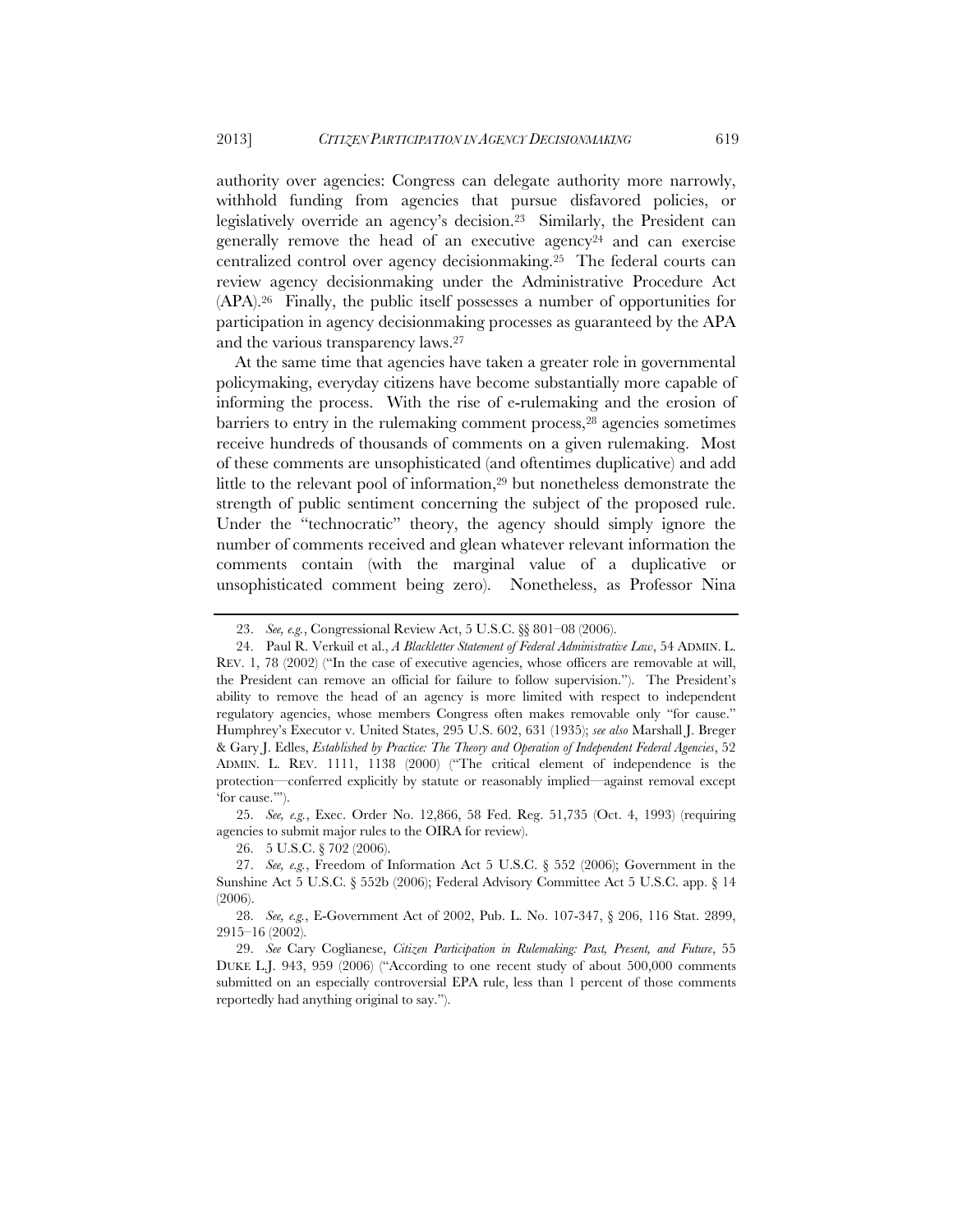Mendelson has argued, the prospect of an agency simply ignoring the preferences expressed in such comments, particularly in those instances in which the agency receives an overwhelming response, is "very hard to square with a vision of rulemaking as a democratic process."<sup>30</sup> Recent efforts to enhance citizen participation in agency decisionmaking reflect an underlying intuition that citizen input can be valuable, but agencies have yet to develop a comprehensive framework for integrating policy-related

#### *B. Existing Efforts to "Democratize" Agency Decisionmaking*

Though calls for enhanced public input into agency decisionmaking pervade legal writings,31 little beyond negotiated rulemaking has actually been adopted into law as a result of such scholarship.32 Nonetheless, in recent years, executive branch officials (including the President) have explicitly endorsed enhanced citizen participation, and legal scholars have put forth detailed proposals for accomplishing that goal.

The Executive Branch's endorsement of enhanced public-private collaboration has generally been hortatory rather than directive. For instance, President Barack Obama issued a memorandum to agency heads within his first few days in office calling for "a system of transparency, public participation, and collaboration," without providing much detail on

 32. *See, e.g.*, Negotiated Rulemaking Act of 1990, Pub. L. No. 101–648, 104 Stat. 4969 (codified at 5 U.S.C. §§ 561–70); *see also* Administrative Conference of the United States, Recommendation 85-5, Procedures for Negotiating Proposed Regulations, 50 Fed. Reg. 52,895 (Dec. 27, 1985); Administrative Conference of the United States, Recommendation 82-4, Procedures for Negotiating Proposed Regulations, 47 Fed. Reg. 30,708 (July 15, 1982).

input into their decisions.

 <sup>30.</sup> Mendelson, *supra* note 15, at 1359.

 <sup>31.</sup> *See, e.g.*, Lisa Blomgren Bingham, *The Next Generation of Administrative Law: Building the Legal Infrastructure for Collaborative Governance*, 2010 WIS. L. REV. 297, 298–99 (2010) ("Collaborative governance can take many forms, including many experiments in deliberative democracy, collaborative public or network management, and appropriate dispute resolution in the policy process; these processes all share a related role by providing ways for people to exercise voice and to work together in governance."); Mariano-Florentino Cuéllar, *Rethinking Regulatory Democracy*, 57 ADMIN. L. REV. 411, 417 (2005) ("[R]egulators could systematically experiment with, and compare, different methods for blending public input with expert opinions about risk and science."); Jody Freeman, *Collaborative Governance in the Administrative State*, 45 UCLA L. REV. 1, 6 (1997) ("I argue that the goals of efficacy and legitimacy are better served by a model that views the administrative process as a problemsolving exercise in which parties share responsibility for all stages of the rule-making process . . . . "); Orly Lobel, *The Renew Deal: The Fall of Regulation and the Rise of Governance in Contemporary Legal Thought*, 89 MINN. L. REV. 342, 343–44 (2004) ("Government [has] harnesse<sup>[d]</sup> the power of new technologies, market innovation, and civic engagement to enable different stakeholders to contribute to the project of governance.").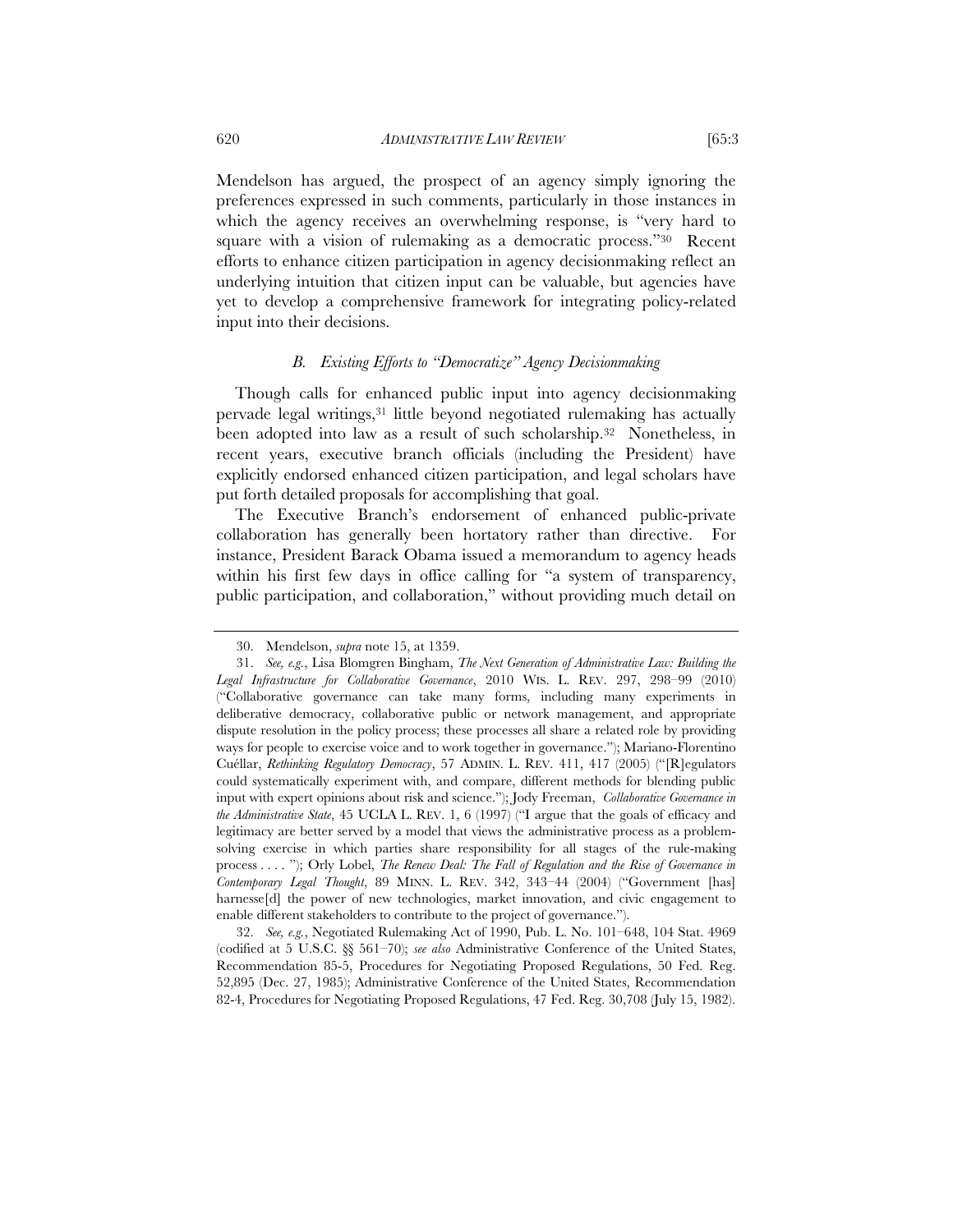how agencies might go about effectuating that mandate.<sup>33</sup> A subsequent Executive Order built upon those proposals, asserting that "regulations shall be based, to the extent feasible and consistent with law, on the open exchange of information and perspectives among State, local, and tribal officials, experts in relevant disciplines, affected stakeholders in the private sector, and the public as a whole."<sup>34</sup> Unfortunately, the Executive Order relies largely upon existing mechanisms for public comments and contains no concrete recommendations for supplementing those existing processes.35

Academic proposals for increasing public input into agencies' decisionmaking, though highly detailed, typically do not propose any comprehensive system for enhanced citizen participation or grapple with the legal implications of adopting the programs proposed. For instance, Professor Beth Simone Noveck, who has written extensively on the promises of modern technology for enhancing public participation in government, declares that "advances in communications, information sharing and record keeping mean that participation once thought impracticable on a large scale is now possible."36 In support of this claim, Noveck offers a number of examples of enhanced public participation facilitated by technology. For example, Professor Noveck describes a software called "Unchat," a program that enables "synchronous small group deliberation" designed "to create deliberation processes."37 Essentially, "Unchat" enables a virtual "town hall" meeting, permitting a group of participants to convene in an online forum similar to a discussion board.38 As a legal matter, it is not entirely clear whether "Unchat" could

 <sup>33.</sup> Memorandum for the Heads of Executive Departments and Agencies, Transparency and Open Government, 74 Fed. Reg. 4685, 4685 (Jan. 26, 2009).

<sup>34.</sup> Exec. Order No. 13,563, § 2, 76 Fed. Reg. 3821, 3822 (Jan. 21, 2011).

 <sup>35.</sup> *Id.*

 <sup>36.</sup> Beth Simone Noveck, *Designing Deliberative Democracy in Cyberspace: The Role of the Cyber-Lawyer*, 9 B.U. J. SCI. & TECH. L. 1, 7 (2003).

 <sup>37.</sup> *Id.* at 60.

 <sup>38.</sup> *Id.* at 62–63. Unlike a traditional Internet discussion forum, "Unchat" offers a number of features that allow the board to optimize the discussion based on the goals of the particular meeting. For instance, the user can select whether or not to appoint a moderator for the discussion. *Id.* at 75–76. The software also allows participants to send a selected number of private messages directly to other users rather than posting to the overall forum (termed "whispering") and post a selected number of messages to the forum without the permission of the moderator (termed "shouting"). *Id.* at 81–82. The user can also require participants to take a quiz on preparatory materials prior to entering the discussion. *Id.* at 86. In this sense, the process resembles a physical town hall meeting, wherein participants may be asked to study certain materials prior to attending the forum and, once at the actual meeting, may choose to whisper thoughts to fellow attendees in close proximity or shout certain statements over the objection of the facilitator.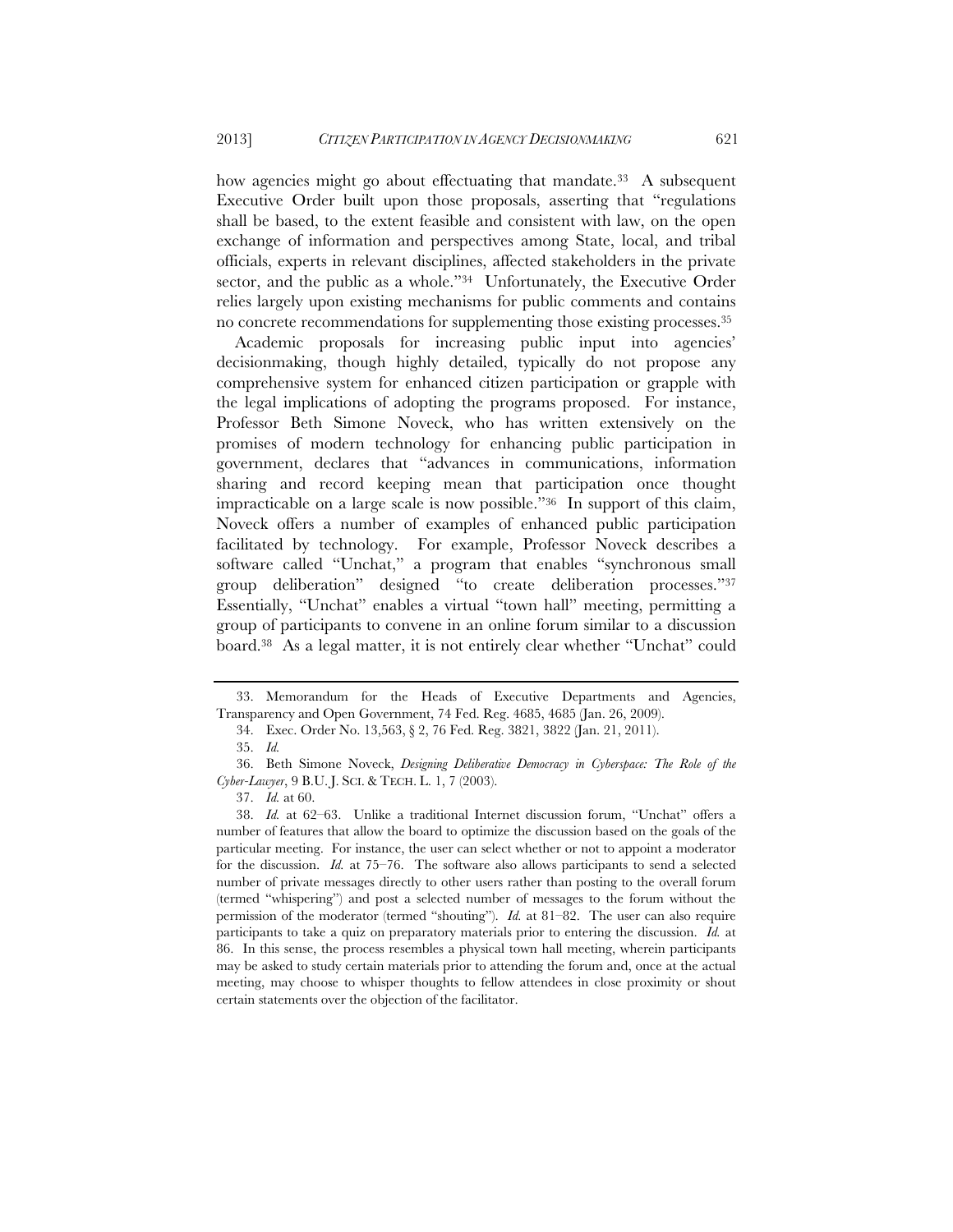be used by agencies in gathering information relevant to a proposed rule or other agency action.39

Other academics have put forth similar proposals. For instance, Professor James Fishkin has conducted a number of experiments involving "citizen juries." Essentially, Professor Fishkin convenes a random group of citizens who have been provided with materials offering background information on a particular issue.40 After having read the materials, the citizens meet in large groups, in which relevant experts will provide additional background information, and in small jury-like groups, in which the citizens deliberate on the assigned issue.41 Professor Fishkin measures citizens' preferences over the course of the process, and, in every iteration of the experiment, a significant number of citizens change their earlier positions.42 Again, it is not entirely clear to what extent an agency could convene a "citizen jury," either in-person or online, and use the results of the deliberations as a data point in subsequent agency actions.43

 40. James S. Fishkin, *The Televised Deliberative Poll: An Experiment in Democracy*, 546 ANNALS AM. ACAD. POL. & SOC. SCI. 132, 135 (1996); Ethan J. Leib, *Can Direct Democracy Be Made Deliberative?*, 54 BUFFALO L. REV. 903, 910–11 (2006).

41. *See id.*

42. Fishkin, *supra* note 40, at 137–38; Leib, *supra* note 40, at 910–11.

 43. *See supra* note 39. Professor Cynthia Farina and her colleagues at the Cornell eRulemaking Initiative have developed an online application known as "Regulation Room" that works *within* the legal framework of traditional notice-and-comment rulemaking, providing an enhanced opportunity for citizens to submit public comments in connection with rulemakings that may engender strong public interest. Cynthia R. Farina et al., *Rulemaking 2.0*, 65 U. MIAMI L. REV. 395, 397 (2011) ("Regulation Room is purposefully designed to include elements that could make rulemaking more transparent, participatory, and collaborative."). Regulation Room involves a discussion forum that works in tandem with an agency's formal collection of public comments, permitting a more free-flowing discussion of the topics implicated by a proposed rule. *Id.* at 412–13. Regulation Room staff breaks a proposed rule into a series of topics suitable for consideration by general citizens, facilitates discussion by posing relevant questions, and then summarizes the public discussion in a formal comment submitted to the sponsoring agency. *Id.* at 413–14. Unlike Professors Noveck's and Fishkin's proposals, which involve solicitation of public input on underlying policy questions, Regulation Room is designed to "comport with the nature of

 <sup>39.</sup> A number of potential constraints on an agency's ability to conduct such an information-gathering exercise exist. First, if the agency is seeking group consensus from a specifically selected set of participants, the forum arguably must comply with the various strictures imposed by the Federal Advisory Committee Act (FACA). *See* Ass'n of Am. Physicians & Surgeons v. Clinton, 997 F.2d 898, 913 (D.C. Cir. 1993). Second, though the principle is quite controversial, if the agency has already initiated a formal rulemaking process, it arguably has an obligation to avoid ex parte contacts with any party without formally integrating those comments into the rulemaking docket. Home Box Office, Inc. v. FCC, 567 F.2d 9, 57 (D.C. Cir. 1977). Section IV.D addresses these and other potential constraints in detail.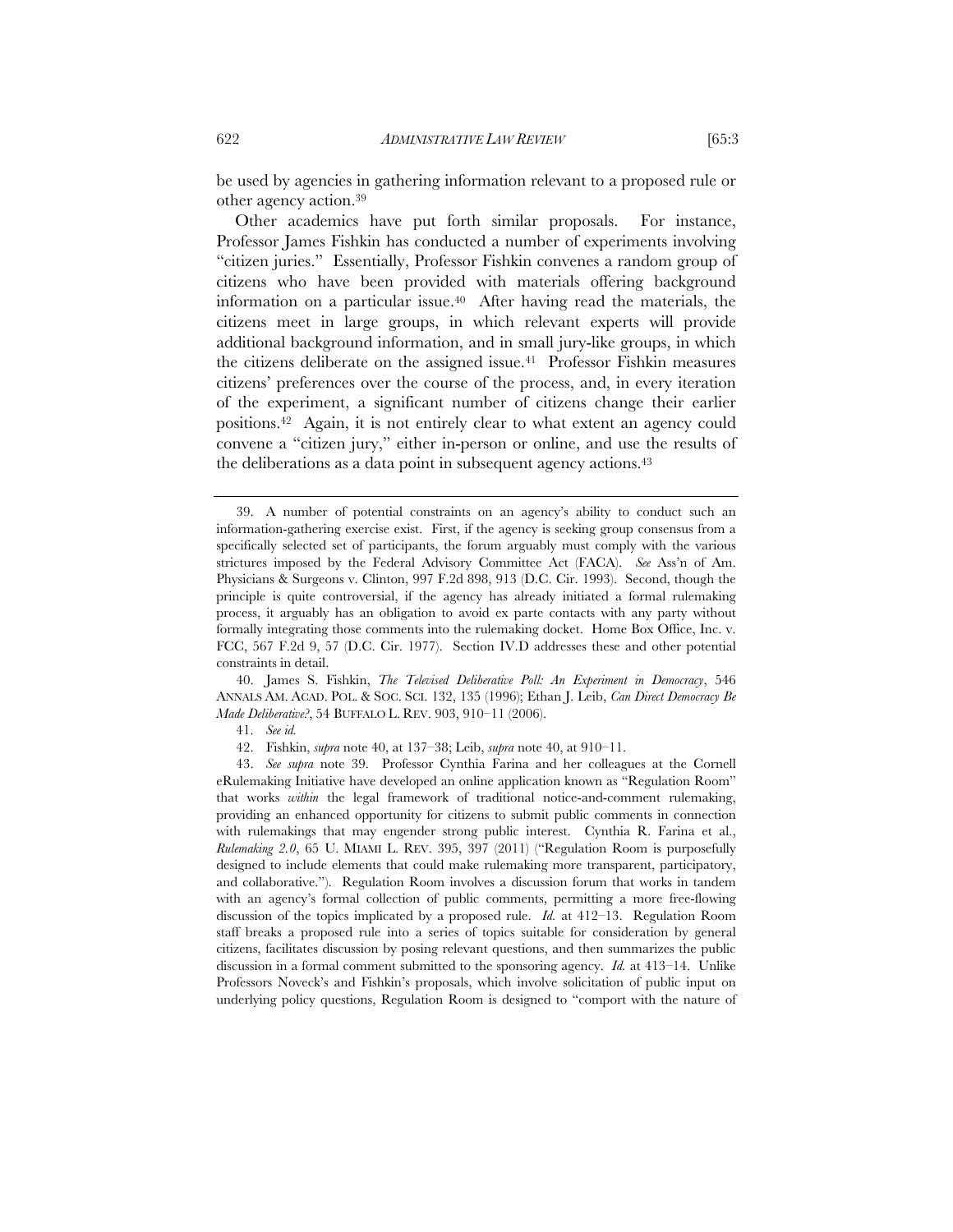The literature reflects an underlying assumption that enhancing citizen participation in administrative decisionmaking (and government decisionmaking more generally) is a positive development and contains a number of promising ideas for achieving expanded public input. As a general matter, this confidence in the value of citizen participation accords with the conclusions of Section I.A of this Article: if agencies are to make substantive policy rather than merely implementing the technical details of federal statutes, then the public should, to the greatest extent possible, enjoy the opportunity to contribute to and even exert some degree of control over such policymaking. Much as elected governmental officials, at least under more "democratic" views of our Constitutional system, are chosen to implement the policy preferences of a public that cannot practicably vote on each contemplated government decision by plebiscite,44 agency policymakers should make the fullest use of the various advances in publicprivate collaboration.

On the other hand, it would represent a fairly radical departure from the prevailing paradigms of administrative law to treat agencies as mere conduits for implementation of the policy preferences of the general public.45 Thus, enhanced public participation is in some tension with the current reality, where public input is limited and focused on obtaining relevant technical information rather than ascertaining public policy preferences. To the extent the literature is motivated by a belief that public input can be relevant to agency policymaking,46 it raises the question of the precise extent to which public policy preferences should impact agency decisionmaking. The next Section seeks to answer this question, calling upon democratic theory to examine the precise level of public involvement

 45. *See, e.g.*, Farina et al., *supra* note 43, at 430 (criticizing "the assumption that rulemaking is a plebiscite").

 46. *See, e.g.*, Bingham, *supra* note 31, at 332 ("Numbers [of comments . . .] can provide useful information; the comments may all be the same, but if they all identify the same strongly held value among thousands of ordinary citizens, this may be important information for an agency to consider.").

rulemaking as a technocratically rational (as opposed to preference aggregation) process," seeking to glean relevant information from public comments rather than conduct a referendum on questions of policy. *Id.* at 410. Nevertheless, the successful use of Regulation Room in connection with two prominent Department of Transportation rulemakings suggests that citizens can provide meaningful input on even relatively complex questions when provided with relevant, comprehensible information and an opportunity to consider a particular issue. *See id.* at 441–43.

 <sup>44.</sup> Alexandra Lahav, *Fundamental Principles for Class Action Governance*, 37 IND. L. REV. 65, 104 (2003) ("There are practical barriers to plebiscites, such as the natural apathy of class members with small stakes in the litigation and the cost of voting mechanisms as well as voter education.").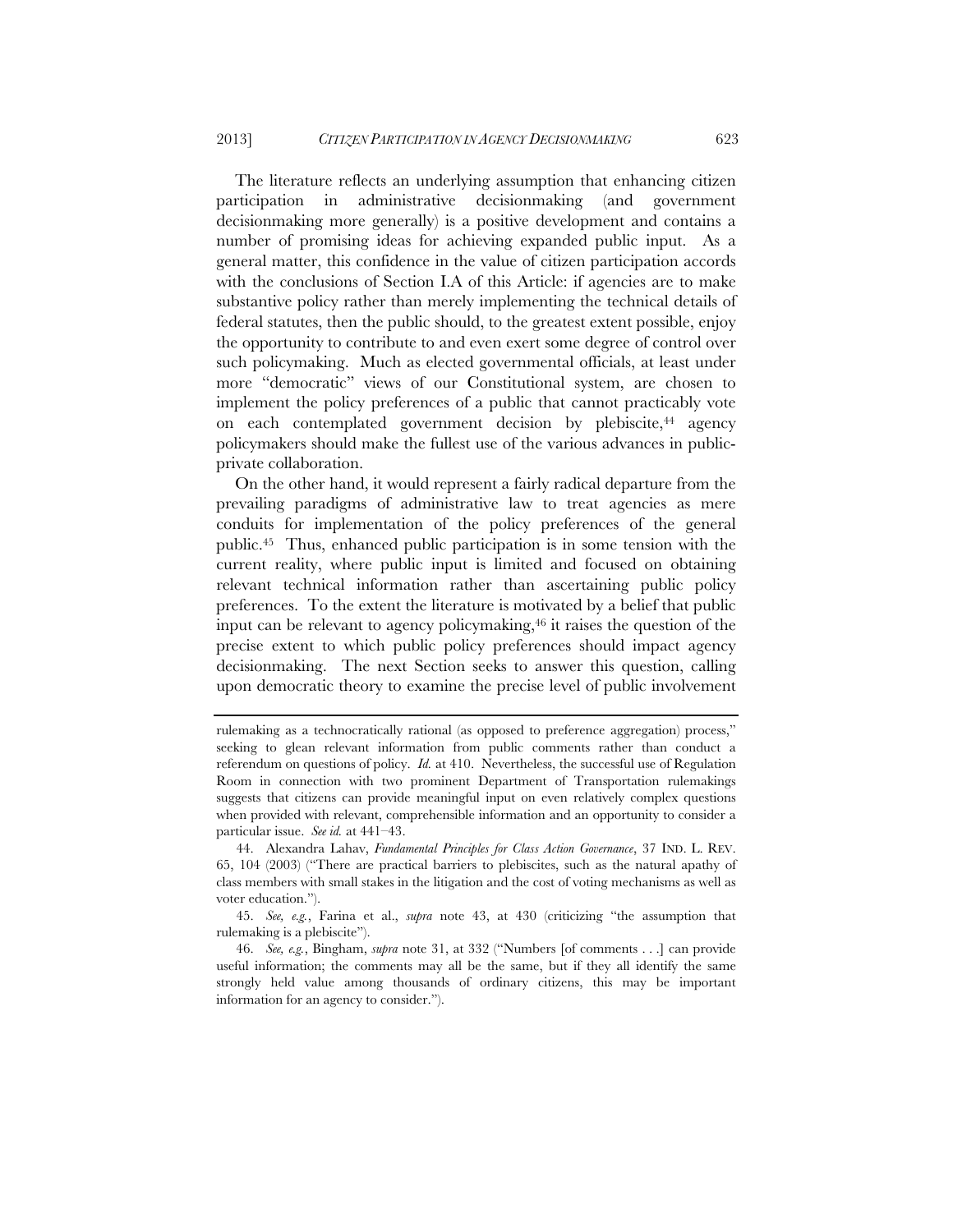that administrative agencies should encourage.

## II. PUBLIC PARTICIPATION IN A CONSTITUTIONAL DEMOCRACY

Dean Edward Rubin explains that the term "democracy" derives from ancient Greece.47 Following the reforms of Solon and Cleisthenes, the Greek city-state that came closest to achieving the democratic ideal was ancient Athens.48 Given the Greco-Roman vintage of Western culture, modern "democracies" universally consider themselves heirs of the Athenian democratic heritage. Unfortunately, harkening back to this revered culture, though perhaps inspiring, obscures fundamental disparities between true democracies, such as ancient Athens, and modern governments. As Dean Rubin asserts, "the difficulty with the [term democracy's] adoption into the Western political tradition is that it is not very useful—it has no relationship to any government that has ever existed in the post-classical, Western world."49 Western governments and those inspired by the Western tradition (which include the vast majority of modern governments) are invariably *representative*, integrating some scheme whereby the people select a group to represent their interests rather than voting on all matters directly.50 Such schemes of representation owe more to medieval corporatism, wherein commoners seeking to form collective entities would select certain members to act on behalf of the group, than to the polis of ancient Athens.<sup>51</sup>

The drafters of the American Constitution were keenly aware of the limitations of classical democracy<sup>52</sup> and sought to implement a government that relied on representation to integrate the will of the people into government decisionmaking. According to Professor Rebecca Brown, the unique genius of the founders lay not in their implementation of a representative scheme of government, which was fairly common in Europe and was central to the British parliamentary system against which the

 <sup>47.</sup> Edward L. Rubin, *Getting Past Democracy*, 149 U. PA. L. REV. 711, 715 (2001).

 <sup>48.</sup> LAWRENCE K. GROSSMAN, THE ELECTRONIC REPUBLIC: RESHAPING AMERICAN DEMOCRACY IN THE INFORMATION AGE 34 (1995). Though Athens undoubtedly implemented the most democratic government of ancient Greece, it is worthwhile to note that the franchise was limited to a small minority of Athenian citizens. *Id.*

 <sup>49.</sup> Rubin, *supra* note 47, at 717.

 <sup>50.</sup> *Id.* at 718.

 <sup>51.</sup> *Id.* at 718–19.

<sup>52</sup>*. See* THE FEDERALIST NO. 10 (James Madison) ("Democracies have ever been spectacles of turbulence and contention; have ever been found incompatible with personal security or the rights of property; and have in general been as short in their lives as they have been violent in their deaths.").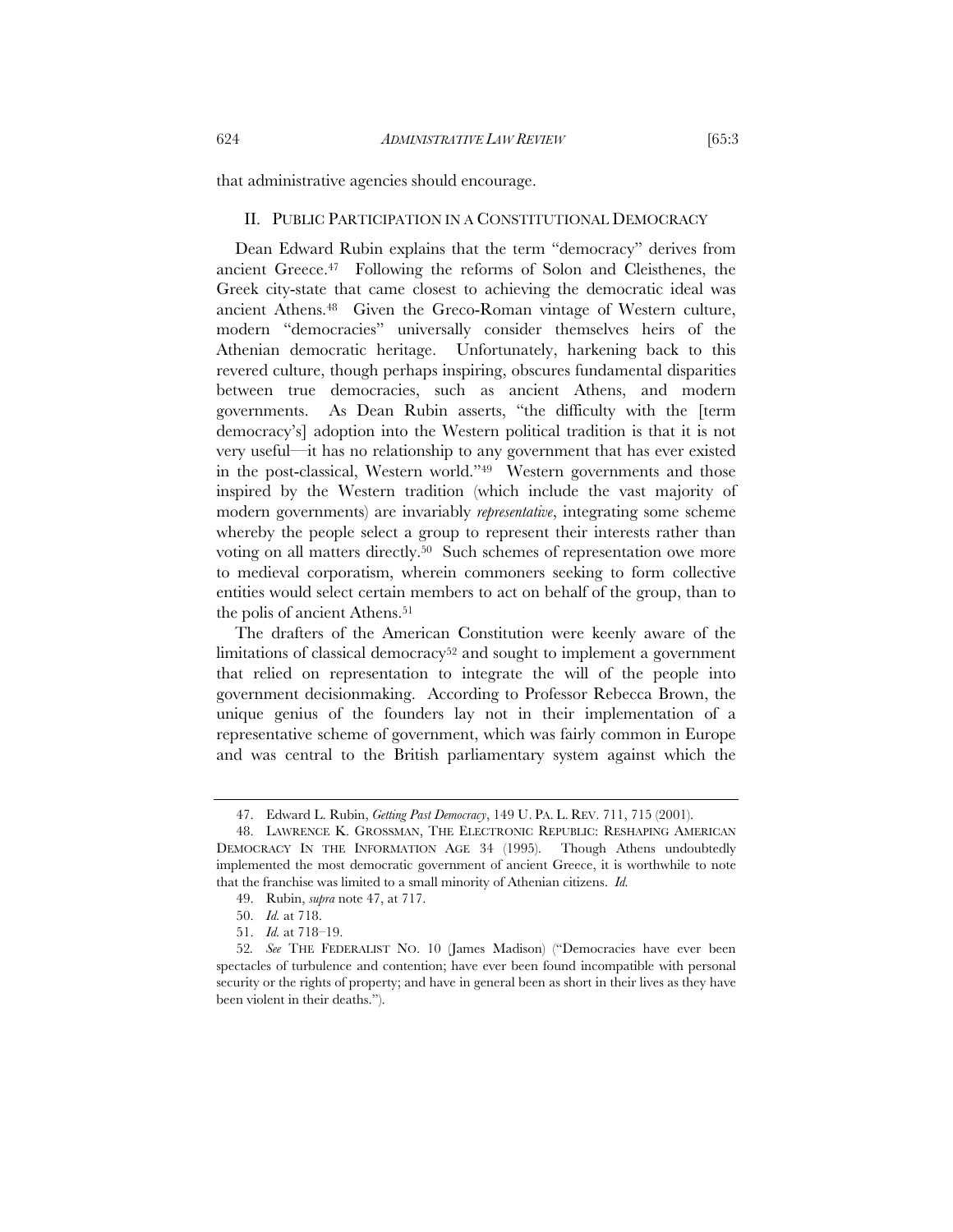colonists rebelled, but rather in treating the people as a separate entity from the elected government with the power to check the government's actions through exercise of the franchise.53

Thus, whereas the British Constitution essentially held that members of Parliament were proxies who acted on behalf of all commoners of the realm, the American founders, recognizing the abuses that could emerge from the fiction that "the government and the people were one," preserved a consistent role for the people to police their representatives' conduct at the ballot box.54 As Professor Brown avers, "The accountability provisions do not establish a preference-maximizing constitution. They establish a tyranny-minimizing constitution."55 In this light, the "will of the people" simply comprises an additional check in a Constitution replete with various checks and balances to ensure that no portion of the government comes to monopolize power. Thus, to speak of "democracy" as if it were the chief end of our constitutional system of government ignores the actual intent of the founders: the popular franchise is merely a means of constraining the power of the elected government.

Dean Rubin applies similar insights both to the traditional branches of government and to the administrative state. With respect to the elected branches, regularized elections of representatives solve the practical problems of succession, competence, and nonresponsiveness.56 As the Chinese philosopher Mencius recognized, aristocratic systems tend to follow a particular lifecycle whereby a new dynasty gives way to corruption and incompetence and is eventually replaced by another dynasty.57 The history of America's mother country illustrates how quickly this cycle can work its course; English history is abounds with beloved monarchs such as Henry II and Edward III whose progeny proved far less capable.58 Elections resolve these issues by ensuring that a leader who has become incompetent or unresponsive is relatively quickly succeeded by a more capable successor.59

 <sup>53.</sup> Rebecca L. Brown, *Accountability, Liberty, and the Constitution*, 98 COLUM. L. REV. 531, 558–59 (1998) ("The Constitution's answer, arrived at with much difficulty and contest, was that the people would stand apart from their representatives and would enforce the terms of their delegation of power to the government. The people's power would be given away, but reclaimed in an oversight role on election day.").

 <sup>54.</sup> *Id.* at 564–65.

 <sup>55.</sup> *Id.* at 565.

 <sup>56.</sup> Rubin, *supra* note 47, at 764.

 <sup>57.</sup> REG LITTLE & WARREN REED, THE CONFUCIAN RENAISSANCE 10 (1989).

 <sup>58.</sup> *See* WINSTON S. CHURCHILL, A HISTORY OF THE ENGLISH-SPEAKING PEOPLES 46–

<sup>58, 66–74, 88 (</sup>Henry Steele Commager ed., 1965).

 <sup>59.</sup> Rubin, *supra* note 47, at 758–60.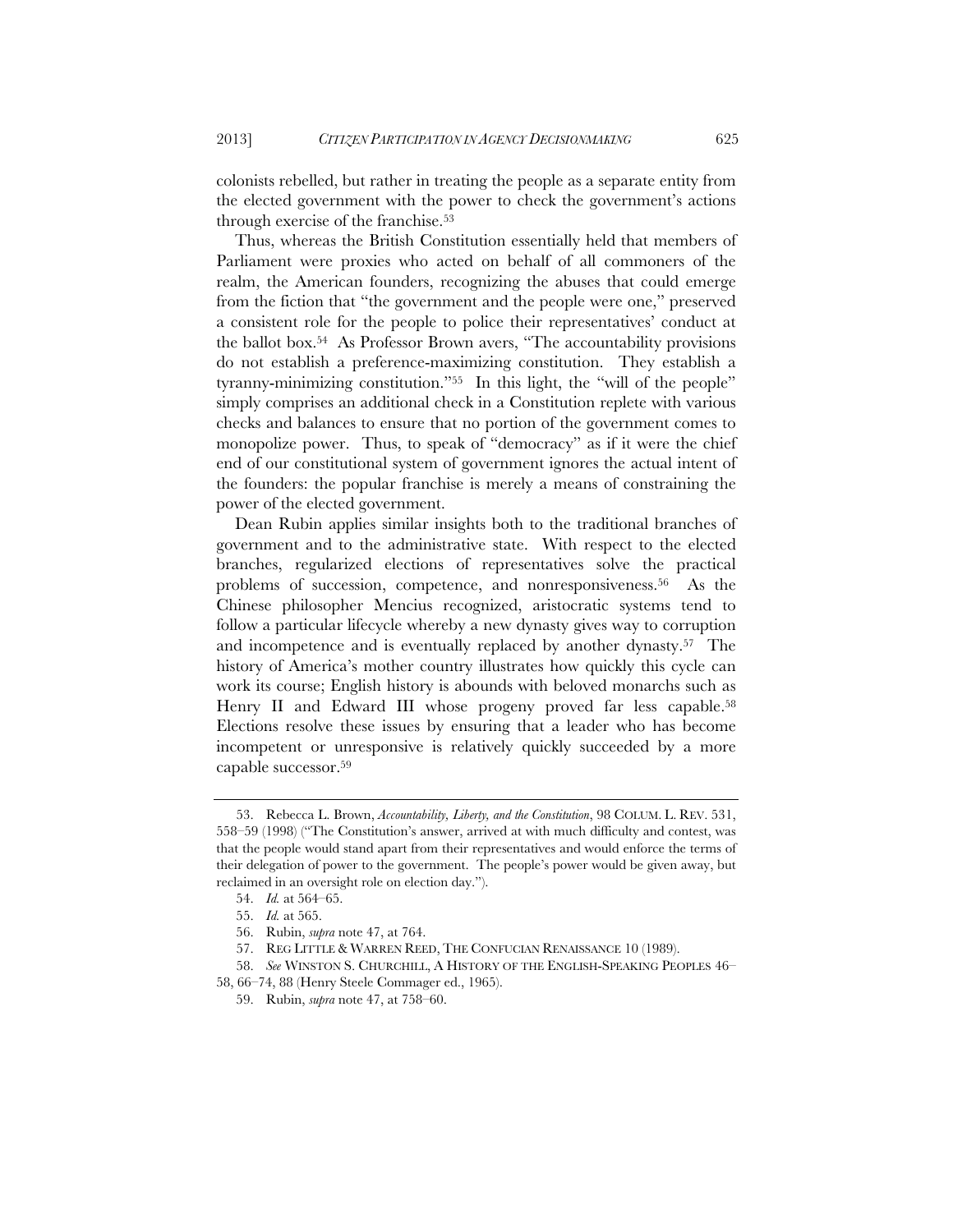The administrative state, by contrast, already handles the issues of succession and competence through the appointment process.<sup>60</sup> With respect to responsiveness, though citizens elect neither the heads of agencies (who are appointed by the President and confirmed by the Senate) nor their staffs (who are hired at the behest of the agency heads), they have a number of opportunities to participate in the various actions undertaken by the agencies.61 This public interaction is valuable both to the agencies, which benefit from participation by everyday citizens, and to the citizens themselves, who "feel they have had some input into the process."62 In deciding upon the level of citizen participation that agencies will implement, the focus should not be upon making the administrative state "more democratic," which improperly exalts a style of governance that was viewed by neither the nation's founders nor the creators of the administrative state as an end in and of itself. Instead, the focus should be on "achiev[ing] agreed-upon goals such as security, prosperity, and liberty."63 That is, to the extent that public input is beneficial in administrative decisionmaking, it should be sought and considered; to the extent such input is not beneficial, administrators should not seek it out of an unnecessary obeisance to the principles of democracy.

Of course, up until the last few decades, the debate about the virtues of public involvement in government decisionmaking was largely academic. As James Madison recognized, "a democracy . . . will be confined to a small spot. A republic may be extended over a large region."64 For reasons of practicality, any government much larger than ancient Athens could not practically rely on direct citizen participation because it is impossible to convene a large number of citizens to vote on all matters of public importance.65 Modern technology has called that longstanding assumption into question. It is not difficult to imagine a computerized system whereby citizens could vote in an Internet plebiscite on all major issues. Though implementing such a system to replace or even supplement representative government would contravene the Constitution's careful balance of powers at the national level and likely violate the "republican form of government" clause at the state level,<sup>66</sup> administrative agencies can, and perhaps should,

 <sup>60.</sup> *Id.* at 775.

 <sup>61.</sup> *See id.* at 776–77.

 <sup>62.</sup> *Id.* at 783.

 <sup>63.</sup> *Id.* at 784.

 <sup>64.</sup> THE FEDERALIST NO. 14 (James Madison).

 <sup>65.</sup> *See* GROSSMAN, *supra* note 48, at 36.

 <sup>66.</sup> U.S. CONST. art. IV, § 4, cl. 1. *But see* Leib, *supra* note 40, at 914–15 (proposing a "popular branch of government" consisting of a random sample of eligible voters who would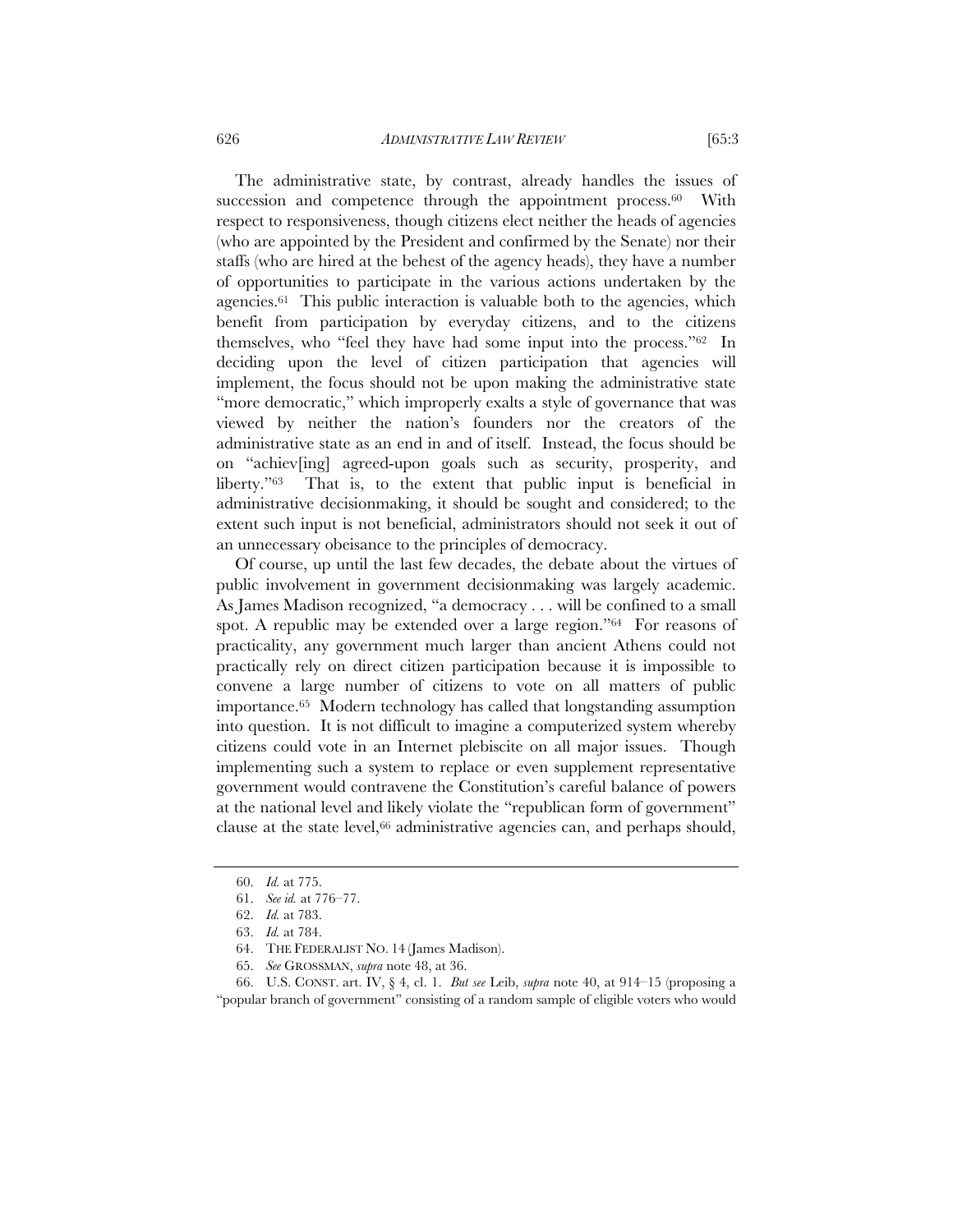exploit new technologies to allow relatively direct participation by average citizens. Thus, Dean Rubin's insight that agencies should seek public input only to the extent it is valuable becomes particularly salient. In the next Section, this Article explores the characteristics of effective public participation and examines the contexts in which agencies should seek such input.

## III. ENHANCING PUBLIC PARTICIPATION IN THE MODERN ADMINISTRATIVE STATE

The previous Section makes clear that agencies should not pursue opportunities to enhance citizen participation in the administrative process out of a misguided obligation to promote democracy. Nevertheless, if cultivated properly, public participation can both enhance the quality of agency decisionmaking and imbue citizens with a sense of investedness in the workings of the administrative state. But exactly what are the qualities of effective public participation? The next Section explores such properties and the irreconcilable tensions between them; for instance, more widespread participation gives citizens a greater sense of connectedness to the process, but it comes at the cost of rendering agency decisionmaking much less efficient. The Section then explores a number of potential models for procuring citizen input, examining the extent to which each potential model achieves the various desiderata of effective participation. Finally, the Section proposes a new model for citizen participation that, at least in a select set of circumstances, admirably satisfies the various goals of public input.

#### *A. Policies of Effective Public Participation*

Ideally, public participation in agency decisionmaking should possess the following characteristics: (1) it should be widespread, including as many citizens as practicable; (2) it should be informed; (3) it should be educational for the participating citizens; (4) it should produce information that is useful to the agency seeking public input; and (5) it should be conducted efficiently. This subsection analyzes these qualities and some of the tensions that arise in any effort to balance them.

(1) *Widespread Participation*: Agencies already solicit public input through the notice-and-comment process of informal rulemaking, $67$  but the process is often skewed to favor more organized interests that can marshal the

meet to discuss and decide upon issues and work alongside the elected branches).

 <sup>67.</sup> *See* 5 U.S.C. § 553(c) (2006).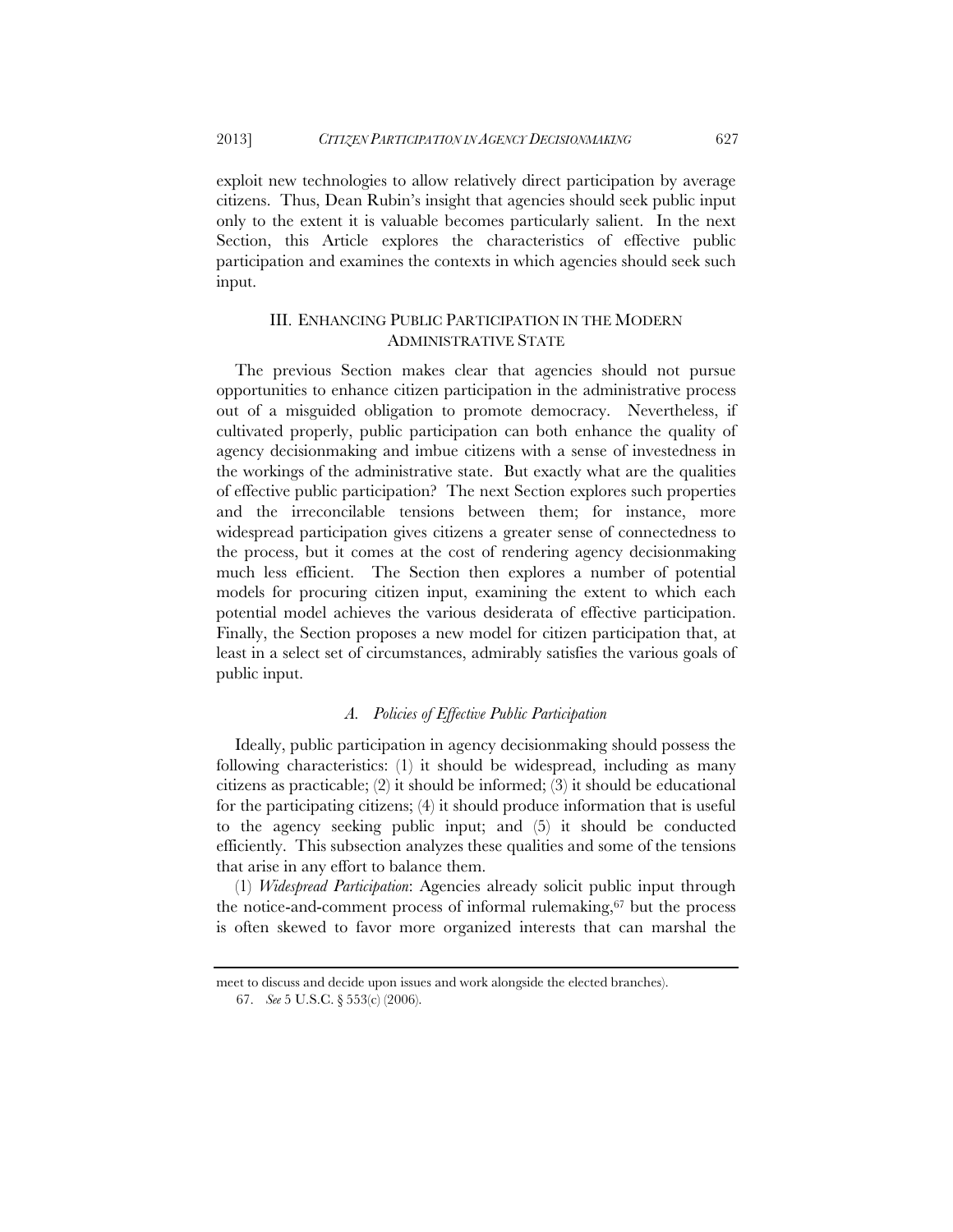resources to lobby the agencies more effectively.68 An alternative system of soliciting public input would collect information from a much broader segment of the populace and weigh input from individual citizens equally, in keeping with the principle of "one person, one vote."69 This more open system is arguably superior for two reasons. First, agencies are more likely to receive accurate information if more perspectives are represented rather than relying on a selective and skewed information set.70 Second, even though polling71 a statistically valid cross-section of the overall public should yield a result essentially as accurate as soliciting the views of every citizen individually, promoting widespread participation creates a sense of investedness on the part of public participants and minimizes alienation from the decisionmaking apparatuses of government.72

 <sup>68.</sup> George J. Stigler, *The Theory of Economic Regulation*, 2 BELL J. ECON. MGMT. SCI. 3, 3 (1971) ("As a rule, regulation is acquired by the industry and is designed and operated primarily for its benefit."); John Shepard Wiley, Jr., *A Capture Theory of Antitrust Federalism*, 99 HARV. L. REV. 713, 725–26 (1986).

 <sup>69.</sup> Reynolds v. Sims, 377 U.S. 533, 555 (1964) ("The right of suffrage can be denied by a debasement or dilution of the weight of a citizen's vote just as effectively as by wholly prohibiting the free exercise of the franchise.").

 <sup>70.</sup> The principle that truth is more likely to emerge when all sides of a question are represented is fundamental to the Anglo-American system of law. *See, e.g.*, Penson v. Ohio, 488 U.S. 75, 84 (1988) (asserting that the adversarial system of justice is premised on the notion that truth is best discovered when the most powerful arguments on both sides of a question are considered). Furthermore, the principle is not merely a relic of an archaic legal regime. Empirical investigations have shown that aggregating data points from a large number of participants can produce a remarkably accurate result, largely because errors in one direction cancel out those in the other direction. *See* JAMES SUROWIECKI, THE WISDOM OF CROWDS xiii–xiv  $(2005)$  ("[U]nder the right circumstances, groups are remarkably intelligent, and are often smarter than the smartest people in them. . . . [W]hen our imperfect judgments are aggregated in the right way, our collective intelligence is often excellent.").

 <sup>71.</sup> Whenever an agency disseminates a series of identical inquiries to a group of ten or more persons outside of the federal government, it must comply with the Paperwork Reduction Act (PRA). 44 U.S.C.  $\S$  3502(3)(A) (2006). Amongst other things, the PRA requires that agencies evaluate the necessity of proposed information collections,  $\S 3506(c)(2)(B)(i)$ , solicit public comments on information collection instruments,  $\S 3506(c)(2)$ , and obtain approval of each collection instrument from the OIRA prior to utilizing it,  $\S 3504(c)(1)$ . In Section IV.D, this Article will discuss the restraints that the PRA might place upon agencies' interactions with private groups and will explain how agencies might structure such interactions to avoid triggering the statute.

 <sup>72.</sup> *See* Cary Coglianese, *The Internet and Citizen Participation in Rulemaking*, 1 I/S: J.L. & POL'Y FOR INFO. SOC'Y 33, 39-40 (2005) ("Public participation can be viewed as intrinsically valuable for citizens themselves, for such participation fosters important personal virtues."); *see also* Stuart Minor Benjamin, *Evaluating E-Rulemaking: Public Participation and Political Institutions*, 55 DUKE L.J. 893, 921 (2006) (noting that one of the benefits of e-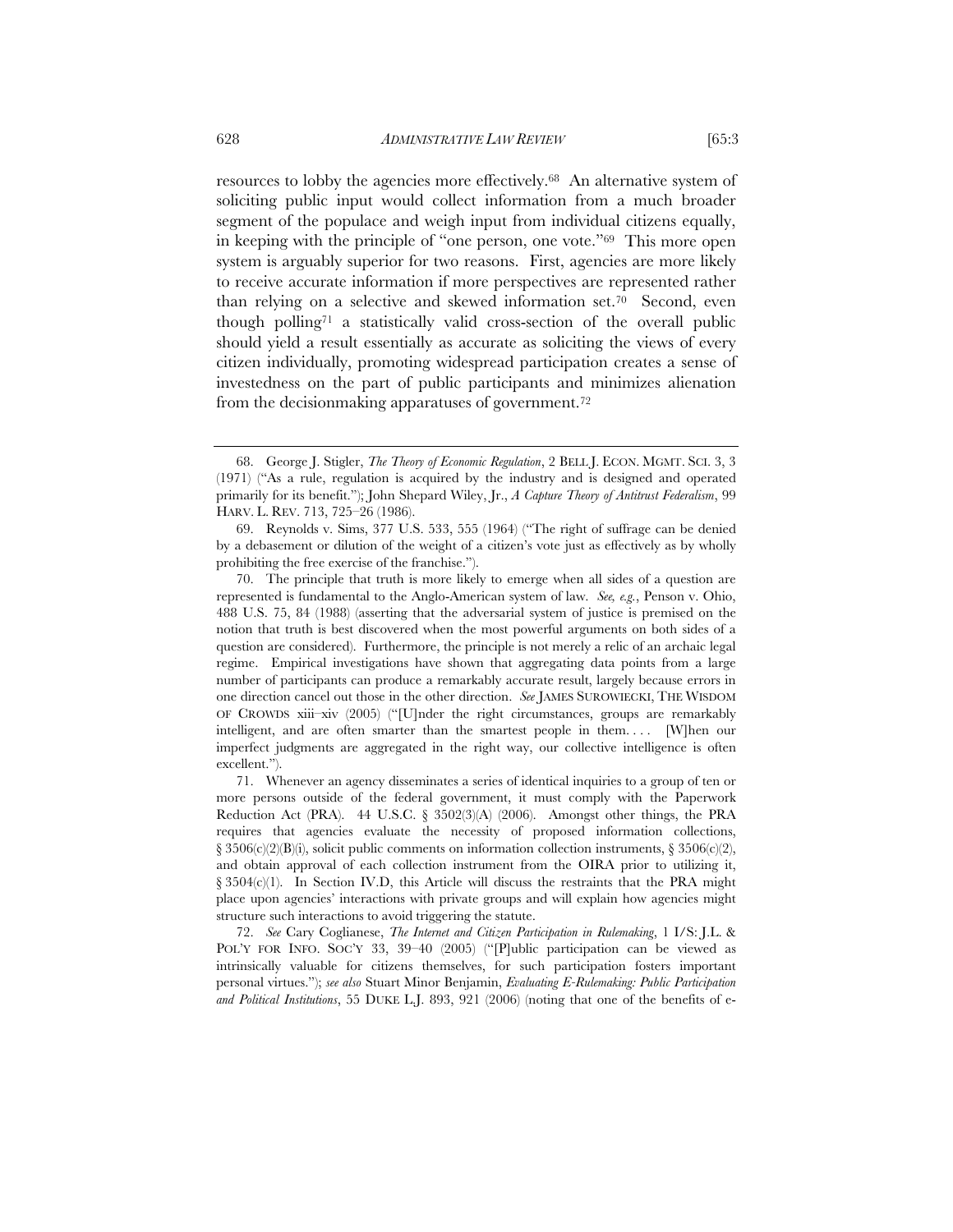(2) *Informed Participation*: Citizen participation is most valuable to agencies if participating citizens comprehend the issues on which they provide input. From the early days of the Republic, many states offered free public education on the theory that an electorate must understand at least the basic tenets of constitutional government to exercise the franchise effectively.73 In the administrative state, a similar train of thought underlies theories of "deliberative democracy." As Beth Simone Noveck states, "Theorists from Rousseau to Dewey emphasize that consent is not merely the aggregate of personal preferences, but the result of 'reasoned public discussion of political questions.'"74

Notwithstanding the universal preference for informed citizens, such theoretical ideals are seldom attained in practice. Even in formal elections, which are sufficiently infrequent that voters should theoretically be able to invest the time to study the candidates' positions prior to casting their ballot, empirical research indicates that voters are often terribly uninformed.75 When citizens contribute to administrative decisionmaking, where the issues are often more complex than those that drive traditional elections, one can expect many (if not most) participants to base their input on irrelevant considerations. Nevertheless, as the work of Professor Fishkin analyzed in Section I.B demonstrates, citizens who receive information on the topic they are considering and who can discuss their thoughts with others often change their views, suggesting that they are capable of reaching an informed conclusion if given the opportunity to do so.76

(3) *Participation as Civic Education*: The process of learning about an issue and providing informed input thereon serves an important educational purpose for the participants. An apt analogy is the Anglo-American system

rulemaking includes "making participants feel that their views have been heard").

 <sup>73.</sup> *See* HORACE MANN, LECTURES ON EDUCATION 122–23 (1845) ("I venture, my friends, at this time, to solicit your attention, while I attempt to lay before you some of the relations which we bear to the cause of Education, because we are the citizens of a Republic; and thence to deduce some of the reasons, which, under our political institutions, make the proper training of the rising generation the highest earthly duty of the risen.").

 <sup>74.</sup> Noveck, *supra* note 36, at 6; *see also* Cass R. Sunstein, *Beyond the Republican Revival*, 97 YALE L.J. 1539, 1545 (1988) ("Politics has a deliberative or transformative dimension. Its function is to select values, to implement 'preferences about preferences,' or to provide opportunities for preference formation rather than simply to implement existing desires.") (citation omitted).

 <sup>75.</sup> Jodi Miller, *"Democracy in Free Fall": The Use of Ballot Initiatives to Dismantle State-Sponsored Affirmative Action Programs*, 1999 ANN. SURV. AM. L., 1, 32 ("Voters are often uninformed about the issues. One poll revealed that only 15% of those surveyed felt that they consistently knew enough about ballot measures to make an informed decision.").

 <sup>76.</sup> Fishkin, *supra* note 40, at 137–38; Leib, *supra* note 40, at 910.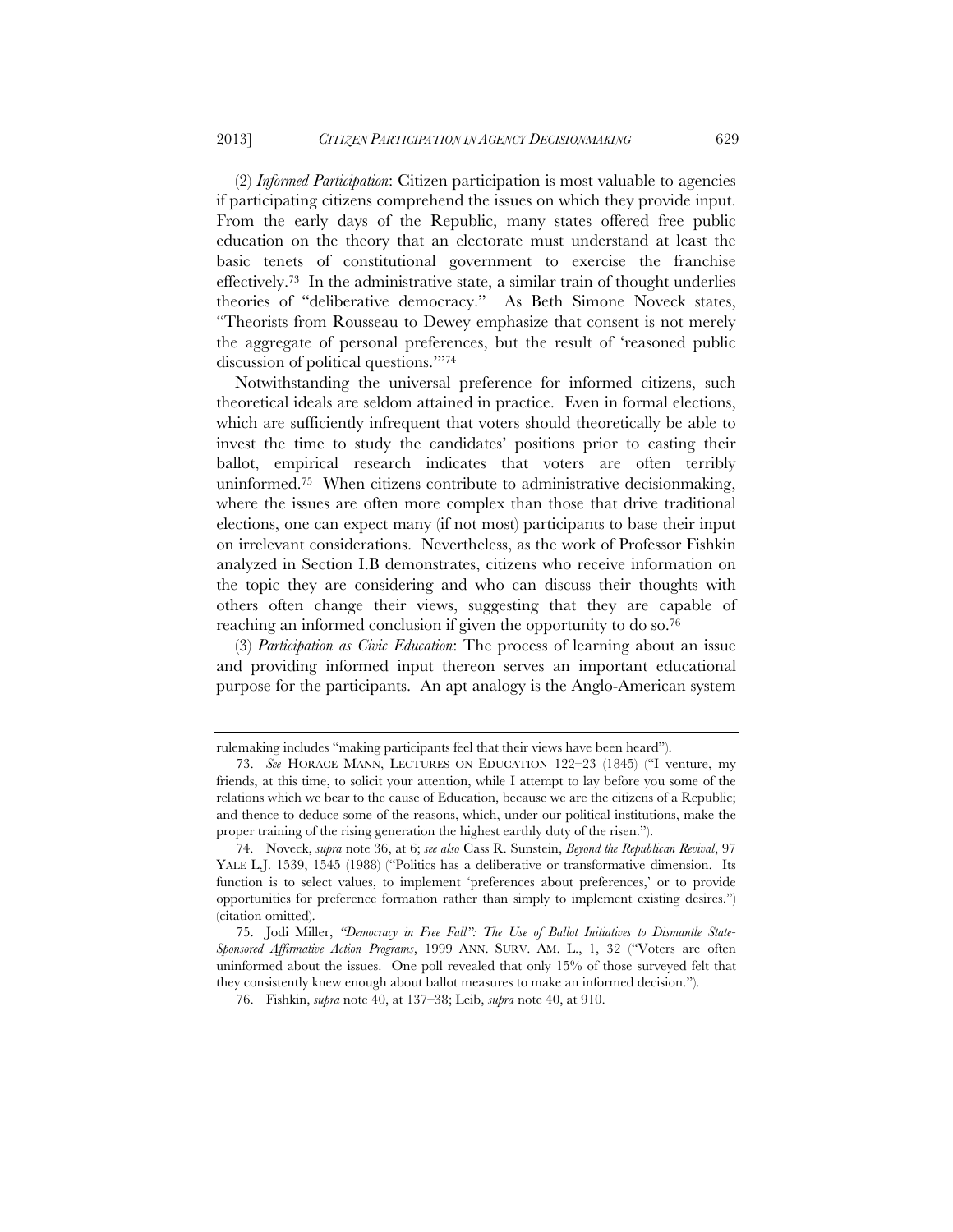of trial by jury, which is justified not only by the superior truth-finding function of juries, but also by the public benefit derived from civic service as a juror.77 As Alexis de Tocqueville remarked, "I do not know whether the jury is useful to those who are in litigation; but I am certain it is highly beneficial to those who decide the litigation; and I look upon it as one of the most efficacious means for the education of the people, which society can employ."78

The educational functions of citizen participation are closely tied to the first two policies. First, the right to participate in governmental processes should extend broadly, ideally to all citizens, to promote civic education as widely as possible. Second, institutions seeking citizen participation should strive to ensure that participants are informed on relevant issues to meet the goals of the exercise. Not surprisingly, the policies are in some tension with one another. For instance, a relatively small group of citizens, such as a jury, may be capable of efficiently considering all relevant material and collectively reaching a group consensus, an exercise that is highly educational for the participants. In a relatively large group, however, the likelihood that only a small sub-group will assume responsibility for considering the background information and reaching a result while others "free ride" on their efforts greatly increases. This diminishes the educational value of the exercise for all but the most active participants.

(4) *Usefulness of Participation in Agency Decisionmaking*: Though purely symbolic participation in which citizens suggest a result that the decisionmaking body ignores would inculcate civic virtues in the participants, the process might also lead to frustration.79 Hence, the results of the participatory processes should ideally be of some use to the governmental entities sponsoring the exercise. Public input is only useful to the technocratic functions of agencies insofar as it produces information to which the agency would not otherwise have access. To the extent that agencies assume the role of policymakers, public input is also important for reasons of institutional legitimacy.

 <sup>77.</sup> *See* ALEXIS DE TOCQUEVILLE, DEMOCRACY IN AMERICA 232 (Isaac Kramnick ed., 2007) ("The jury, and more especially the civil jury, serves to communicate the spirit of the judges to the minds of all the citizens; and this spirit, with the habits which attend it, is the soundest preparation for free institutions."); *see also* Terrence M. Messonnier, *Neo-Federalism, Popular Sovereignty, and the Criminal Law*, 29 AKRON L. REV. 549, 598 (1996) ("Serving on a jury educates its members on civic problems, and exposes citizens to the views of fellow members of the community.").

 <sup>78.</sup> DE TOCQUEVILLE, *supra* note 77, at 233.

 <sup>79.</sup> Indeed, were an agency merely to solicit public input and then promptly ignore it, citizens would eventually become dispirited and cease participating, erasing any educational value that such a Sisyphean task might otherwise create. Benjamin, *supra* note 72, at 921.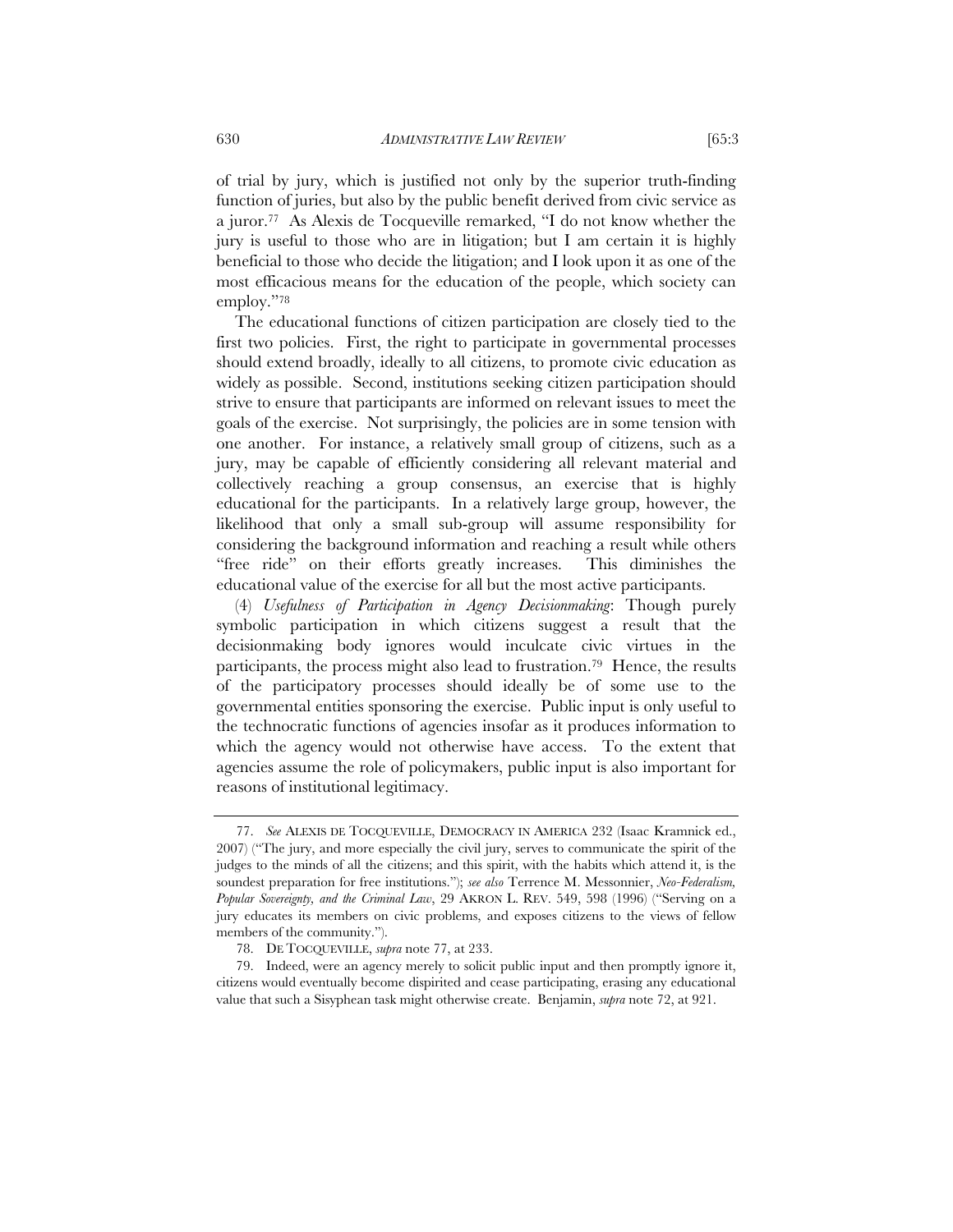Agency decisionmakers can sometimes discern public opinion without actually soliciting public input, but they naturally approach policy matters with a different set of assumptions than do public participants. Though citizen judgments are often subject to cognitive errors,80 citizens sometimes will reach fully valid decisions that differ from those of bureaucrats simply as a result of differing conceptions of value. $81$  In assessing the comparative risks associated with a particular policy decision, bureaucrats tend to rely on sophisticated models that seek to maximize a specific benefit or minimize a specific harm, such as reducing the total number of annual deaths.82 Citizens, by contrast, often apply a much more complex, less abstracted model.83 For instance, citizens may show greater concern at the risks of being infected with HIV than with those caused by smoking, though smoking-related illnesses result in far more deaths annually.<sup>84</sup> Thus, seeking direct citizen input can provide the agency with information on public policy preferences that it cannot simply develop based on its own expertise.85

The goal of procuring useful information is advanced by promoting certain earlier mentioned policies and hindered by others. For instance, input from informed citizens will be more useful than that from uninformed citizens. By contrast, the policy of widespread participation can lead to irrelevant or even useless results. Specifically, soliciting input from a statistically representative sample of citizens should produce a result as accurate, and therefore useful, as polling the entire populace.<sup>86</sup> Moreover,

 <sup>80.</sup> The eminent cognitive psychologist Daniel Kahneman has catalogued a significant number of cognitive errors that human subjects frequently commit in assessing specific problems. *See generally* DANIEL KAHNEMAN, THINKING, FAST AND SLOW (2011).

 <sup>81.</sup> Richard H. Pildes & Cass R. Sunstein, *Reinventing the Regulatory State*, 62 U. CHI. L. REV. 1, 48 (1995).

 <sup>82.</sup> *Id.* at 49.

 <sup>83.</sup> *Id.* at 48.

 <sup>84.</sup> *See id.* at 50–51 (noting how citizens judge the severity of certain risks on factors other than likelihood of causing death).

 <sup>85.</sup> The State of Oregon recognized this insight in setting up a deliberative process for determining how to distribute Medicaid funds. *Id.* at 92–94. The State arranged for meetings allowing members of the public to deliberate on the issue of how they would rank various health conditions in terms of relative impairment of quality of life. *Id.* at 92–93. Based on the public's input, the state was able to rank certain conditions and treatments so as to allocate limited funds in an optimal way. *Id.* at 93.

 <sup>86.</sup> Of course, were a poll conducted, individuals who are particularly interested in the poll questions are far more likely to participate than are those who are not, leading to a skewed result. The distortion is likely to be somewhat less than in traditional notice-andcomment rulemaking, however, insofar as one must opt out of participation in the poll, whereas filing a comment requires an affirmative act on the part of the commenter. *See, e.g.*,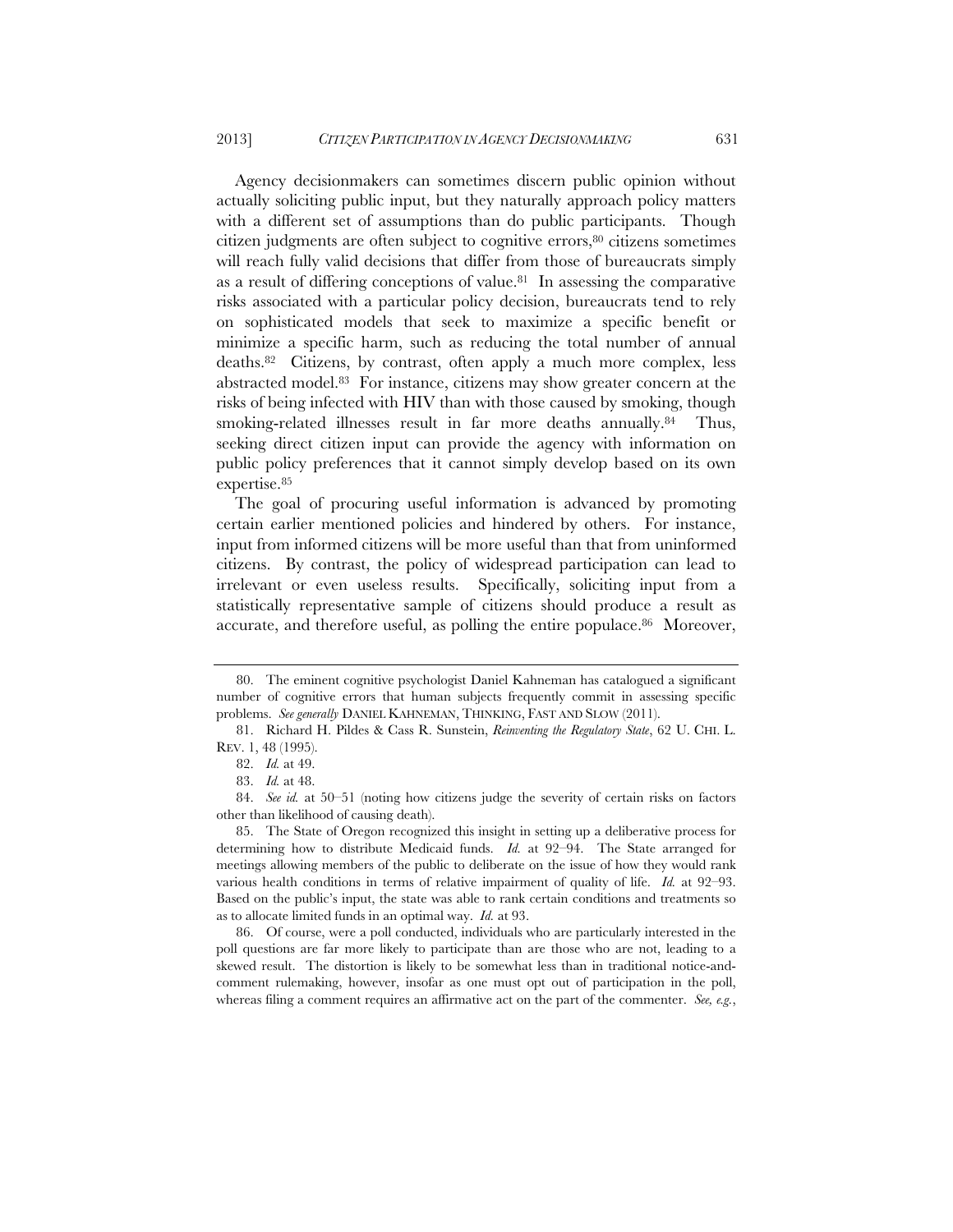to the extent that participation is expanded, the participants are likely to be less informed, and the result of the exercise therefore becomes decreasingly useful, except perhaps as a means of gauging likely public reaction to a predetermined policy outcome.87

(5) *Efficient Participation*: Agency resources will constrain any effort to procure public input, so the process should be conducted as efficiently as possible. The drive for efficiency could stand in tension with any one of the previously enumerated policies. Despite the many virtues of widespread participation, the cost of participation will expand in proportion to its extent. There is, of course, likely to be a diminishing marginal cost of participation, which may reach zero, to the extent that agencies can exploit technology to disseminate information to an unlimited mass of persons, but activities that require human assistance, such as explaining complex issues, will always increase in cost to the extent participation is expanded.<sup>88</sup> Similarly, though informed citizens will generally reach superior conclusions and will derive personal benefits from the process, the cost of educating the participants and affording them time to deliberate could be substantial. Resource constraints inevitably place a limit on efforts by an agency to achieve a useful result, and the agency may be forced to circumscribe its efforts to ensure that the process is conducted efficiently.

## *B. Potential Models for Citizen Participation*

No system of public participation can simultaneously maximize all of the various social goals addressed in the previous subsection. Thus, a practical system will necessarily sacrifice some goals in favor of others. This subsection will explore several potential methods of citizen participation in agency policymaking and consider the extent to which they accomplish the

RICHARD H. THALER & CASS R. SUNSTEIN, NUDGE: IMPROVING DECISIONS ABOUT HEALTH, WEALTH, AND HAPPINESS 83–87 (2008) (discussing the importance of default rules and how most will follow the "path of least resistance").

 <sup>87.</sup> Modern communications technology can significantly decrease the costs of spreading information, and one can certainly envision a process wherein agencies electronically disseminate information to all potential participants. Indeed, agencies already must include explanatory materials in the statement of basis and purpose of a proposed rule, RICHARD J. PIERCE ET AL., ADMINISTRATIVE LAW & PROCESS 326 (3d ed. 1999), and the marginal cost of distributing this information to additional recipients is effectively zero if it is made available electronically. Nevertheless, the marginal cost of *explaining* the information to additional participants is not zero, and it would be far more economical to commission a group of experts to explicate an issue for a small group than for a large group or the entire populace.

 <sup>88.</sup> *See supra* note 87.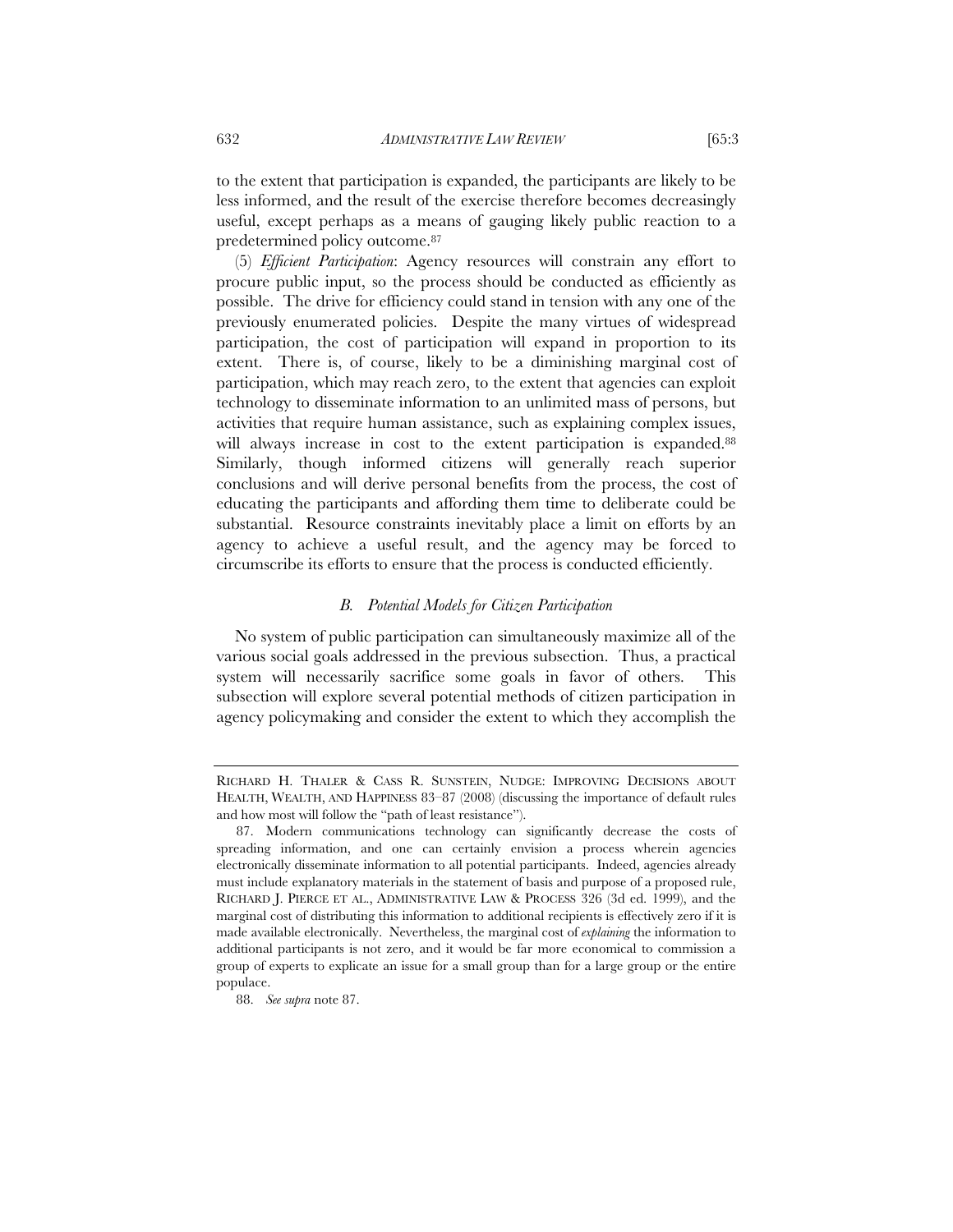various desiderata set forth in the preceding subsection.

(1) *Referendum Model*: The most straightforward means of gathering public input would be to collect all comments that an agency already must gather in connection with notice-and-comment rulemaking procedures,<sup>89</sup> tabulate the number of comments in favor of a particular course of action and those opposed, and then select the option favored by the largest number of commenters. Notwithstanding its simplicity, this mechanism of public participation has been almost universally rejected by courts,90 administrative law scholars, <sup>91</sup> and by agencies, <sup>92</sup> all of which strongly asseverate that the rulemaking process is not a plebiscite.

Though the referendum model is in tension with the technocratic model and therefore likely strikes many as fundamentally incompatible with the underlying goals of the administrative state,  $93$  the referendum model fairly effectively achieves several of the underlying aims of effective citizen participation. First, participation is exceedingly widespread insofar as every individual citizen, corporation, non-profit entity, governmental agency, or other group that wishes to submit a comment may do so. Second, the model is also highly efficient and is likely to impose scant costs upon the agency: the APA already requires the solicitation of public comments in most rulemakings, and the expense of calculating the number of comments favoring and opposing a given policy is likely *de minimis*.

Despite its virtues, the referendum model fails to satisfy the remaining goals of effective citizen participation. First, the participation is unlikely to be particularly well-informed. Though a proposed rule must be

 <sup>89. 5</sup> U.S.C. § 553(c) (2006).

 <sup>90.</sup> *See, e.g.*, U.S. Cellular Corp. v. FCC, 254 F.3d 78, 87 (D.C. Cir. 2001) ("The Commission has no obligation to take the approach advocated by the largest number of commenters . . . ."); Natural Res. Def. Council v. EPA, 822 F.2d 104, 122 n.17 (D.C. Cir. 1987) ("The substantial evidence standard has never been taken to mean that an agency rulemaking is a democratic process by which the majority of commenters prevail by sheer weight of numbers.").

 <sup>91.</sup> *See, e.g.*, Farina et al., *supra* note 43, at 430; Stuart W. Shulman, *The Internet Still Might (But Probably Won't) Change Everything*, 1 I/S: J. L. & POL'Y FOR INFO. SOC'Y 111, 138 (2004) ("Administrative law scholars worry about a perceived shift away from agency discretion and expert decisions toward the politics and the psychology of plebiscites. They are not alone. At a recent agency focus group, one participant stressed, 'Rulemaking is not a democracy.'").

 <sup>92.</sup> *See, e.g.*, A GUIDE TO THE RULEMAKING PROCESS, FEDERALREGISTER.GOV, https://www.federalregister.gov/uploads/2011/01/the\_rulemaking\_process.pdf (last visited Aug. 2, 2013) ("The notice-and-comment process . . . is not like a ballot initiative or an upor-down vote in a legislature. An agency is not permitted to base its final rule on the number of comments in support of the rule over those in opposition to it.").

 <sup>93.</sup> Harter, *supra* note 22, at 566; Peerenboom, *supra* note 22, at 170.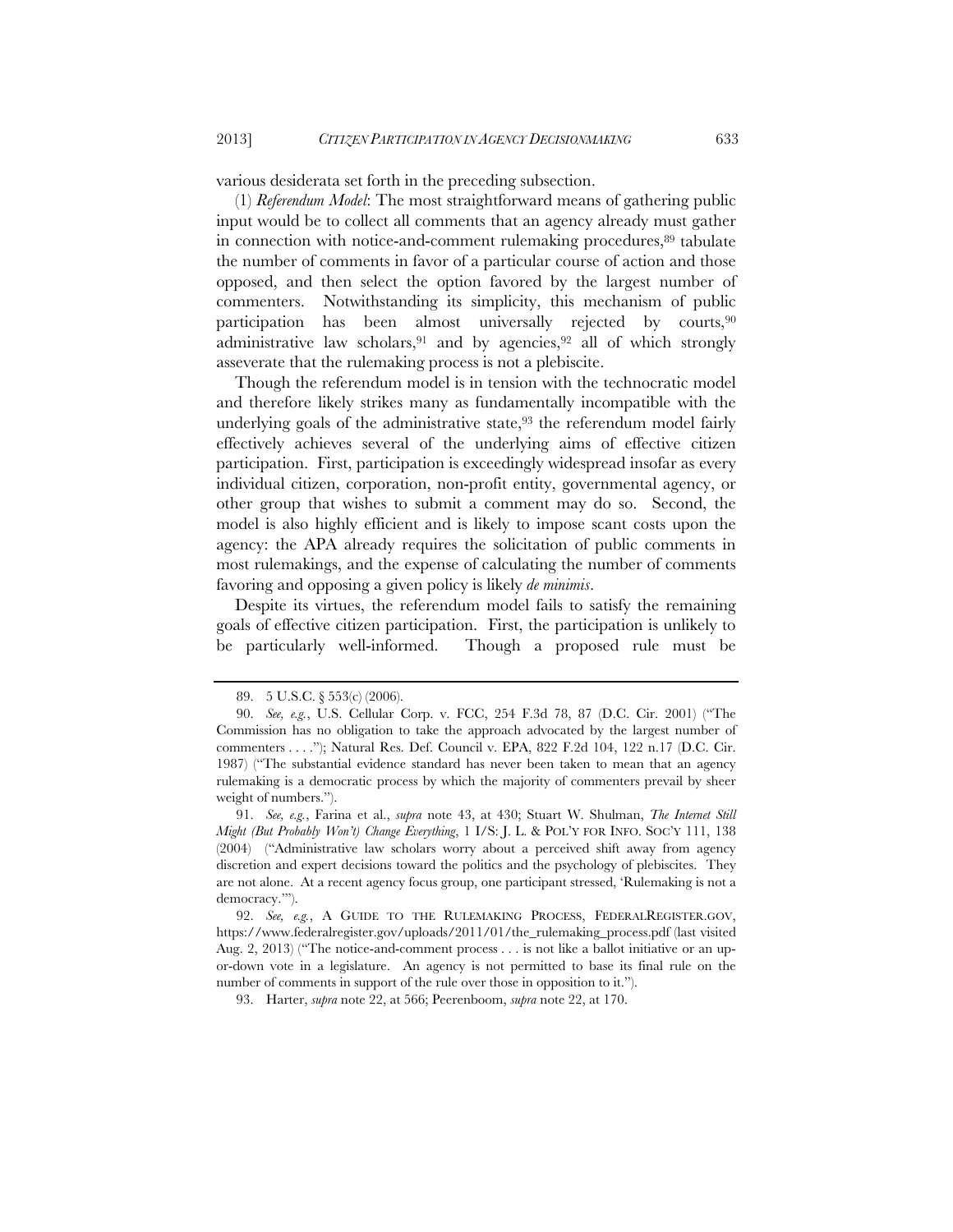accompanied by an explanation of the need for and purpose of the rule, 94 the written material is often exceedingly verbose and quite abstruse, rendering intelligent participation very unlikely for all but the most erudite citizens.95 Second, for similar reasons, the exercise is unlikely to be educational for those everyday citizens who do participate: the few intrepid souls who bother to file comments are unlikely to comprehend the subject matter of the proposed rule and will likely gain little to nothing from the experience.

Most importantly, the result produced by tabulating the number of public comments filed for and against a particular policy is unlikely to be particularly useful to the soliciting agency. First, the group of individuals who respond to a request for comments may not represent the populace as a whole, and the response therefore may not reflect the general public will.<sup>96</sup> Second, since the right to submit comments is not limited to individual citizens, difficult questions concerning the proper tabulation of votes would emerge. For instance, in keeping with the principle of "one person, one vote,"97 should an organization's comment represent the same number of votes that the organization has members? If so, must all members first affirm their assent to the organization's position? In keeping

 <sup>94. 5</sup> U.S.C. § 553(c) (2006); PIERCE, *supra* note 87, at 326.

 <sup>95.</sup> Coglianese, *supra* note 29, at 958–59 ("The occasional rulemaking does continue to attract a large number of citizen comments, but most of these comments remain quite unsophisticated, if not duplicative. According to one recent study of about 500,000 comments submitted on an especially controversial EPA rule, less than 1 percent of these comments reportedly had anything original to say.")*. But see* Cuéllar, *supra* note 31, at 416 ("[T]hough individual members of the public who write comments usually make unsophisticated statements, those messages tend to include, at their core, constructive insights relevant to agencies' legal mandates.").

 <sup>96.</sup> Indeed, there is every reason to expect that the response to a solicitation for comments is very likely to be wildly unrepresentative of overall public opinion. In those instances in which agencies receive thousands of comments in connection with a given rulemaking, most of the comments received are frequently form comments that an organization has urged its members to submit. *See* Jeffrey S. Lubbers, *A Survey of Federal Agency Rulemakers' Attitudes about E-Rulemaking*, 62 ADMIN. L. REV. 451, 456–57 (2010); Jason Webb Yackee & Susan Webb Yackee, *Testing the Ossification Thesis: An Empirical Examination of Federal Regulatory Volume and Speed, 1950–1990*, 80 GEO. WASH. L. REV. 1414, 1476 n.311 (2012). Thus, one can easily envision a case where 99% of the comments received are form comments opposing a given policy when a strong majority of the public would favor the policy (or vice versa). Treating comments as a vote would further incentivize interest groups to organize comment writing campaigns so as to skew the process in favor of their preferred policy.

 <sup>97.</sup> Reynolds v. Sims, 377 U.S. 533, 558 (1964) (citing Gray v. Sanders, 372 U.S. 368, 381 (1963)).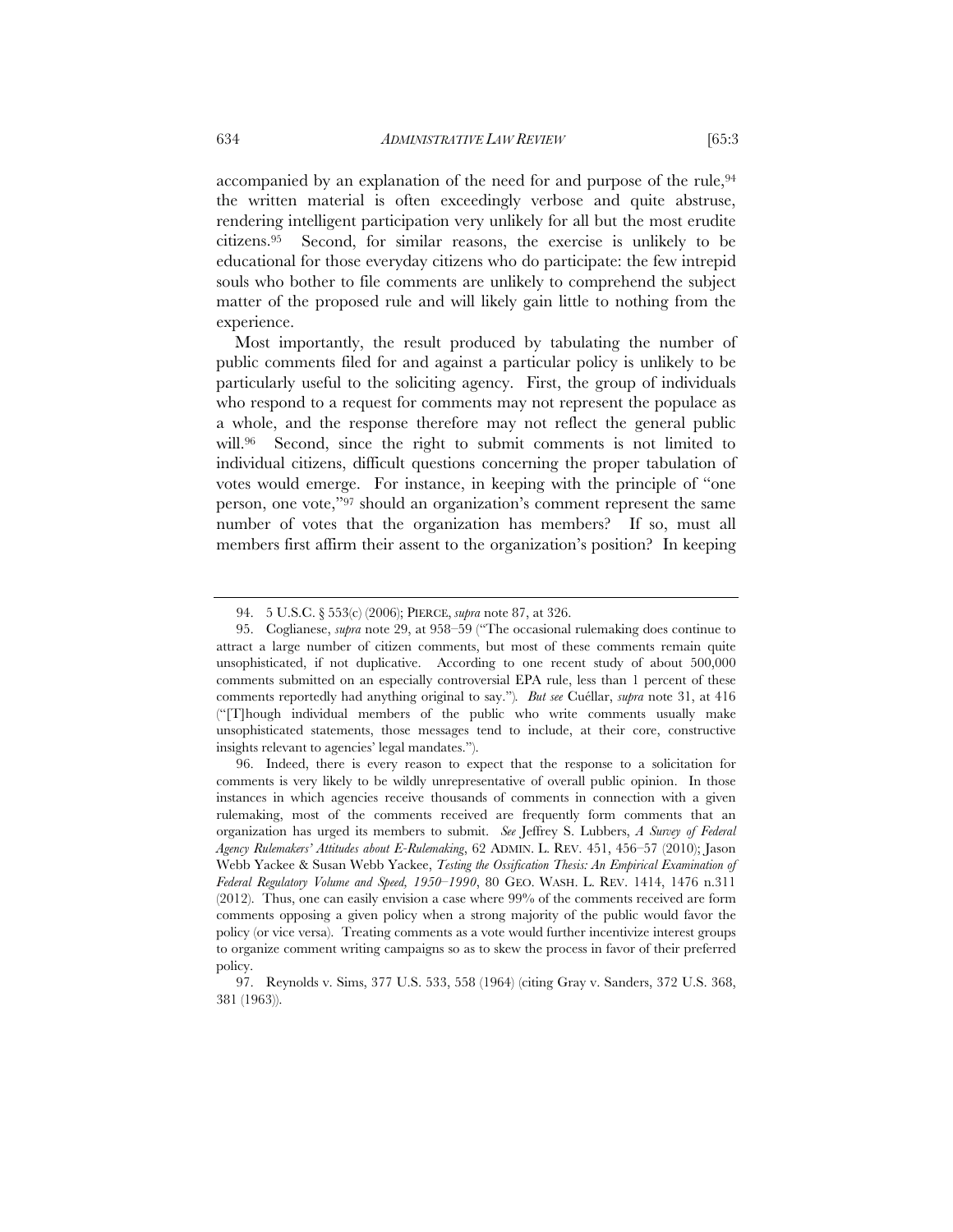with the legal fiction of corporate personhood,<sup>98</sup> should comments by corporations be considered? If so, should the entire corporation be considered one vote or should it receive the same number of votes as it has shareholders? Must the agency implement a system to prevent voter fraud? Third, the entire process would be subject to capture by regulated entities.<sup>99</sup> Even if the agency limited each corporate commenter to a single vote, affected industries could still mount a campaign urging citizens to submit form comments favoring the corporate position. In short, simply tabulating public comments, though seemingly straightforward, is so riddled with potential flaws and so susceptible to abuse that it is unlikely to prove viable in practice.

(2) *Taking Account of Value-Laden Comments*: Professor Nina Mendelson has proposed a refinement to the referendum model that corrects for many of the flaws illustrated above without imposing substantial additional costs on the agency. Unlike the previous model, which treats the comment process as a plebiscite, Professor Mendelson's model relies upon the following criteria to determine if value-laden public comments (i.e., those that express a normative position on the course of action proposed by the agency) should be considered: "(1) comments submitted are particularly numerous, (2) a particular viewpoint represents a strong majority or a supermajority of the comments filed, (3) the comments raise an issue relevant under the agency's statutory authorization, (4) the comments are coherent and persuasive, and (5) the comments point in a different direction from that considered by the agency."100 Professor Mendelson's model preserves the chief virtues of the referendum model, to wit, it permits universal participation and it relies on the preexisting notice-and-comment process and therefore imposes minimal marginal costs on the agencies.

Though Professor Mendelson's model mitigates the various flaws associated with the referendum model, it does not eliminate them entirely. Her system partly corrects for the risk of a highly skewed set of respondents by requiring that the comments point strongly in a given direction,101 but an organization that does not represent the public will could still hijack the process by urging its members to flood the agency with form comments.102

 <sup>98.</sup> Trs. of Dartmouth Coll. v. Woodward, 17 U.S. 518, 636 (1819); *see also* Citizens United v. FEC, 130 S. Ct. 876, 900 (2010).

 <sup>99.</sup> Stigler, *supra* note 68, at 3 ("As a rule, regulation is acquired by the industry and is designed and operated primarily for its benefit."); Wiley, *supra* note 68, at 725–26.

 <sup>100.</sup> Mendelson, *supra* note 15, at 1375.

 <sup>101.</sup> *Id.*

 <sup>102.</sup> Of course, Professor Mendelson's proposal protects against this problem to a certain degree by placing a preference on persuasive comments, *id.*, and a comment that is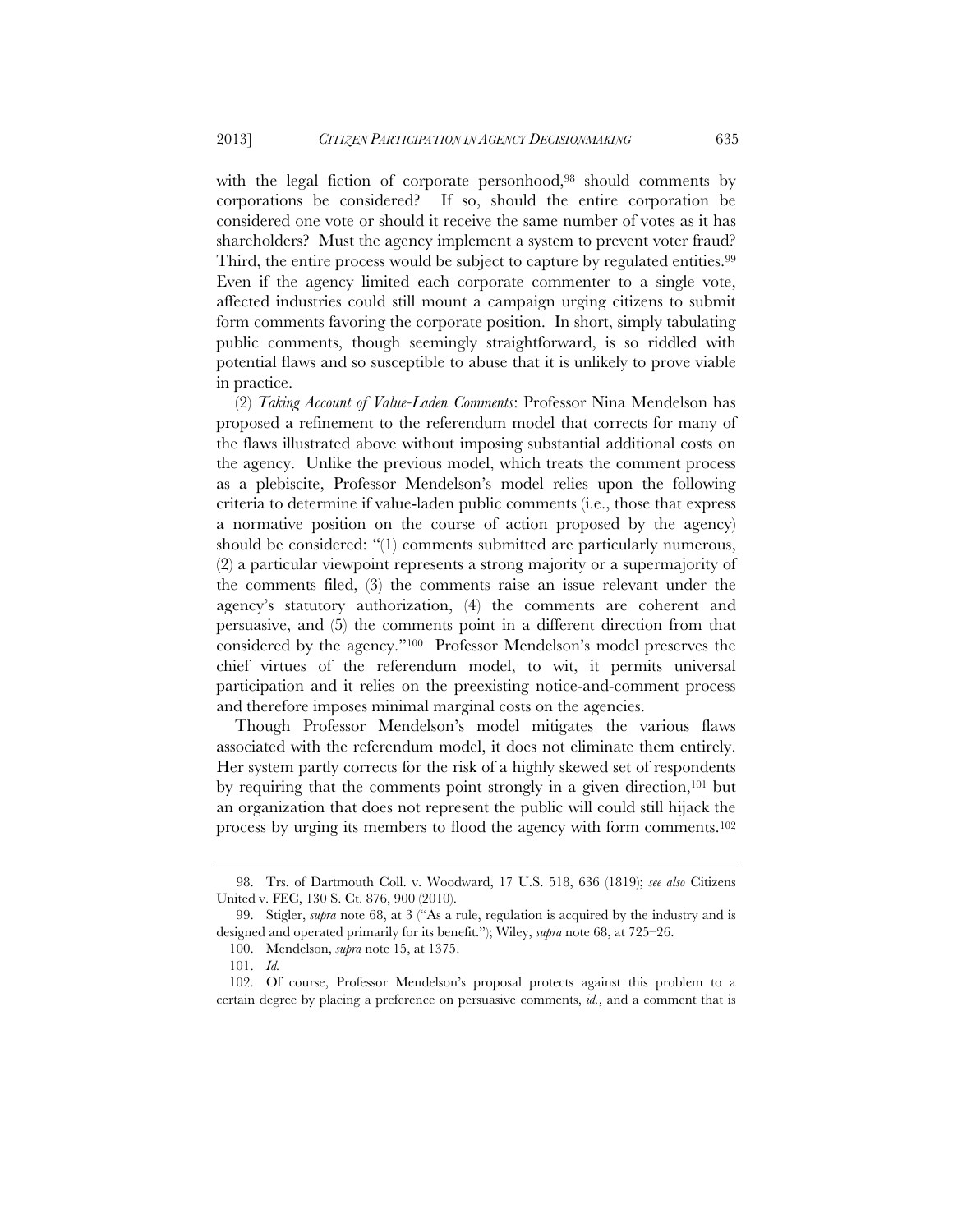In this light, Professor Mendelson's proposal is likely to be most successful in those scenarios wherein participation by the general public is fairly robust, the cross-section of commenters matches the demographic characteristics of the underlying populace reasonably well, and corporations and other interest groups neither overwhelm general citizen participation nor excessively influence such participation by encouraging the submission of comments expressing a particular viewpoint.

(3) *Information Markets*: A major feature of both the referendum model and Professor Mendelson's variation thereof is the exceedingly low cost of commenting.103 This has the virtue of promoting widespread participation, but it also can incentivize the submission of unsophisticated comments to the extent that citizens believe they can influence the agency decisionmaking process with minimal expenditure of effort. One potential means of correcting for this problem is to require a pecuniary investment to participate and offer a monetary incentive for submitting information that proves particularly valuable to the agency.

Information markets, wherein participants wager a sum of money on the resolution of an issue and receive a payout if their submission proves particularly accurate, offer one means of ensuring that participants have "skin in the game" and therefore will strive to offer accurate input.104 Though creating a market for regulatory participation may strike some as an anathema, reducing the noble tradition of the Athenian polis to the vulgar hustle of the Las Vegas casino, information markets actually achieve many of the goals of effective citizen participation. Though participation may not be as widespread as in the referendum model, an agency could encourage broad involvement by setting a low investment cost, and the possibility of a reward for reaching the "correct" conclusion may actually increase overall participation. Participants are also more likely to learn about the issues at hand if they have a monetary stake in the outcome, and their participation is therefore more likely to be informed and to produce positive educational externalities for the participants themselves. Finally, if participation were sufficiently widespread, the process could be conducted

identical to another has little to no marginal persuasive value.

 <sup>103.</sup> In light of technological developments, submitting a public comment has never been simpler or more inexpensive. Pursuant to the E-Government Act of 2002, agencies must allow commenters to offer their views in an online forum. Pub. L. No. 107-347, § 206, 116 Stat. 2899, 2916 (2002). Agencies have satisfied this obligation through the development of regulations.gov, a website that allows users to search for pending requests for comments at all agencies and submit such comments online.

 <sup>104.</sup> Cass R. Sunstein, *Group Judgments: Statistical Means, Deliberation, and Information Markets*, 80 N.Y.U. L. REV. 962, 1023–24 (2005).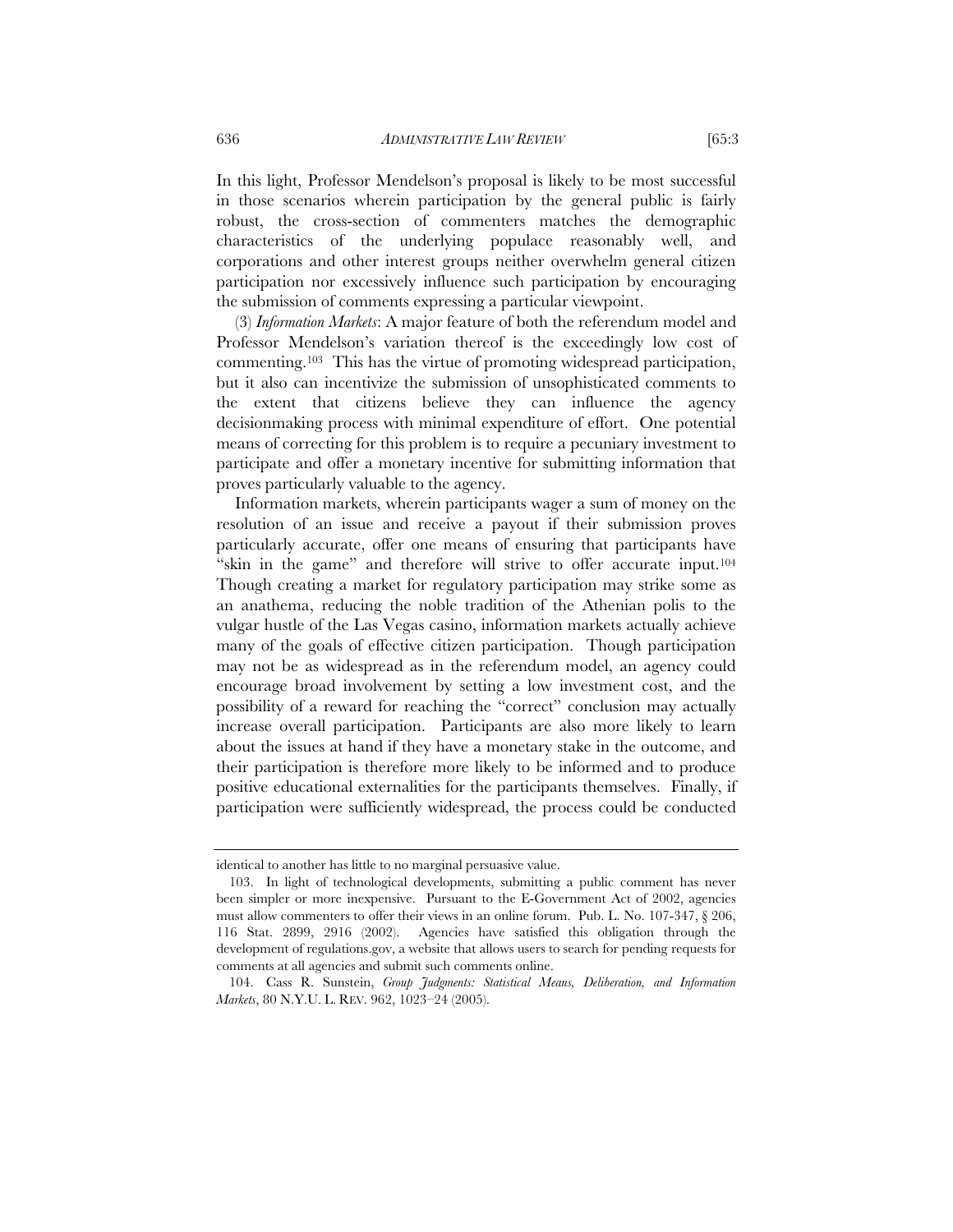at minimal to no cost to the agency: the participation fees could fund the prize offered to the investors who provide the "correct" response.

Notwithstanding their numerous virtues, information markets possess one major drawback that is likely to limit the circumstances in which they can yield a useful result: such markets are only possible for problems yielding an objectively correct answer.<sup>105</sup> Thus, information markets will generally not produce valuable information on the normative issues that are most likely to benefit from citizen input.106 Nevertheless, some normative problems can be recast in a form that is susceptible to such analysis. For instance, the Environmental Protection Agency (EPA) could accept estimates on the amount of public resources citizens would be willing to allocate to combating the likely effects of climate change, and those individuals who submit values that are closest to the consensus estimate would receive a monetary reward.<sup>107</sup> Though the process may be susceptible to manipulation, including efforts by affected interests to artificially inflate or deflate the market,<sup>108</sup> such interference would prove ineffective in a widely subscribed market,<sup>109</sup> and the agency could implement regulations to combat outright fraud and prohibit participation by individuals with vested interests. In short, the set of circumstances in which agencies might deploy information markets is relatively limited; however, they can provide valuable input in those instances in which the agency can reconceptualize a normative inquiry as a question with an

 107. Of course, by phrasing the problem in this manner, the agency has fundamentally altered the nature of the inquiry: it is not seeking a personal normative expression of one's willingness to pay to remediate environmental harm, but rather an objective estimate of one's fellow citizens' willingness to pay. Though this largely removes any personal value judgment from the process, it has the virtue of forcing citizens to consider the interests of their compatriots and to produce an estimate that accounts for others' viewpoints.

 108. For instance, were the Environmental Protection Agency (EPA) to conduct a market assessing public willingness to pay to combat climate change, affected industries might short sell the relevant futures to produce an artificially low estimate.

 109. Specifically, such interference would be unsuccessful insofar as sophisticated investors would recognize the artificial expansion or contraction in the market and would invest in the opposite direction, thereby correcting the imbalance. *Id.* at 1037.

 <sup>105.</sup> *Id.* at 1045 ("No information market could be helpful in answering normative questions, simply because there is no way to establish whether a particular investor was correct.").

 <sup>106.</sup> Professor Cass Sunstein proposes that information markets may be useful for answering questions of the following type: determining whether a foreign government will fall; assessing the costs and benefits of a proposed environmental regulation; estimating future pollutant concentrations; projecting future budget deficits; and assessing the potential fallout from a natural disaster. *Id.* at 1025–27. Each of these problems admits of an objectively correct solution.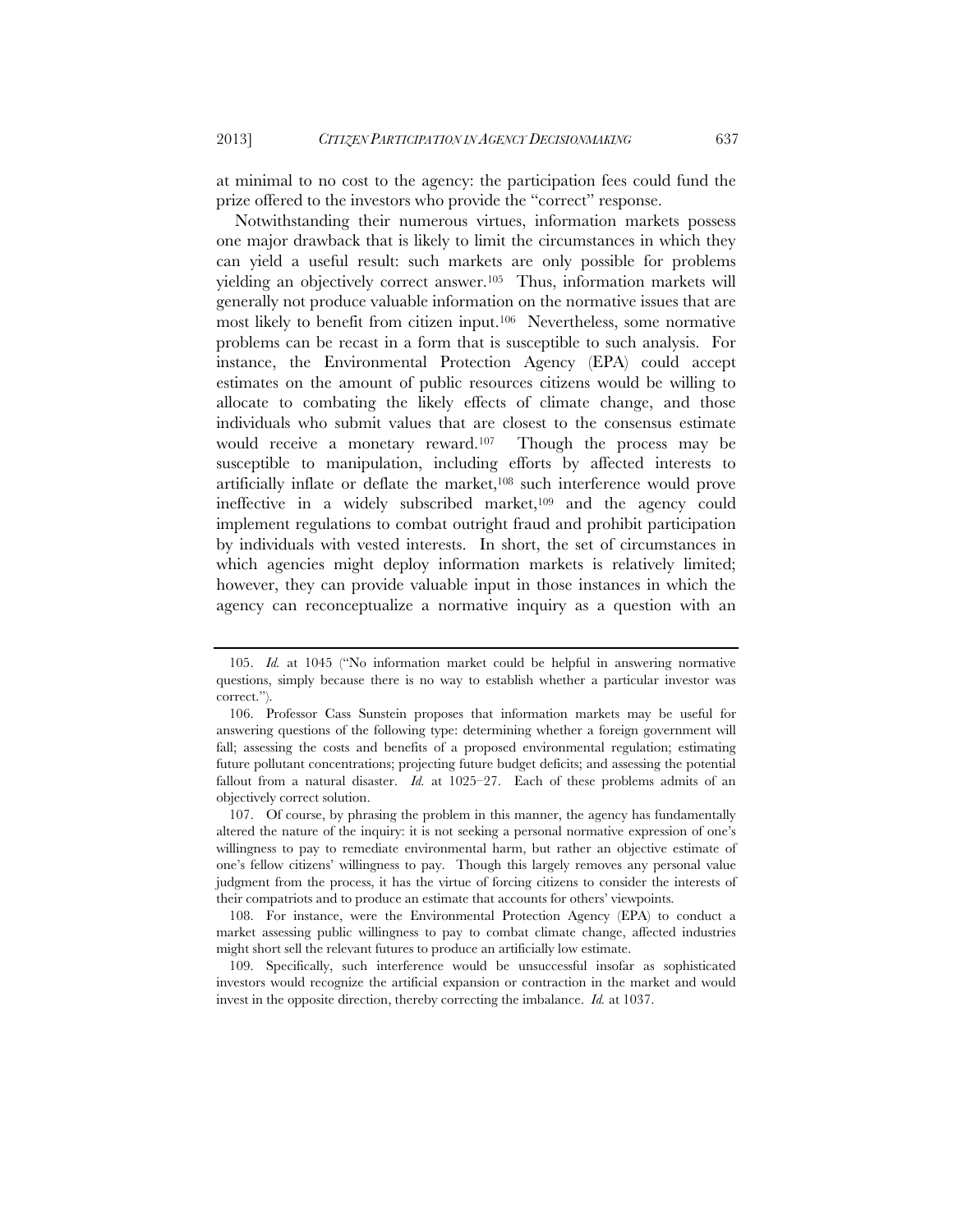objectively correct answer and in which the equities favor limiting

participation to paying investors. (4) *Jury Model*: Since the reign of King Henry II, England and former realms of the British Empire that have adopted the common law have utilized a system of trial by jury in both criminal and civil cases.110 Essentially, the common law jury represents a delegation of government decisionmaking power to a selected group of private citizens empowered to serve as the voice of the community. David Arkush has proposed that administrative agencies adopt a variant of the traditional jury system, empanelling boards of over one thousand randomly selected citizens and empowering them to answer policy questions pertaining to administrative decisionmaking.111 Unlike a criminal or civil jury, the proposed citizen jury would not answer open-ended inquiries, but rather would focus on discrete questions susceptible to simple binary or multiple-choice answers.112 Like a traditional jury, the citizen jury's determination would be binding upon the agency.113

The jury model, like each of the aforementioned models, possesses certain strengths and weaknesses. Arkush advocates providing "resources adequate to the task of making the decision presented," including "money, information, and time."114 In this light, the participation is likely to be relatively sophisticated, given that the participants will perhaps feel a moral obligation to consider the question presented if provided with compensation and an adequate opportunity to contemplate the key issues. Similarly, the experience of participating in a decisionmaking process related to a significant issue under consideration by an agency would probably prove educational to the participants. Finally, though the cost of convening a jury including a thousand or more participants is likely to be substantial, Arkush estimates that the EPA could deploy a one thousand person citizen jury to consider issues implicated by each of its major rules for an annual cost of approximately \$9 million, which is a mere 0.1% of the agency's annual budget.115

Arkush's jury model also suffers from a number of drawbacks. First, though the proposed citizen juries would include one thousand or more

 <sup>110.</sup> *The Civil Jury*, 110 HARV. L. REV. 1408, 1415–16 (1997) (discussing the role of both Henry II and the Norman Conquerors in developing the right of trial by jury).

 <sup>111.</sup> David J. Arkush, *Direct Republicanism in the Administrative Process*, 81 GEO. WASH. L. REV. (forthcoming 2013) (manuscript at 36–37).

 <sup>112.</sup> *Id.* at 36–37.

 <sup>113.</sup> *Id.* at 36.

 <sup>114.</sup> *Id.* at 37.

 <sup>115.</sup> *Id.* at 43–44.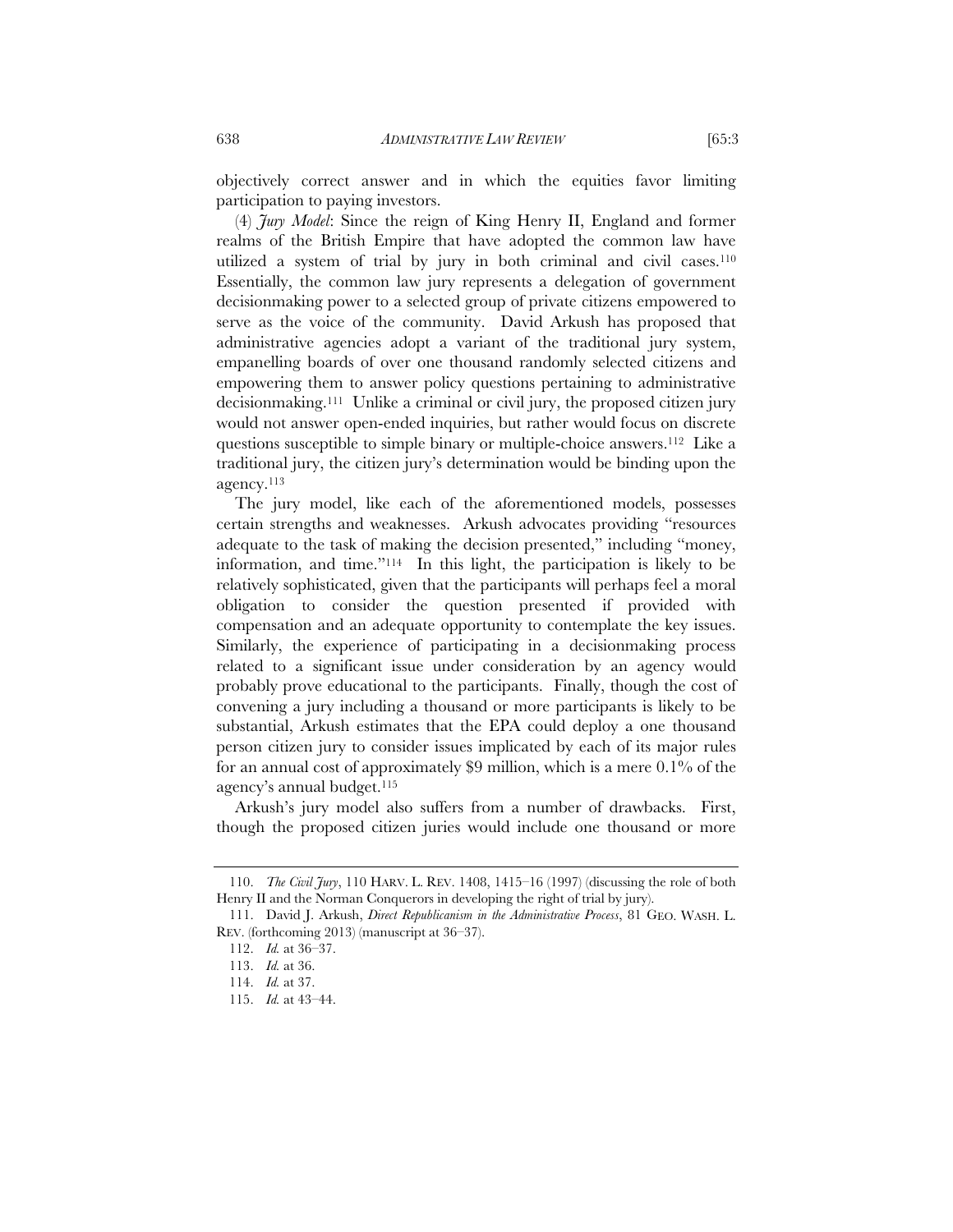jurors,116 the participant pool still represents a very small segment of the broader public. As such, the potential participation is quite limited in comparison to the previously discussed models, wherein any citizen can theoretically participate. Second, Arkush would require that the agency adopt the "verdict" of the citizen jury on those issues that the jury decides.117 Regulatory problems generally feature both technical questions (e.g., the concentration of a pollutant at which adverse health effects arise) and policy questions (e.g., whether the deleterious effects of the pollutant justify the costs required to abate it), and regulators often conflate both types of issues.118 Unless regulators are extremely cautious in disambiguating questions of science and policy, parties adversely affected by an agency's decision will likely allege that the agency acted arbitrarily and capriciously in relying on public input on technical issues on which the citizen jury is unqualified to opine.119 Further, mandated implementation of the citizen jury's "verdict" may place an agency in a politically untenable position; the mere fact that more than 50% of jurors on a citizen jury favored a particular course of action does not mean that the policy selected will prove viable on the broader political stage, wherein competing considerations (e.g., limited budgets, congressional and presidential priorities, division of responsibility with other agencies and with state and local governments) may render the preferred course of conduct infeasible. In short, though delegating decisionmaking power to citizen juries certainly advances democratic principles, it has the effect of straitjacketing the agency policymaking function and potentially tying agencies to policies that will be highly susceptible to challenge in the courts, the political arena, or both.

 <sup>116.</sup> *Id.* at 33.

 <sup>117.</sup> *Id.* at 36.

 <sup>118.</sup> *See* Sidney Shapiro et al., *The Enlightenment of Administrative Law: Looking Inside the Agency for Legitimacy*, 47 WAKE FOREST L. REV. 463, 482 (2012) ("Because the goal of the rational-instrumental paradigm is to make agencies a transmission belt, it is in an administrator's self-interest to claim that 'science made me do it' as legal and political cover for a set of professional judgments."); BIPARTISAN POLICY CENTER, IMPROVING THE USE OF SCIENCE IN REGULATORY POLICY 15 (2009), *available at* http://bipartisanpolicy.org/sites/ default/files/BPC%20Science%20Report%20fnl.pdf (noting the tendency of regulators to conflate scientific and policy issues). Even assuming that regulators always act in good faith and never try to conceal policy decisions as scientific problems, technical and policy issues can be exceedingly difficult to disambiguate. For instance, determining statistical significance or deciding the quantity of evidence required to accept a proposition as "proven" inherently integrates both technical and policy determinations. Carl F. Cranor, *Science Courts, Evidentiary Procedures and Mixed Science-Policy Decisions*, 4 RISK 113, 118–19 (1993).

 <sup>119. 5</sup> U.S.C. § 706(2)(A) (2006).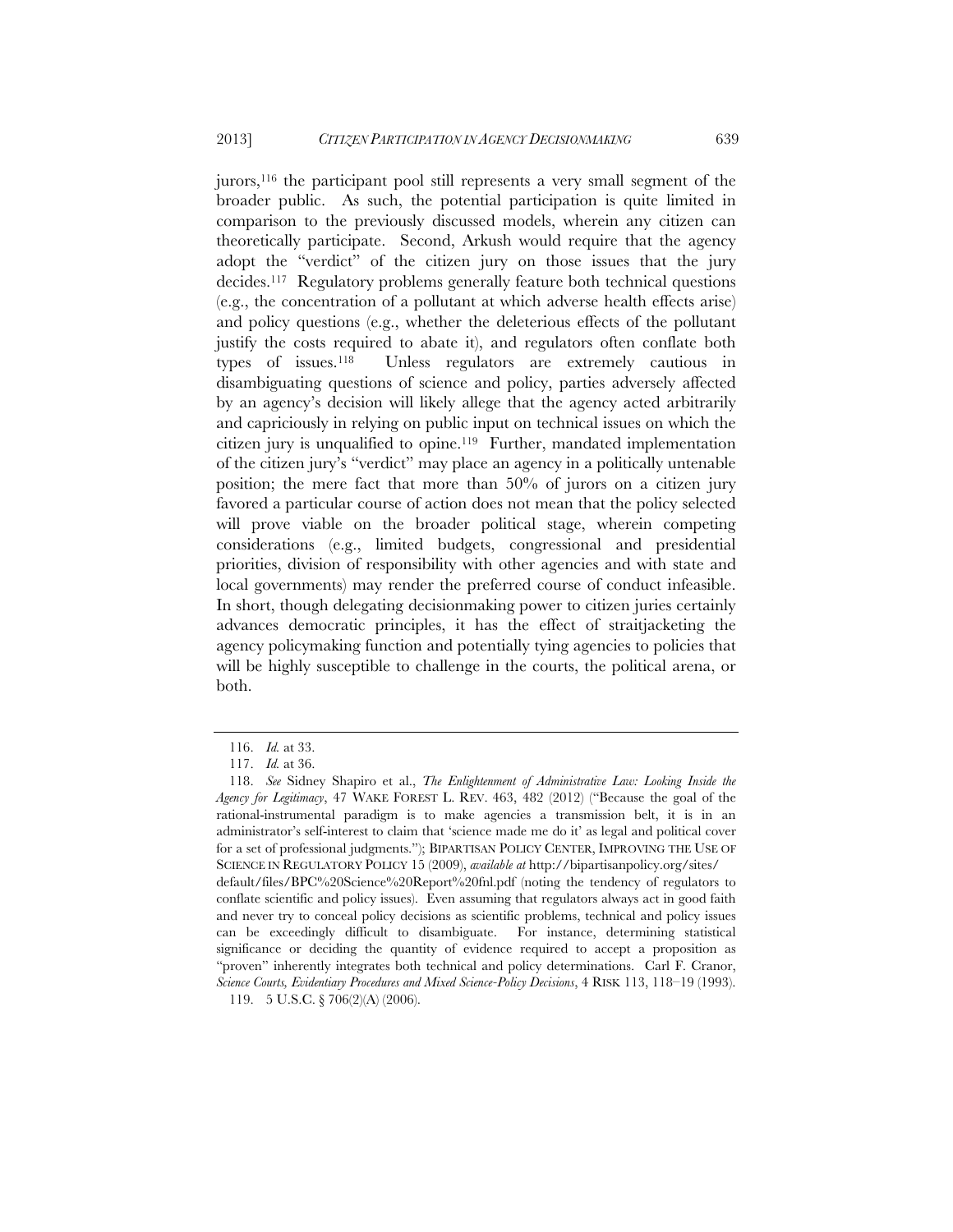#### *C. A New Model for Public Participation: Citizen Advisory Committees*

No model of citizen participation in agency decisionmaking is likely to achieve each of the objectives articulated in Subsection III.A, especially as the various goals often pull in conflicting directions (e.g., widespread participation is less likely to be well-informed or to prove especially educational for the participants). Furthermore, the appropriate participation mechanism will often depend on the circumstances surrounding a particular problem. For instance, reviewing value-laden public comments may be the optimal means of public input when the agency cannot devote significant resources to constructing a separate participatory process. In contrast, relying upon the verdict of a citizen jury may be preferable wherein the issue depends heavily on general public buyin and justifies a large outlay of agency funds.

One potential mechanism for gathering public input that has shown some promise based on a series of experiments conducted by social science researchers is the use of relatively small bodies of citizens that study expert materials and deliberate upon a particular issue of public policy. Professors Richard Pildes and Cass Sunstein describe experiments where agencies or private foundations sought public input from a small group of citizens brought together in a setting amenable to deliberation.120 In each instance, the group addressed a relatively technical, complex issue.121 To ensure that the participants understood the matters at hand, the convening authorities also provided some initial instruction and gave participants the opportunity to digest this information prior to deliberating on the issue.122 Finally, the citizens met in relatively small groups wherein they discussed the relevant questions prior to submitting their input.123 The experiments yielded a number of promising results. As Pildes and Sunstein observe, "laypeople will substantially change their views on many issues involving science and technology if they are exposed to a complete and balanced discussion—one that both acknowledges relevant uncertainties and presents a framework of options."124

 124. *Id.* at 90; *see also* CARNEGIE COMM'N ON SCIENCE, TECHNOLOGY, & GOVERNMENT, RISK AND THE ENVIRONMENT: IMPROVING REGULATORY DECISION MAKING 92–93 (1993), *available at* http://www.ccstg.org/pdfs/RiskEnvironment0693.pdf (describing a study involving a panel of citizens convened to consider relatively complex scientific issues associated with solid waste disposal and global warming and observing that "the public will substantially change its views on many [science and technology]-rich issues if they are

 <sup>120.</sup> Pildes & Sunstein, *supra* note 81, at 89–94.

 <sup>121.</sup> *Id.* 

 <sup>122.</sup> *Id.*

 <sup>123.</sup> *Id.*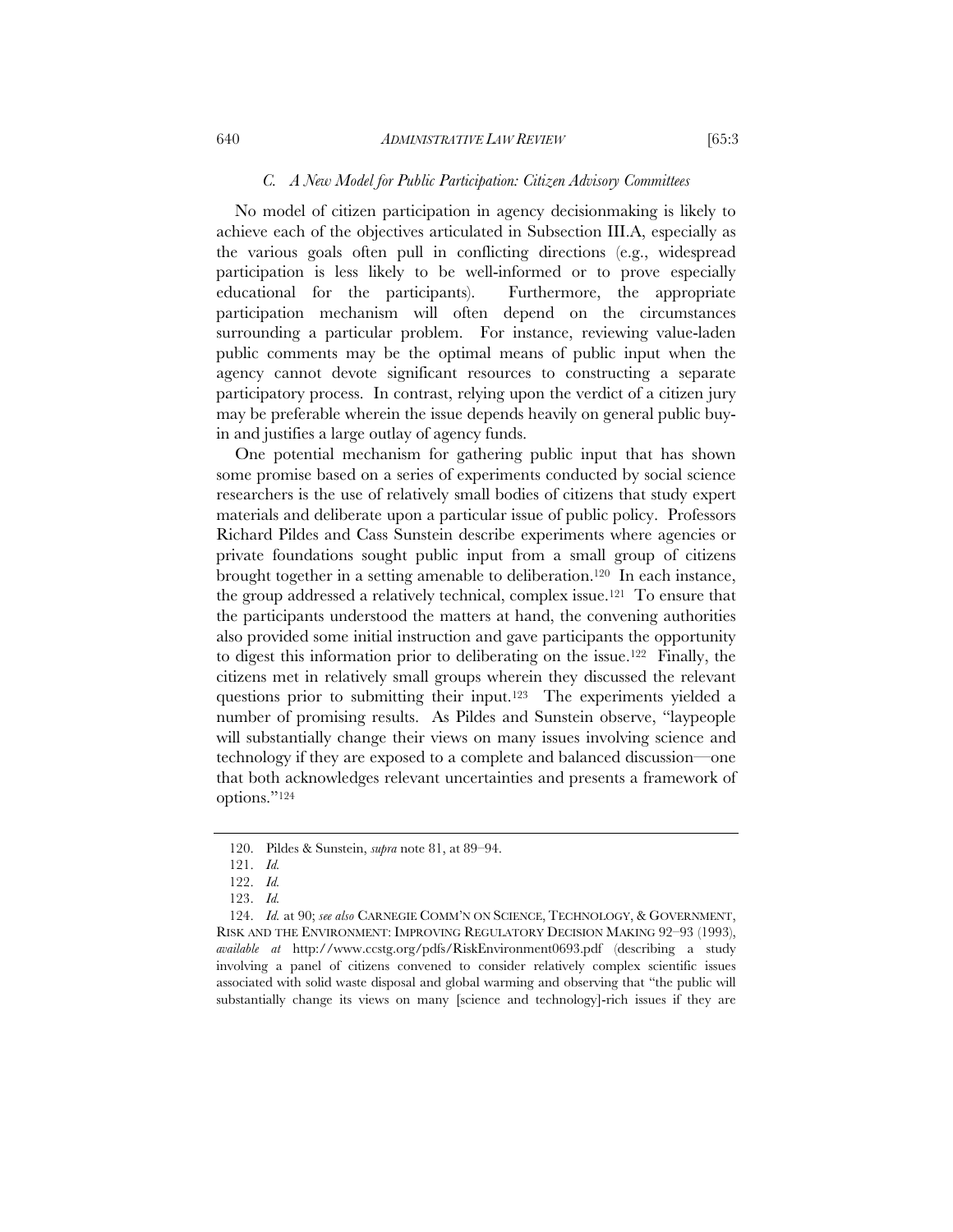As discussed in Section I.B, Professor James Fishkin has achieved similar results. In an experiment conducted in the United Kingdom, he assembled a group of citizens deemed to be "representative of the entire country."125 Fishkin convened the participants in a group setting and allowed them to discuss and debate certain selected issues with fellow participants.126 He compared the stated views of participants prior to the deliberative session with their ultimate votes following the workshop and found that support for particular stances often increased or decreased by 10% or more following the deliberations.127 As Fishkin concludes, "their new, considered judgments represented what the public would think if it actually had a better opportunity to think about the issues."128

Building upon the success of these experiments, agencies might structure relatively small, deliberative bodies of citizens to serve as advisory committees designed to address policy issues relevant to agency decisionmaking.129 Such an advisory committee would include a number of citizen representatives that is sufficiently large to ensure a diversity of viewpoints yet small enough to allow relatively extensive interaction amongst the members of the group, such that the group can deliberate on the question at issue.130 Though the ideal number of participants will vary

 129. In some instances, federal agencies have already deployed citizen advisory boards to address discrete issues affecting defined groups of persons. Professor John S. Applegate describes the Department of Energy (DOE) and EPA successful use of a site-specific advisory board to determine how to dispose of nuclear waste in the community of Fernald, Ohio. John S. Applegate, *Beyond the Usual Suspects: The Use of Citizen Advisory Boards in Environmental Decisionmaking*, 73 IND. L.J. 903, 926–31 (1997). The advisory board functioned much as a widely inclusive negotiated rulemaking committee, with its membership drawn from "members of local and national environmental groups, neighbors of the site, township and county government officials, representatives of the major trade union councils at the site, local businesspeople, health professionals, and area educators." *Id.* at 930. Professor Applegate examines the principles that characterize the successful use of such citizen advisory boards and recommends greater use thereof. *Id.* at 932–51. Though this Article proposes an even more ambitious use of advisory committees including representatives drawn from throughout the nation to address far-reaching issues, DOE and EPA's successful use of a site-specific advisory board suggests that small groups of non-experts can engage in relatively sophisticated collaborative decisionmaking on complex, controversial questions.

 130. *See* Sunstein, *supra* note 74, at 1548–49 (describing the benefits of group deliberation); *see also* Noveck, *supra* note 36, at 6 ("Deliberation is more than just talk; it

exposed to a full and balanced discussion that acknowledges uncertainty and presents a framework of choices" and that public participants "come to positions that 'strikingly' paralleled those of prominent scientists").

 <sup>125.</sup> Fishkin, *supra* note 40, at 136.

 <sup>126.</sup> *Id.* at 137.

 <sup>127.</sup> *Id.* at 137–38.

 <sup>128.</sup> *Id.* at 137.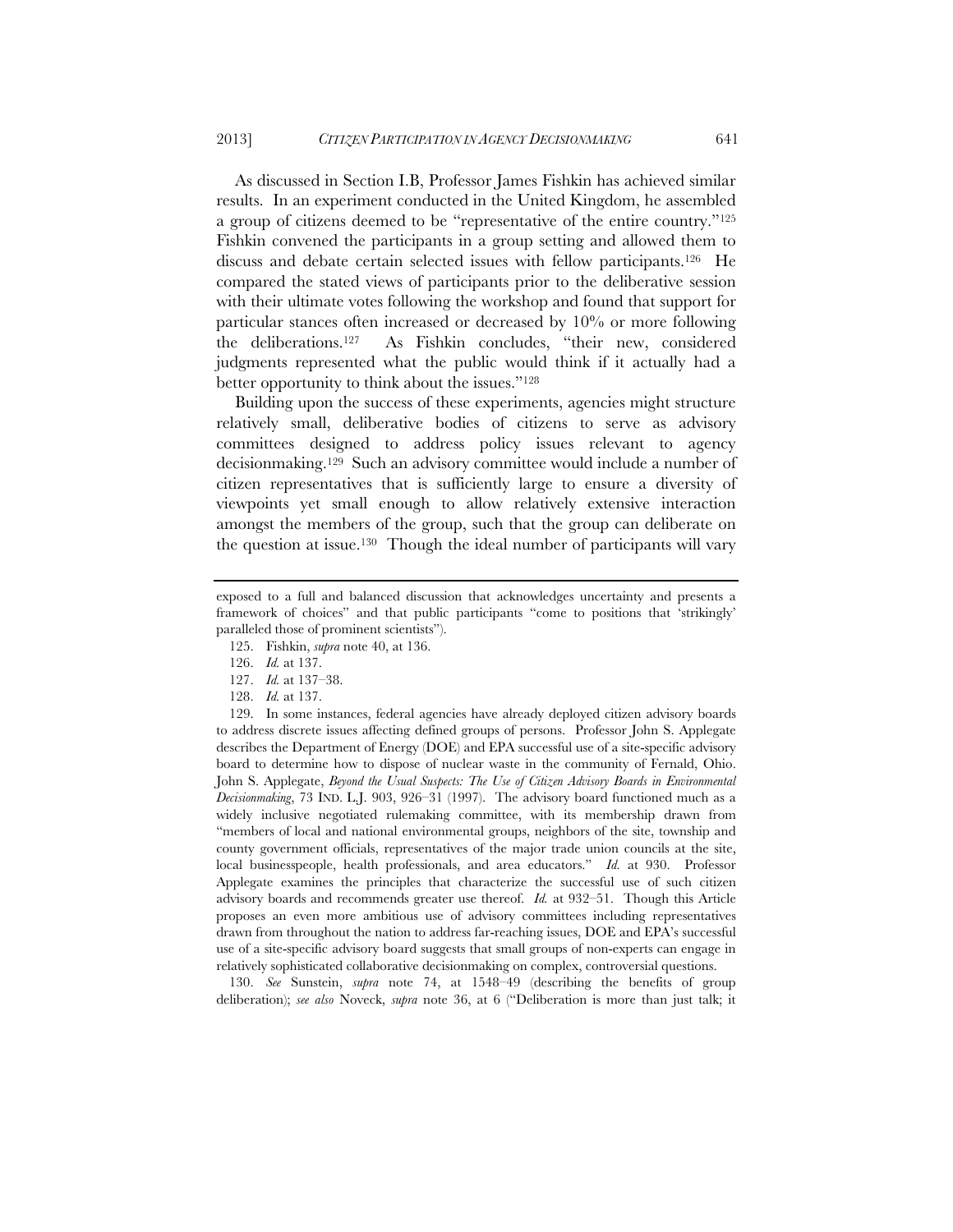from case to case depending upon the complexity of the issue and the number of perspectives to be represented,<sup>131</sup> the total size of the group likely would not exceed a few dozen participants, as a larger number would likely stifle group interaction.132 The agency should ensure that the participants represent a cross-section of the United States populace; the membership should reflect, at a minimum, the ethnic, gender, and geographic diversity of the overall population. In addition, the agency should seek diversity of viewpoints as relevant to the subject matter under consideration.133 For instance, a committee examining a politically sensitive topic should include both Republicans and Democrats. Similarly, a panel dealing with welfare reform should include representatives from

To ensure that the committee includes a sufficiently diverse group of citizens, agencies likely would need either to seek legislation rendering committee service mandatory, as in federal and state juries, or to make committee service sufficiently attractive so that an adequate number of citizens from each relevant demographic group would voluntarily participate, which likely would require drawing from a very large pool and offering some sort of compensation for service. Though agencies would probably use citizen advisory committees only in a very small number of rulemakings that implicate particularly serious issues of policy, the collective

diverse socioeconomic backgrounds.

requires weighing together various approaches to solving problems . . . . Deliberation may also be a means of exercising democratic virtues, articulating policy options, understanding how others view a problem and its potential solutions, and talking through the options to find common ground, even where disagreement is rife.") (internal citations omitted).

 <sup>131.</sup> To the extent possible, recruiting nine or fewer citizen committee members would ensure that the agency does not inadvertently trigger the PRA when posing inquiries to the participants. 44 U.S.C. § 3502(3)(A) (2006). Section IV.D will discuss considerations associated with the PRA in greater detail.

 <sup>132.</sup> By way of comparison, negotiated rulemaking committees, which similarly involve participants who represent diverse interest groups, generally include no more than twentyfive individuals. Negotiated Rulemaking Act of 1990, 5 U.S.C. § 565(b) (2006) ("The agency shall limit membership on a negotiated rulemaking committee to 25 members, unless the agency head determines that a greater number of members is necessary for the functioning of the committee or to achieve balanced membership."); *see also* DAVID M. PRITZKER & DEBORAH S. DALTON, NEGOTIATED RULEMAKING SOURCEBOOK 127 (1995) ("In practice, it appears that the maximum number of parties for which the process can be kept manageable is approximately 25."). Citizen advisory committees, which would likely be subject to similar considerations concerning the optimization of group interaction, also should seldom exceed twenty-five members.

 <sup>133.</sup> *See* Federal Advisory Committee Act, 5 U.S.C. app. §§ 5(b)(2), 5(c) (2006) (requiring that members of federal advisory committees be "fairly balanced in terms of the points of view represented and the functions to be performed"); 41 C.F.R. § 102-3.60(b)(3) (2012) (same).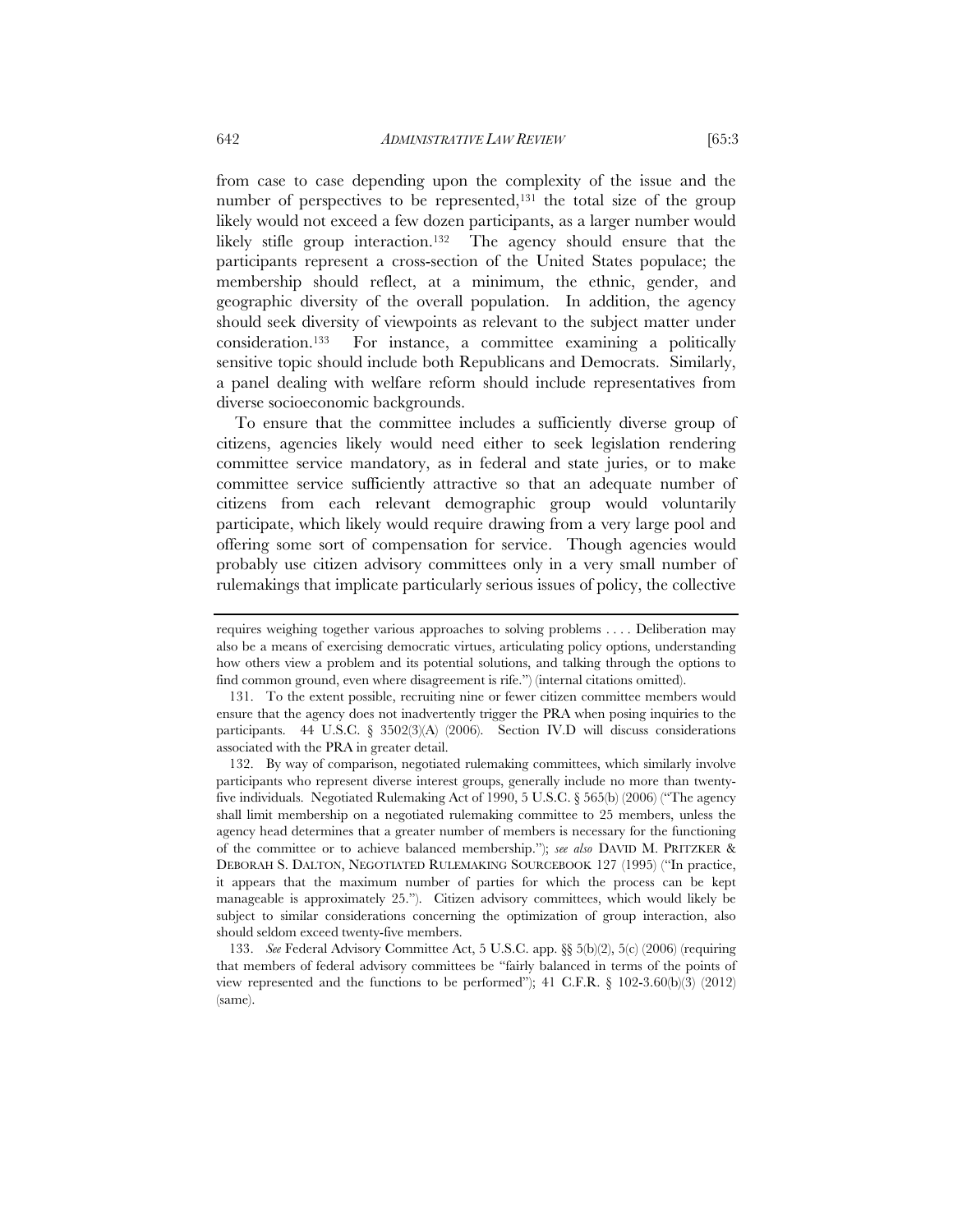burden of mandated service would potentially be quite heavy, given the tremendous number of problems addressed by federal agencies, thereby rendering the first alternative politically unpopular and likely unviable.

Accordingly, agencies would likely solicit committee members by randomly selecting candidates from amongst all individuals with certain demographic characteristics, offering an invitation and a promised monetary stipend (with a value based upon the projected time commitment of committee service) to selected candidates, and then screening volunteers to ensure that the ultimate group reflects a demographic cross-section of the overall populace and that the participants can objectively assess the problem at hand (much as attorneys conduct voir dire to winnow down a pool of prospective jurors).

By structuring committees in this manner, agencies arguably would face a considerable risk of obtaining a skewed panel containing disproportionately large numbers of individuals with passionate views on the issue in question and of relatively impecunious citizens or those with leisure time for whom committee service reflects a less severe imposition.134 Of course, the same problem arises in the use of traditional civil and criminal juries: relatively humble citizens for whom the modest compensation afforded to jurors more closely approximates their regular income and persons who feel strongly about the issues at hand are less likely to circumvent jury service (e.g., in a capital murder trial, victims' rights advocates and ardent opponents of the death penalty may be much more willing to serve than an average citizen).<sup>135</sup> Thus, agencies must maintain a high degree of vigilance in interviewing prospective committee members to ensure that they are willing to impassively and objectively assess the issues

 <sup>134.</sup> Though the risk of obtaining a skewed pool of volunteers looms quite large in theory, Professor Fishkin's work suggests it may not prove particularly problematic in practice. Professor Fishkin randomly selected 869 potential volunteers for participation in a deliberative poll, and the 300 who agreed to participate were statistically indistinguishable from the larger pool in terms of "age, class, geographical representation, gender, education, and every other important dimension." Fishkin, *supra* note 40, at 136. Further, the class of volunteers did not contain disproportionately large numbers of politically active individuals: "We assessed this both with specific knowledge questions and newspaper readership. In both cases, it was obvious that we got an excellent microcosm . . . ." *Id.* In any event, though the risk of obtaining a skewed sample set may not pose a significant risk in all cases, agencies should nevertheless police against it by ensuring that the participants are willing to objectively consider the issue at hand.

 <sup>135.</sup> Archon Fung, *A Tea Party for Obama: The Power of Mobilized Independent Citizens Is Easily Forgotten and Often Denied by the Washington Cognoscenti*, AMERICAN PROSPECT, (Mar. 27, 2010), http://prospect.org/article/tea-party-obama-0 ("Imagine . . . if criminal juries were made up only of people who actively wanted to participate: Many juries would be composed of the families of victims and defendants, and justice would suffer.").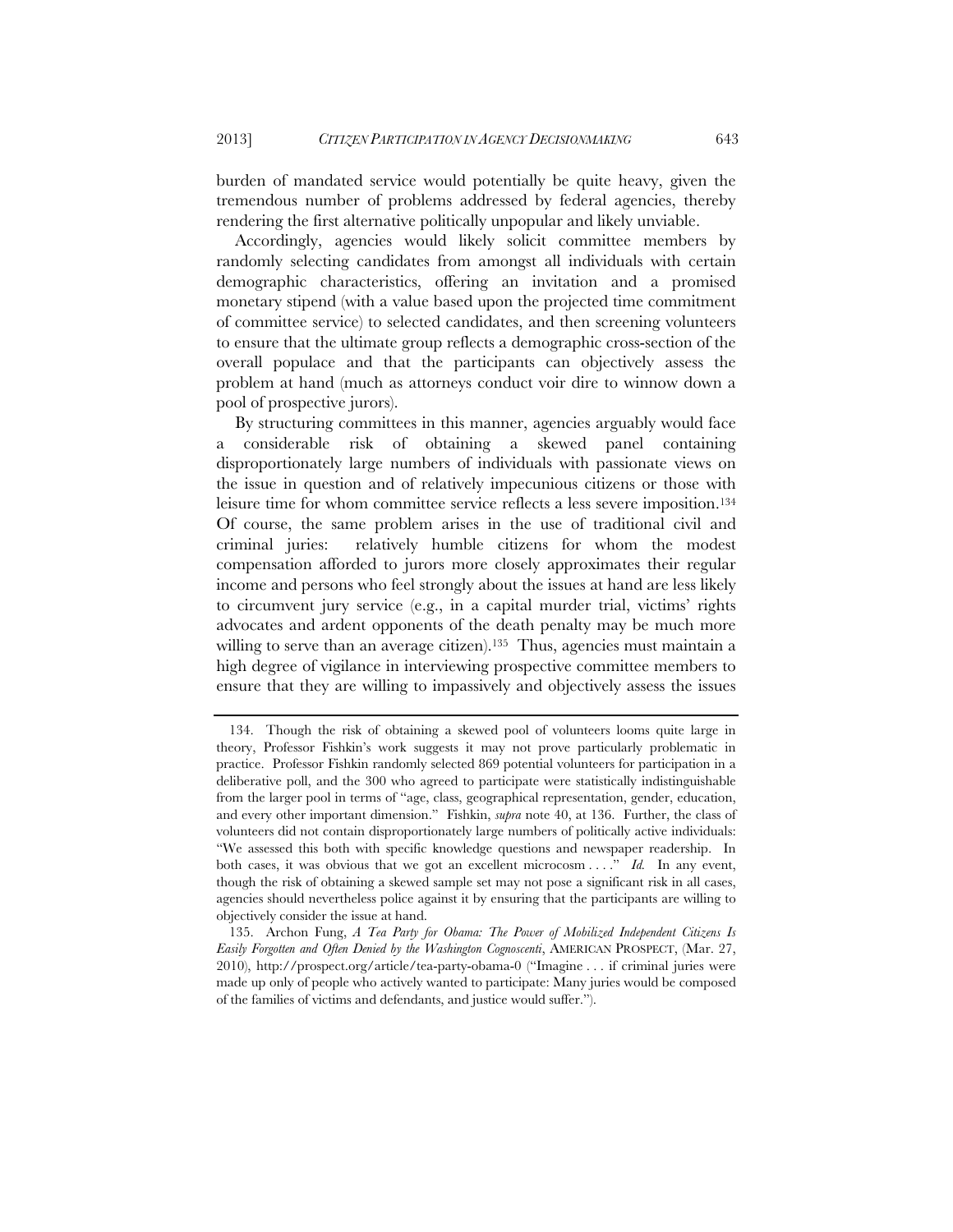at hand, disqualifying individuals who express an unwillingness to consider differing perspectives if necessary.

Of course, the group empowered to select the criteria upon which committee members are to be selected would possess significant power to affect the result. Were the agency itself to define these criteria and select the committee members who satisfy them, it may favor groups or individuals likely to rubber-stamp its preferred outcome. This could be remedied in one or both of the following ways. First, agencies might issue guidance that pre-defines the qualifications for panel members or even create an independent body empowered to define the dimensions on which committees must be balanced and select members who meet those criteria. Second, to the extent an agency relies upon the conclusions of a citizen advisory committee to support a policy it adopts, a court reviewing that rule could examine the balance of members to ensure that the panel was impartial.136

Once formed, the committee would operate in a manner similar to the groups described by Professors Pildes, Sunstein, and Fishkin. Committee members would receive background materials that provide analysis of the issues at hand, and they would study such materials prior to participating in any formal meeting.137 The participants would then have the opportunity to debate the relevant issues over a period of time, which could be as long as several weeks or months.138 At the conclusion of these discussions, the participants would ideally have reached consensus, but if they do not agree upon a particular recommendation, they could then hold a vote, with the majority position constituting the group recommendation. The agency then would consider this recommendation in deciding upon the policies it would pursue in subsequent rulemaking or other policy-setting activities. Though it would not be bound to follow the advisory committee's recommendation, the agency would be wise to carefully consider it, especially if the recommendation evidences a strong public preference for a particular policy course.

Prior to the "digital revolution," convening citizen advisory committees to consider various issues before an agency may have proven prohibitively expensive in all but the rarest instances. In particular, the need for geographic diversity on the committee would have posed significant logistical and monetary issues, insofar as the agency would be required to

 <sup>136.</sup> *See, e.g.*, Colo. Envtl. Coal. v. Wenker, 353 F.3d 1221, 1232–33 (10th Cir. 2004); Cargill, Inc. v. United States, 173 F.3d 323, 334 (5th Cir. 1999).

 <sup>137.</sup> Fishkin, *supra* note 40, at 135; Leib, *supra* note 40, at 910; Pildes & Sunstein, *supra* note 81, at 90–91.

 <sup>138.</sup> Leib, *supra* note 40, at 910; Pildes & Sunstein, *supra* note 81, at 90–91.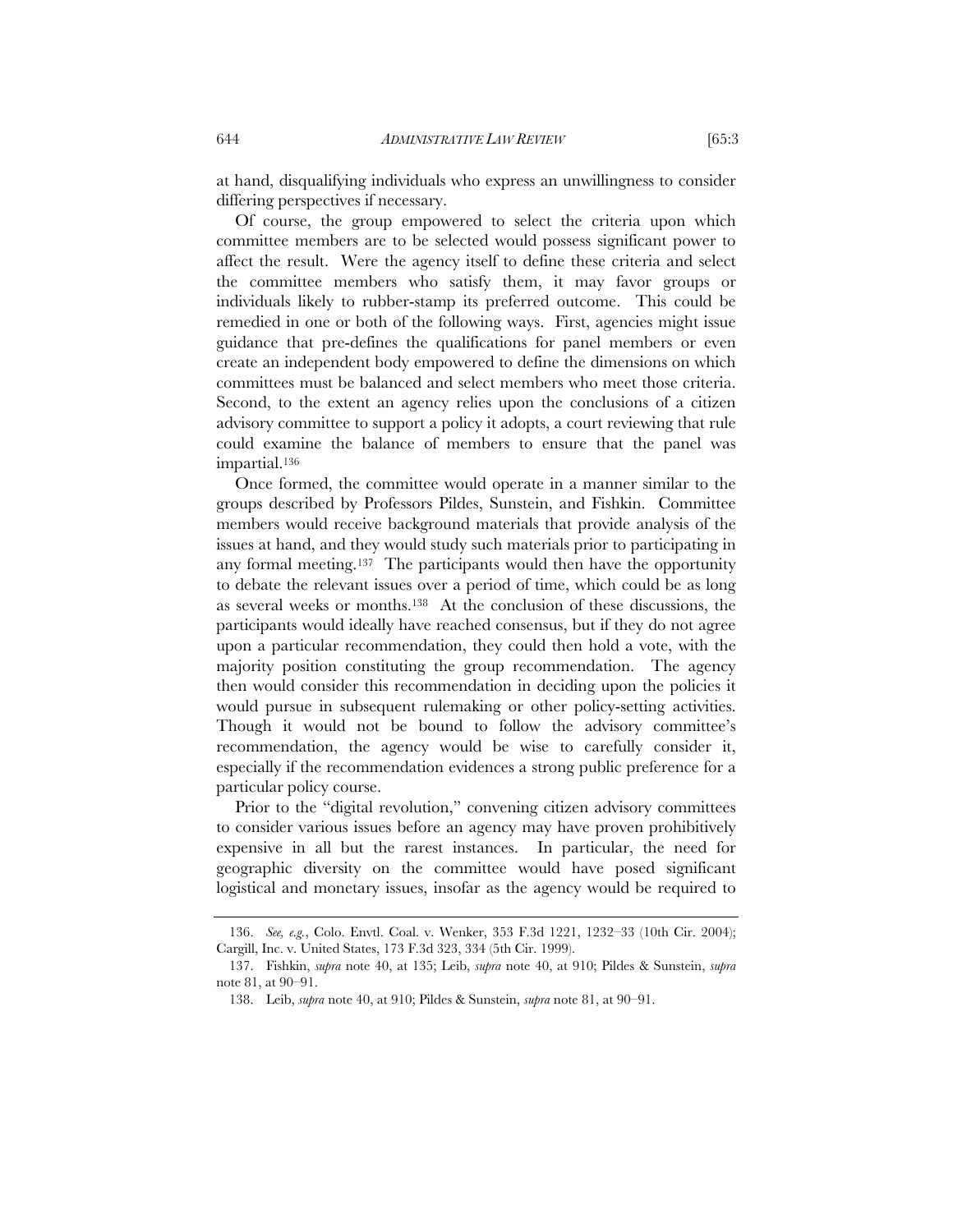defray all of the expenditures associated with convening a group in a single location. Fortunately, technological advances have obviated the need to assemble all participants in a single geographic locale. Using teleconferencing technology, an agency could host a "virtual" meeting whereby all committee members participate remotely via web video. An even more economical solution would be for the agency to arrange a meeting on an online discussion board.139

Though the use of citizen advisory committees will not necessarily be optimal in all instances and need not serve as the exclusive mechanism of procuring public input, such advisory committees satisfy many of the desiderata for effective citizen participation. First, as in the experiments described by Professors Pildes, Sunstein, and Fishkin, the committee members would receive expert instruction on the issues relevant to the policy question under consideration,<sup>140</sup> ensuring that the participants should be relatively well-informed. Second, the process of considering the expert-furnished materials and deliberating with a diverse group of fellow citizens should ensure that the process is educational for the participants. Third, the result is likely to prove exceedingly useful to the agency, for the views expressed by a group of citizens with demographic characteristics similar to the overall populace should hew fairly closely to the preferences of the general public. Indeed, the result is likely to be far superior to treating the process as a referendum, wherein the result is often skewed by low participation<sup>141</sup> and misleading advertising directed towards

 <sup>139.</sup> In a recent recommendation relating to FACA, ACUS has specifically asserted the legality of agencies' hosting advisory committee meetings via online discussion boards and urged them to do so in appropriate circumstances. Administrative Conference of the United States, Recommendation 2011-7, *The Federal Advisory Committee Act—Issues and Proposed Reforms*, ¶ 6, 77 Fed. Reg. 2257, 2263 (Jan. 17, 2012). Under ACUS's proposal, an agency could implement a moderated web forum that would allow advisory committee members to post their thoughts on a dedicated website over the course of days, weeks, or months. REEVE T. BULL, ONGOING WEB FORUM MEETINGS OF FEDERAL ADVISORY COMMITTEES: A PROPOSED USE OF "NEW MEDIA" UNDER THE FEDERAL ADVISORY COMMITTEE ACT 1–7 (Mar. 17, 2011), *available at* http://www.acus.gov/wp-content/uploads/downloads/2011/03 /FACA-Web-Forum-Memo-3-17-2011-\_2\_.pdf. Such a web forum would meet all of the requirements of FACA, see generally *id.*, and it would arguably be more transparent than traditional committee meetings insofar as perusing the committee's discussions on a nationally accessible website is much simpler than attending an in-person meeting held at a set time at a specific locale.

 <sup>140.</sup> Fishkin, *supra* note 40, at 135; Leib, *supra* note 40, at 910–11; Pildes & Sunstein, *supra* note 81, at 90.

 <sup>141.</sup> Ronald M. Pierce, *Valuing the Environment: NOAA's New Regulations Under the Oil Pollution Act of 1990*, 22 PEPP. L. REV. 167, 185 n.135 (1994) ("An actual referendum may be skewed by low voter turnout or failure of some groups to vote at all."); Michael Vitiello &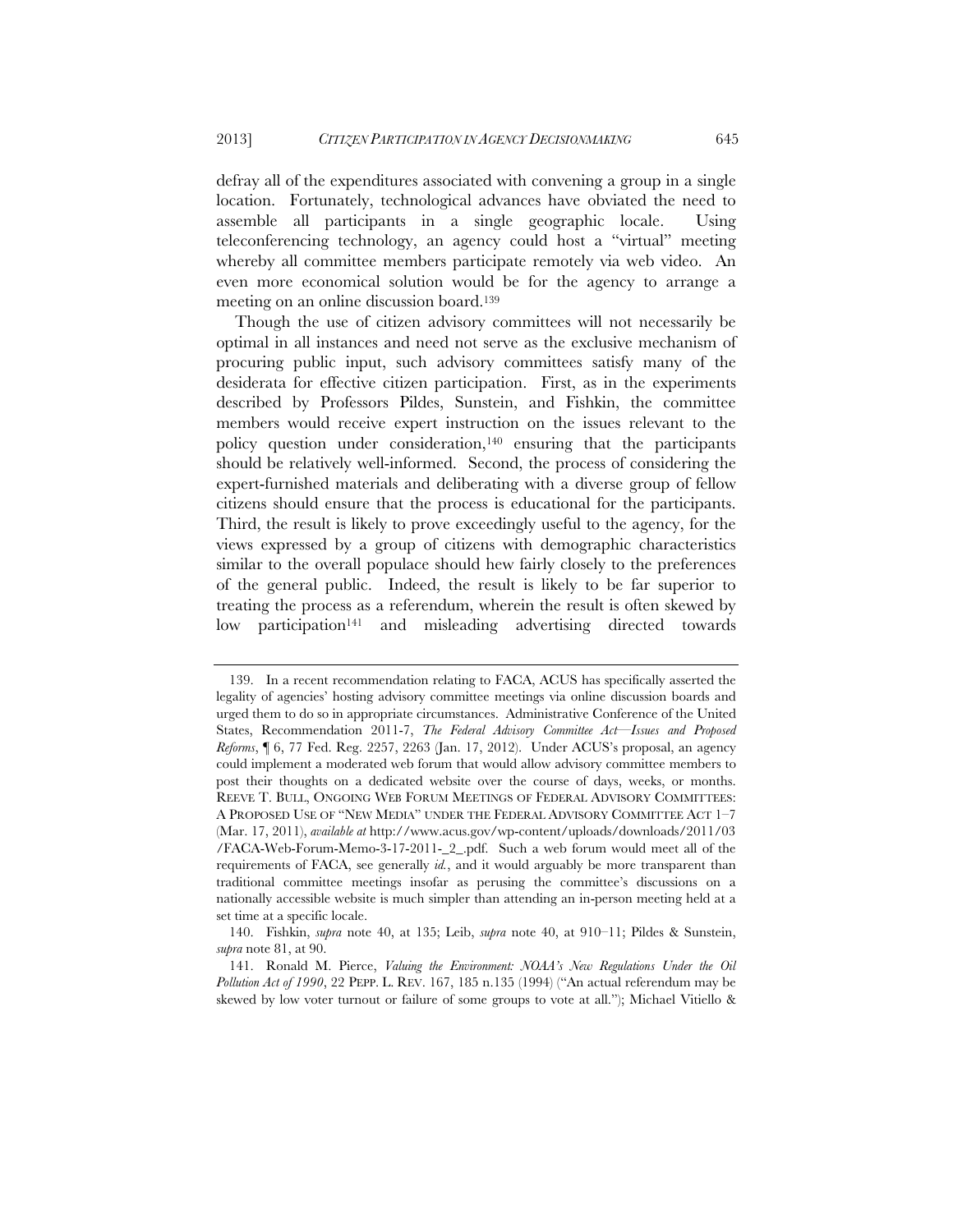participants,<sup>142</sup> or simply conducting an opinion poll, wherein the participants have likely not studied the issues presented in any detail. At the same time, the agency would not be bound to follow the recommendations of the advisory committee and could balance the importance of implementing the policy preferences of the public against competing legal and political considerations. Fourth, the proposal is likely to be fairly cost effective as the committees would be relatively small,<sup>143</sup> though it is likely to cost the agency somewhat more than proposals such as Professor Mendelson's, which utilize existing public comments.<sup>144</sup>

With respect to widespread participation, by contrast, the citizen advisory committee proposal is less effective than the referendum model, Professor Mendelson's recommendation, or even information markets insofar as it forecloses participation by all but a small subset of citizens. Of course, as will be explained in more detail in the following Section, the FACA requires that advisory committees permit members of the general public to submit written comments, offer oral statements before the committee, or both.145 Thus, citizens who are not selected to serve on an advisory committee can still influence the process by presenting information relevant to the committee's deliberations. Nevertheless, disaffected citizens would still potentially assail the committee's conclusions as illegitimate, contending that the participants selected were not truly representative of the overall populace or that they received biased information during their deliberations.146

Andrew J. Glendon, *Article III Judges and the Initiative Process: Are Article III Judges Hopelessly Elitist?*, 31 LOY. L.A. L. REV. 1275, 1289 (1998) (describing how the initiative process is an imperfect application of direct democracy insofar as "low voter turnout skews results").

 <sup>142.</sup> *See, e.g.*, GROSSMAN, *supra* note 48, at 14 ("What chance do ordinary citizens have to come to sound public judgments on health care reform, for example . . . given the unlimited sums of money available for lobbying and political campaigns by those with large-scale financial professional interests . . . ?"); Kevin O'Leary, *The Voice of the Crowd—Colorado's Initiative: The Citizen Assembly: An Alternative to the Initiative*, 78 U. COLO. L. REV. 1489, 1492 (2007) ("The evidence is in: mass direct democracy is anemic. Voters are uninformed, manipulated by slanted television ads, and rarely determine the agenda on which they vote.").

 <sup>143.</sup> *Cf.* Arkush, *supra* note 111, at 36–37 (proposing citizen juries that would consist of 1000 or more participants).

 <sup>144.</sup> *See* Mendelson, *supra* note 15, at 1375.

 <sup>145. 5</sup> U.S.C. app. § 10(a)(3) (2006); 41 C.F.R. §§ 102-3.140(c)–(d) (2012).

 <sup>146.</sup> By way of comparison, the mere fact that criminal defendants are tried before a "jury of their peers" hardly settles the issue of their guilt or innocence in the court of popular opinion, as high profile defendants such as O.J. Simpson and Casey Anthony could undoubtedly attest. *See* Paul Duggan, *Casey Anthony and the Court of Public Opinion*, WASH. POST, July 5, 2011, http://www.washingtonpost.com/local/casey-anthony-and-the-court-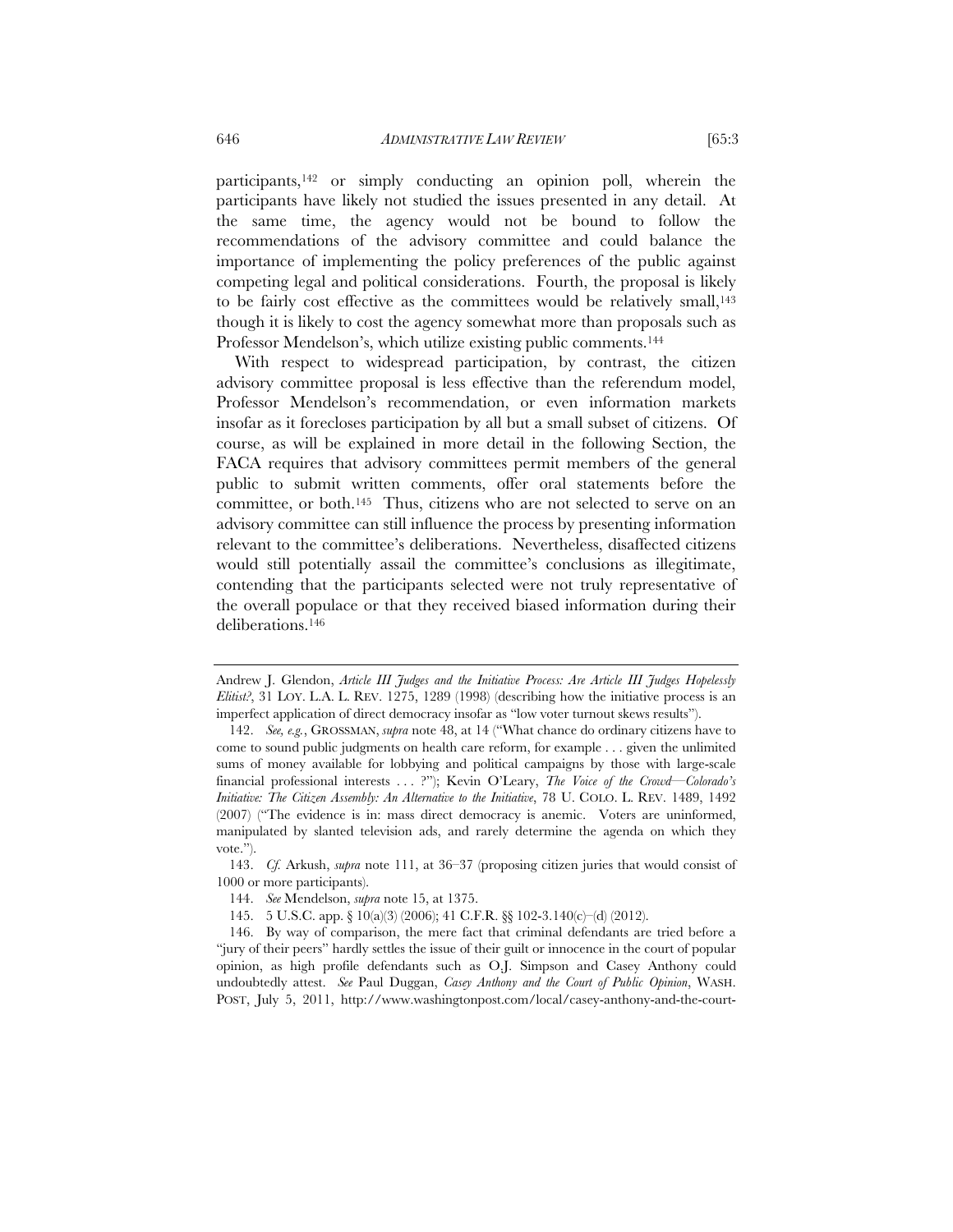In this light, the citizen advisory committee model is not intended as a panacea or as the sole mechanism of procuring public input. In some instances, one of the alternative models described in Section III.B may prove preferable or a beneficial supplement to the use of such a committee. Nevertheless, in many instances, citizen advisory committees will provide the optimal means of integrating public input into agency decisionmaking. In particular, agencies should closely consider the use of such committees in those cases wherein: (1) an issue is sufficiently important to justify the investment of resources and time in constructing an advisory committee; (2) popular opinion expressed in public comments is likely to differ from the well-considered views of a deliberating body of citizens; and (3) the problem involves competing political considerations such that delegating the decisionmaking function to a citizen jury is inappropriate.

Notwithstanding these significant advantages, the citizen advisory committee model is susceptible to certain criticisms, particularly as it relies upon group deliberation. The next Section explicates and responds to some of the more salient criticisms. It also examines the legality of the use of citizen advisory committees and recommends minor revisions to existing law to facilitate their use.

#### IV. POTENTIAL OBJECTIONS AND RESPONSES

## *A. Deficiencies of the "Deliberative Model"*

An unstated assumption of the preceding Section is the belief that a deliberating group of citizens can reach a result superior to that attainable by merely aggregating the preferences of a representative sample of citizens expressing their views individually.147 Though the American system of government reflects a fundamental faith in the power of deliberative bodies

of-public-opinion/2011/07/05/gHQAUAbkzH\_story.html ("In magazine racks this week, the cover of People features a photo of [Casey] Anthony, and wonders: 'Getting Away With Murder?' A lot of people think so, shouting angrily in front of the courthouse and banging out righteous condemnations on the Web."); Susan Donaldson James, *Court of Public Opinion Harsh on Simpson*, ABC NEWS (Sept. 17, 2007), http://abcnews.go.com/TheLaw/OJSimpson /story?id=3614685&page=1 ("Scour the Internet blogs and it's hard to find an O.J. Simpson supporter these days.").

 <sup>147.</sup> *See, e.g.*, David S. Rubenstein, *Delegating Supremacy?*, 65 VAND. L. REV. 1125, 1144 n.107 (2012); Cass R. Sunstein, *Naked Preferences and the Constitution*, 84 COLUM. L. REV. 1689, 1691 (1984); Anthony E. Varona, *Toward a Broadband Public Interest Standard*, 61 ADMIN. L. REV. 1, 4–5 (2009); Jonathan Weinberg, *The Right to Be Taken Seriously*, 67 U. MIAMI L. REV. 149, 171–72 (2012).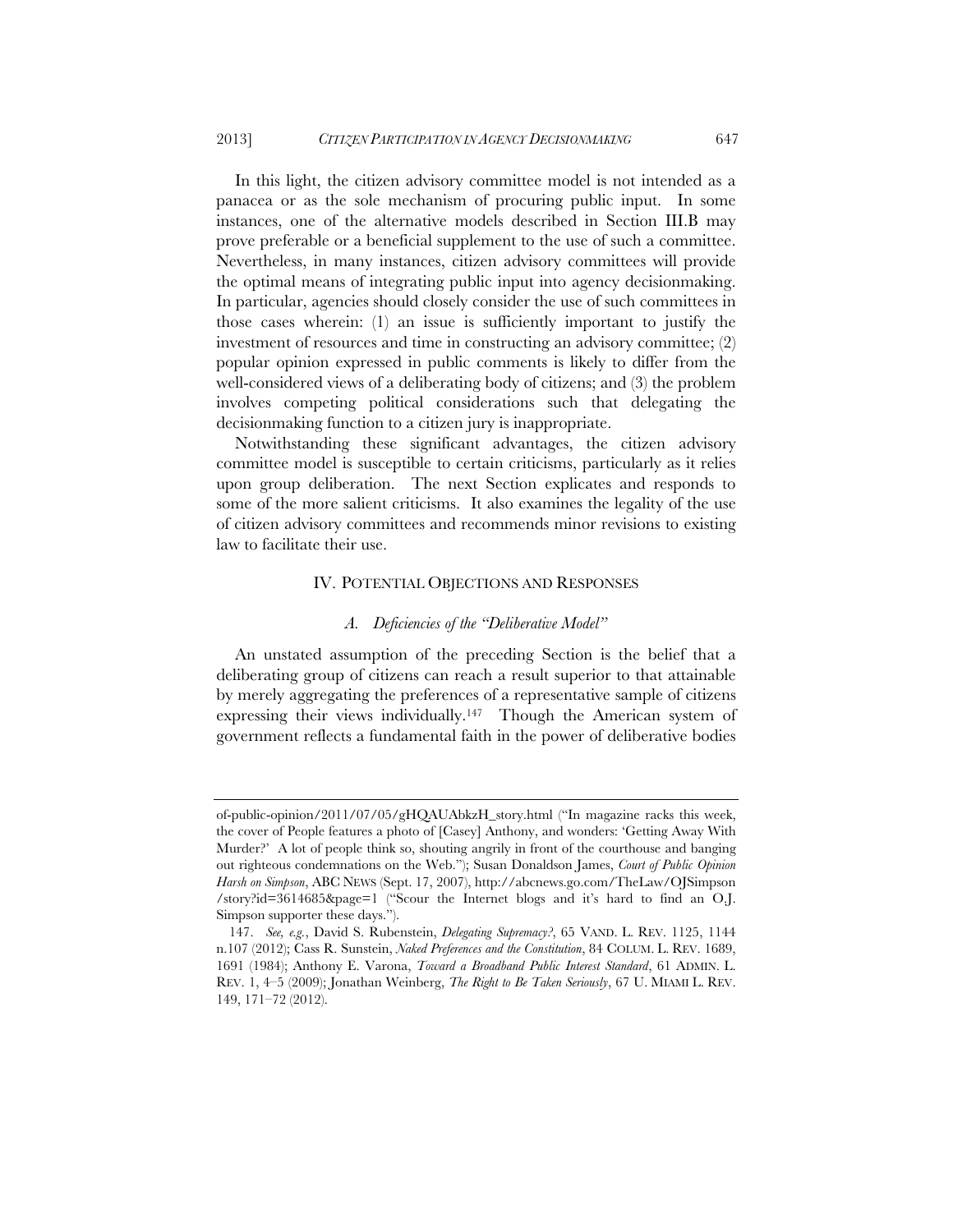of everyday citizens,148 numerous scholars have conducted empirical research on the dynamics of group interaction and concluded that deliberating bodies often fail to achieve their full potential. Furthermore, group interactions can diminish the decisionmaking capabilities of a group (such that a deliberative group reaches a result that is objectively worse than the result the same set of persons acting individually would reach).

Under idealized conditions, a group should be capable of reaching a result superior to that which an atomized body of decisionmakers would achieve. To provide a simplified, abstract example, the correct answer to a problem may require the aggregation of data points A, B, and C. Though any individual is unlikely to possess each of these data points, a group of citizens who are permitted to exchange information may include several members with data point A, several with B, and several more with C, and interchange during group deliberations will lead to the combination of the relevant inputs and the production of a correct result.149 Alternatively, even in situations in which the correct result does not require the aggregation of individual data points, group interaction may still be beneficial if it disseminates correct information amongst the deliberating members. For instance, imagine that reaching a correct outcome requires access to data point A, but 80% of the populace lacks access to that information. In a deliberating group, the 20% of members with access to A will ideally convince a large proportion of the remaining 80% of members of the correct result, and a majority of group members may ultimately reach the correct conclusion (whereas a random poll of the populace would almost certainly produce an incorrect result).150 Though such a group will not reach a result superior to what the enlightened 20% of the public would achieve acting alone, it will serve to educate group members who do not initially possess the relevant data.

Of course, this model is vastly oversimplified, and the mere fact that group deliberation may possess certain virtues in theory does not establish

 <sup>148.</sup> *See, e.g.*, U.S. CONST. amend. VI ("In all criminal prosecutions, the accused shall enjoy the right to a speedy and public trial, by an impartial jury of the State and district wherein the crime shall have been committed . . . ."); U.S. CONST. amend. VII ("In Suits at common law, where the value in controversy shall exceed twenty dollars, the right of trial by jury shall be preserved, and no fact tried by a jury, shall be otherwise re-examined in any Court of the United States, than according to the rules of the common law.").

 <sup>149.</sup> *See* Sunstein, *supra* note 104, at 980 ("Deliberation could aggregate existing information in a way that leads the group as a whole to know more than any individual member does.").

 <sup>150.</sup> *See id.* at 979–80 ("Groups might operate in such a way as to equal the performance of their best members. One or more group members will often know the right answer, and the other group members might well become convinced of this fact.").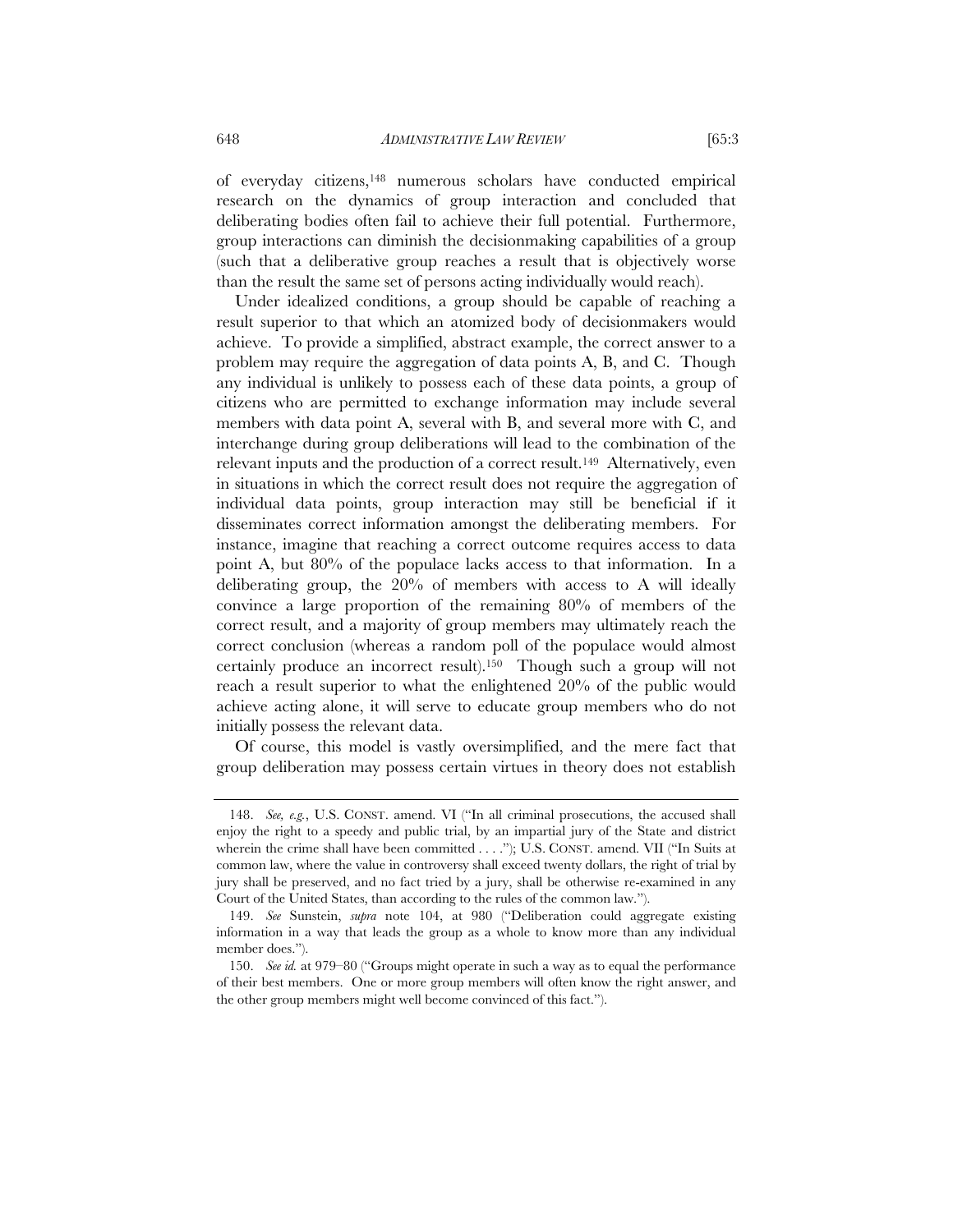that those virtues will eventuate in practice. Relaxing the simplifying assumptions, the aforementioned examples all presume that an objectively correct answer exists. Most problems of public policy are not susceptible to resolution by the application of an objective methodology. Furthermore, even assuming that a "right" answer exists, deliberating groups frequently fail to reach it, according to recent empirical research related to the dynamics of group interactions. Professors Mathew D. McCubbins and Daniel B. Rodriguez conducted a series of experiments wherein they posed math problems to various groups of test subjects, offering a reward (\$1) for a correct answer and a bonus (\$10) if all members of a group reached the correct answer.151 They constructed the following groups: (1) a control group, wherein subjects must solve the problems individually; (2) a group wherein subjects can freely exchange information and collectively solve the problems; (3) a group wherein subjects must pay a fee (\$2) to impart information but can receive information without charge; (4) a group wherein subjects must pay a fee (\$2) to receive information but can impart it gratis; and (5) a group wherein subject must pay a fee (\$2) to impart or receive information.152 Ultimately, they found that the ability to exchange information freely improved aggregate results vis-à-vis the control group, but groups in which participants were required to pay to receive information performed worse than the control group, and the group required to pay to send or receive information performed substantially worse.153 Professors McCubbins and Rodriguez concluded that the final group, group five, most closely models real-life deliberation, since sending or accepting information generally entails certain costs (e.g., expenditure of time, risking adverse social consequences if the information imparted is incorrect), and that deliberation is therefore unlikely to improve group decisionmaking.154

The mathematical precision of McCubbins and Rodriguez's model perhaps detracts from its applicability to real world deliberative scenarios. For instance, though communication indubitably entails certain costs, one

 <sup>151.</sup> *See generally* Mathew D. McCubbins & Daniel B. Rodriguez, *When Does Deliberating Improve Decisionmaking?*, 15 J. CONTEMP. LEGAL ISSUES 9 (2006).

 <sup>152.</sup> *Id.* at 24–25.

 <sup>153.</sup> *Id.* at 32.

 <sup>154.</sup> *Id.* at 31 ("Given that [the final] experimental condition is most similar to real world deliberative settings, this result suggests that scholars' assumption that deliberation will improve social welfare is unfounded."). Though McCubbins and Rodriguez acknowledge that real-life problems will not always admit of objectively correct solutions, they suggest that deliberation will prove even less valuable in subjective problems insofar as "it is quite possible (in fact, likely) that no one in the deliberative group will have knowledge about the particular problem or issue at hand." *Id.* at 35.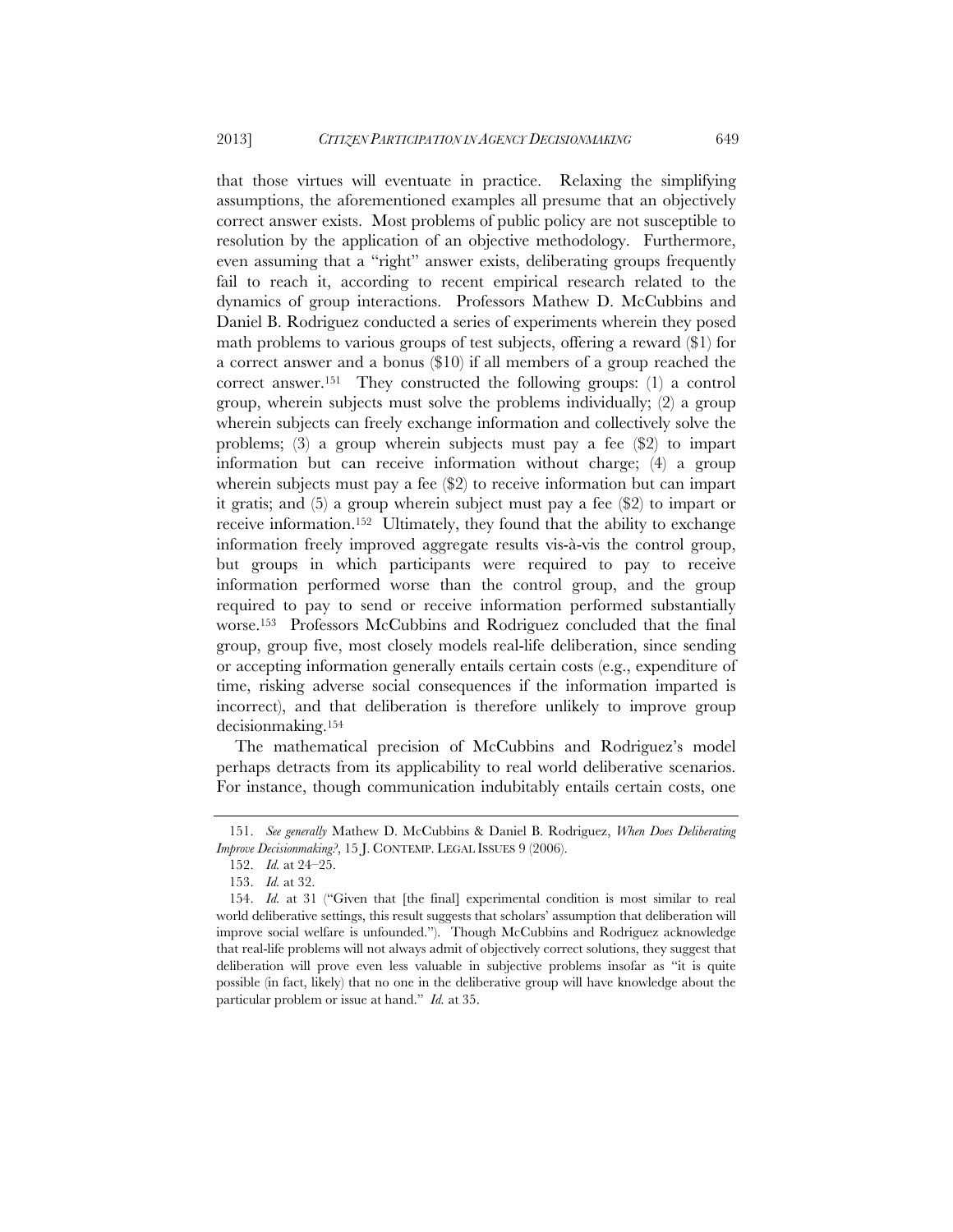could question whether the expense of group communication generally represents 20% of the potential payoff the group might achieve by reaching a correct result. Nevertheless, other scholars have catalogued a series of flaws associated with deliberation that do not depend upon assigning an arbitrary cost to group exchanges. Professor Cass Sunstein has persuasively argued that groups that include relatively homogenous members tend to polarize, adopting group positions that are more extreme than the aggregated individual positions of the members.155 This occurs, in part, because individuals who are already predisposed towards a particular position will likely become even stauncher advocates of that viewpoint when confronted with more radical partisans (so as to maintain a positive reputation in the group).156 In addition, the limited pool of arguments available in a group predisposed toward a particular viewpoint may lead participants to conclude (falsely) that no compelling arguments on the other side exist.<sup>157</sup> Hence, assuming that polarization is an undesirable outcome, group interaction may lead to results that are objectively worse than those obtained in the absence of deliberation.

Furthermore, even in relatively heterogeneous groups wherein polarization is less of a concern,158 deliberative bodies may suffer from various inherent flaws. First, "information cascades" may occur even if the group does not suffer from a limited argument pool. For instance, if A believes position X and reveals this fact, B may be more likely to support position X as well if she does not strongly oppose it; C, in turn, may not wish to contradict A and B, even if he was initially somewhat disinclined to support position X, and so on.<sup>159</sup> Second, individuals with relatively low social status (e.g., impoverished individuals, members of disadvantaged minority groups) may be reluctant to contribute to the discussion even if they possess information that would be valuable to the deliberative process.160 Third, certain cognitive errors may be amplified in the group setting. For instance, empirical research has shown that groups are more susceptible than individual decisionmakers to "framing effects," wherein subtle alterations to the phraseology of a question can lead to large,

 <sup>155.</sup> *See generally* Cass R. Sunstein, *Deliberative Trouble? Why Groups Go to Extremes*, 110 YALE L.J. 71 (2000).

 <sup>156.</sup> *Id.* at 75, 83–84.

 <sup>157.</sup> *Id.* at 75, 82–83.

 <sup>158.</sup> *Id.* at 105 ("In terms of institutional design, the most natural response is to ensure that members of deliberating groups, whether small or large, will not isolate themselves from competing views . . . .").

 <sup>159.</sup> *Id.* at 82–83; Sunstein, *supra* note 104, at 999–1002.

 <sup>160.</sup> Sunstein, *supra* note 155, at 111–12.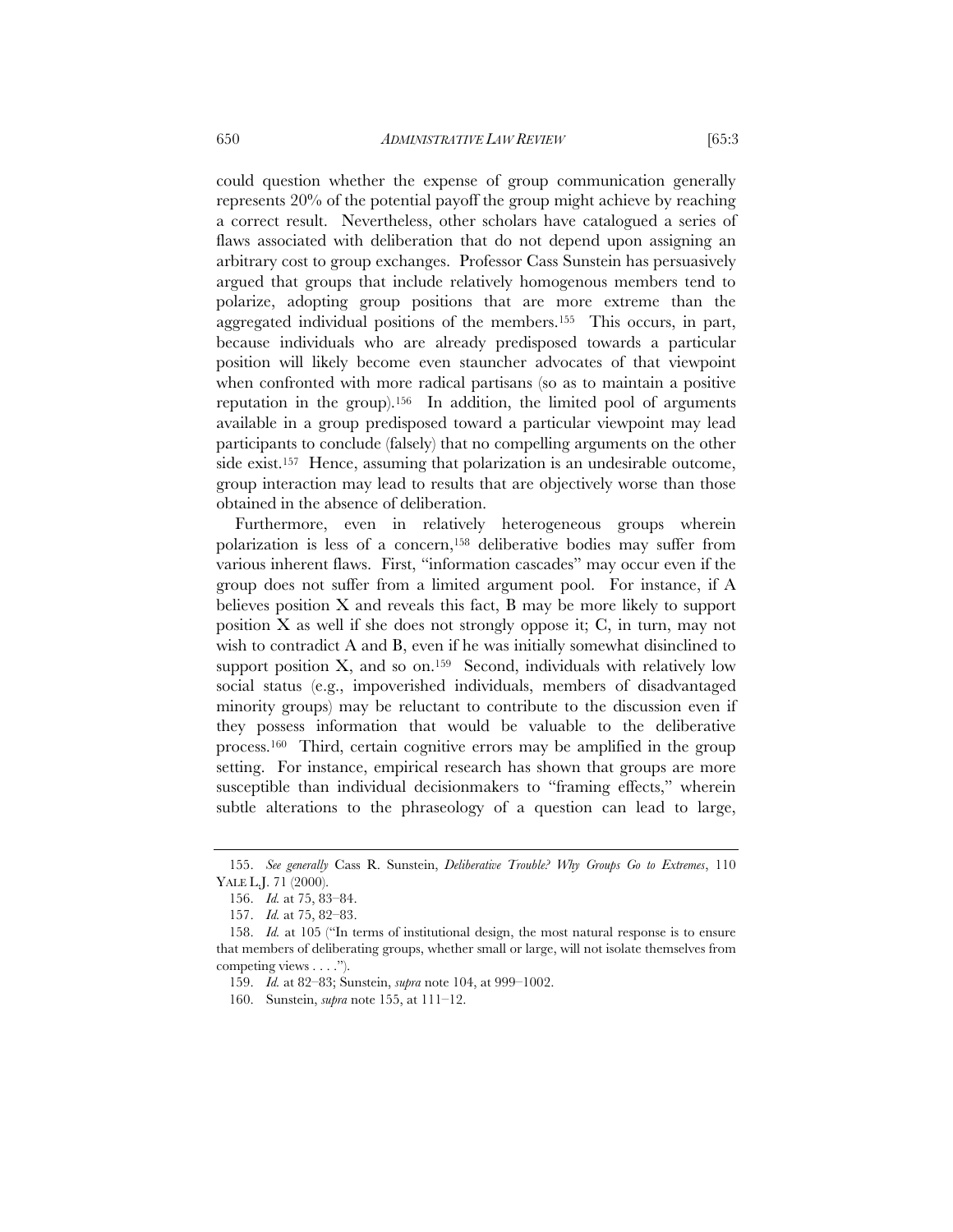irrational changes in the response.161 Hence, deliberation may actually diminish the decisionmaking capacities of a group of citizens, and the proposed citizen advisory committees may prove inferior to a simpler process wherein citizens simply express their views individually.

Fortunately, the various limitations associated with deliberation are generally not insurmountable, and one can lessen many of the potential flaws by carefully designing a deliberative body. With respect to the problem of polarization, ensuring that the deliberative body reflects a statistically valid sample of the American electorate should act as a prophylactic against the "echo chamber" effect of deliberations amongst groups of like-minded individuals.162 Of course, promoting group heterogeneity can create certain unintended consequences, as relatively low-status group members are often reticent in a diverse assemblage in which their views constitute a minority position, but are more likely to speak out in a more homogenous group in which their views are more strongly represented.163 Though some degree of self-silencing is probably inevitable, a citizen advisory committee could correct for this problem by holding deliberations amongst the larger group, but allowing small groups of like-minded persons to conduct "breakout sessions" wherein they meet privately to develop their positions. Then, a representative of each subgroup could present these arguments to the broader group in its deliberations.

The other problems associated with group deliberation, which tend to involve suppression of viable arguments and the susceptibility of group members to cognitive errors, could also be mitigated (though likely not completely eliminated) by careful structuring of the deliberative group. One valuable innovation is the use of a moderator, who can elicit participation from all group members, ensure that the debate retains a civil tone (and thereby hopefully diminish the self-silencing phenomenon), and encourage participants to take account of all relevant information.164 In

 <sup>161.</sup> Sunstein, *supra* note 104, at 991–92. For instance, a group of prospective patients is more likely to opt to undergo an optional procedure if told that "90% of patients who received this treatment are alive after 10 years" than if told that "10% of patients who received this treatment are dead after 10 years," notwithstanding the fact that the two statements are identical. THALER & SUNSTEIN, *supra* note 86, at 36; *see also* KAHNEMAN, *supra* note 80, at 367.

 <sup>162.</sup> Sunstein, *supra* note 155, at 105.

 <sup>163.</sup> *Id.* ("A certain measure of isolation will, in some cases, be crucial to the development of ideas and approaches that would not otherwise emerge and that deserve a social hearing. Members of low-status groups are often quiet within heterogeneous bodies, and deliberation in such bodies tends to be dominated by high-status members.").

 <sup>164.</sup> *Id.* at 117.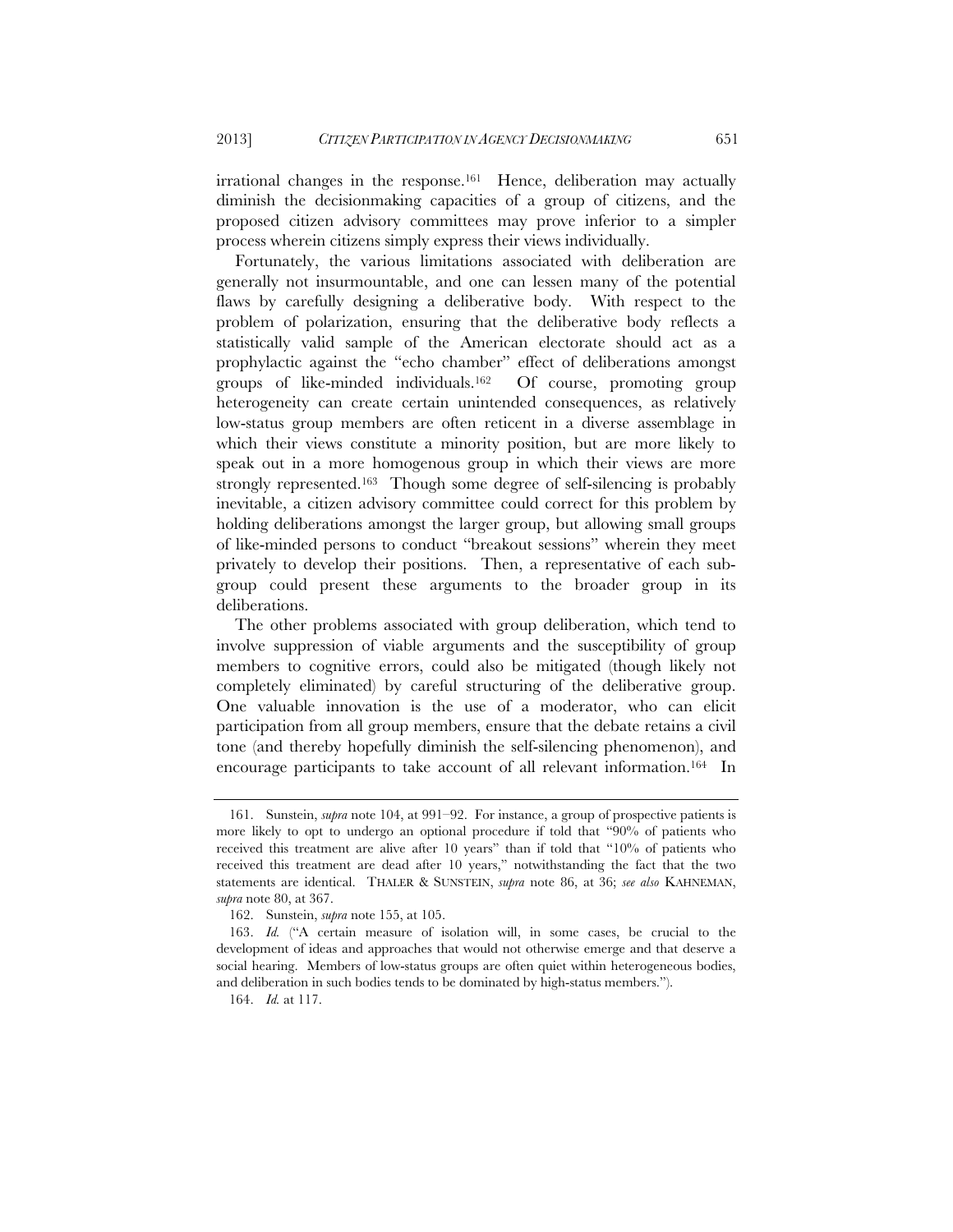addition, the group should receive instruction by experts on both sides of a competing issue, which would ensure that deliberating members have access to relevant information and diminish the effect of cognitive errors that might otherwise taint group decisionmaking.165 Groups are also less likely to suppress unconventional arguments if the group is encouraged to engage in "critical thinking" and if the moderator fosters an environment in which novel ideas are promoted.<sup>166</sup> Relatively high profile group members can also be recruited to act as "devil's advocates," given that other group members are more likely to consider contrarian arguments carefully if raised by high-ranking group members.167 Finally, group members are less likely to be swayed by "reputational cascades," in which they are reluctant to reach a conclusion that differs from the group consensus,168 if they are permitted to cast their ballots privately.169

This is not to suggest, of course, that a properly structured deliberative body will always reach optimal results. Nor does it suggest that flaws such as group polarization or cognitive errors can be completely eradicated. The various palliative mechanisms should, however, be sufficient to correct some of the more egregious limitations of deliberative decisionmaking, and one can reasonably expect that, in a number of cases, the use of deliberating groups will be superior to alternative means of gathering public input. Thus, though a citizen advisory committee may not always be the optimal mechanism, especially in those instances in which group polarization is particularly probable,170 it is likely to prove beneficial in a

 <sup>165.</sup> Michael Binder et al., *Shortcuts to Deliberation? How Cues Reshape the Role of Information in Direct Democracy Voting*, 48 CAL. W. L. REV. 97, 115–17 (2011); McCubbins & Rodriguez, *supra* note 151, at 35–39; Sunstein, *supra* note 104, at 1019–20.

 <sup>166.</sup> Sunstein, *supra* note 104, at 1013–14.

 <sup>167.</sup> *Id.* at 1015–17.

 <sup>168.</sup> Sunstein, *supra* note 155, at 83–84 ("There can be reputational pressures and reputational cascades as well, in which people speak out, or remain silent, or even engage in certain expressive activity, partly in order to preserve their reputations, at the price of failing to say what they really think."); Sunstein, *supra* note 104, at 985–86.

 <sup>169.</sup> Sunstein, *supra* note 104, at 1018–19.

 <sup>170.</sup> Polarization is especially likely in those instances in which individuals have stronglyheld, preconceived beliefs related to a particular issue. Social science researchers have discovered that, though deliberating citizens will frequently change their views if they receive relevant information bearing upon a question of public policy, individuals with strong partisan affiliations are much more likely to parrot their party's views on that issue even in the face of evidence that would undermine that position. Binder et al., *supra* note 165, at 117. Hence, a deliberative vote on a relatively non-partisan issue, such as the optimal level of patent protection to afford to innovators, is likely to prove far more successful than a vote on a more politically charged issue, such as whether religiously-affiliated institutions should be required to provide birth control to female employees.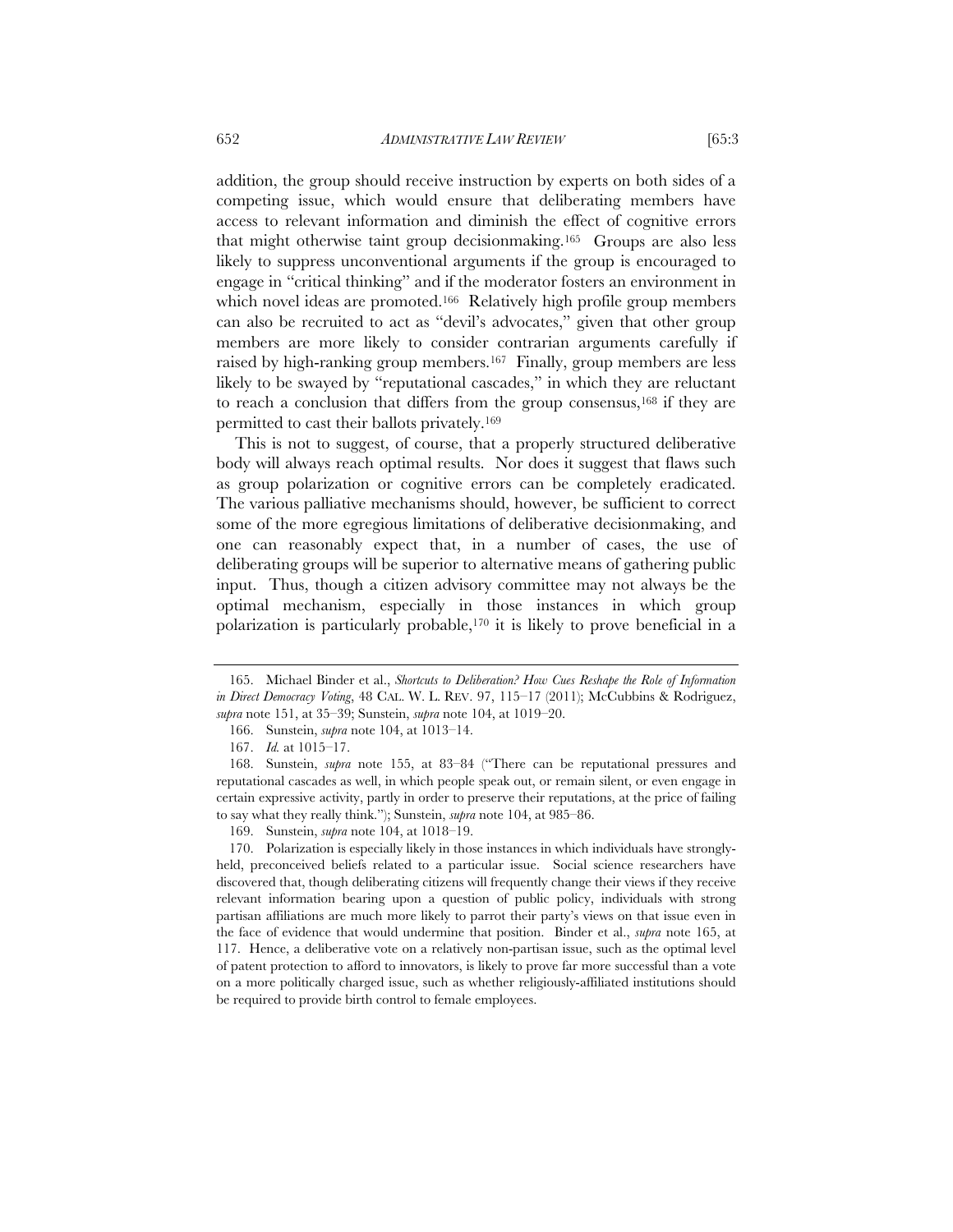sufficiently large number of instances that agencies should strongly consider the use of such committees when attempting to gather information on public policy preferences.

#### *B. Excessive Cost*

Even if one accepts the premise that, at least in a number of cases, the use of deliberative citizen advisory committees is superior to existing participation mechanisms, the cost of utilizing such committees is almost certainly greater than that of the simpler participatory vehicles. Though the cost of conducting citizen deliberation is likely to be significantly reduced through the use of a "virtual meeting" forum,<sup>171</sup> the agency would still face considerable expenses associated with identifying a statistically valid set of potential participants, recruiting experts to brief the committee members and moderators to conduct the deliberations, and providing a stipend to all members so as to encourage participation. This cost, of course, likely pales in comparison to the overall budget of the agency. Arkush has used fairly liberal assumptions to calculate that the EPA's presentation of all its major rules<sup>172</sup> to citizen panels including one thousand individuals would cost roughly \$9 million per year, which represents approximately 0.1% of EPA's annual budget.173 Though certain aspects of the present proposal would cost more than Arkush's system, such as the upfront investment required to develop a software suite allowing effective deliberation, the overall expense would likely be significantly less insofar as the number of committee members contemplated on each panel is much smaller. Assuming that the typical citizen advisory committee would contain around twenty members, the overall annual cost for even a large agency with significant rulemaking activity is likely to be well below \$ 1 million.174

Of course, in a constrained budget environment in which agencies are

 <sup>171.</sup> *See supra* Section III.B.

 <sup>172.</sup> As a general matter, "major rules" are those that meet the definition of "significant regulatory action" in Executive Order 12,866. Exec. Order No. 12,866, § 3(f), 58 Fed. Reg. 51,735, 51,738 (Oct. 4, 1993). That order defines significant regulatory actions as those that have an annual impact of \$100 million or more, interfere with actions planned by other agencies, materially affect certain financial programs, or raise novel legal or policy issues. *Id.* 173. Arkush, *supra* note 111, at 43–44.

 <sup>174.</sup> Specifically, if the typical citizen advisory committee consists of twenty members, then it is 1/50 the size of the jury contemplated by Arkush. Assuming all other factors are equal, the annual cost of the present proposal would be \$180,000. Admittedly, certain aspects are likely to cost more than Arkush's system, as acknowledged above, but the overall cost should likely be well short of one million dollars.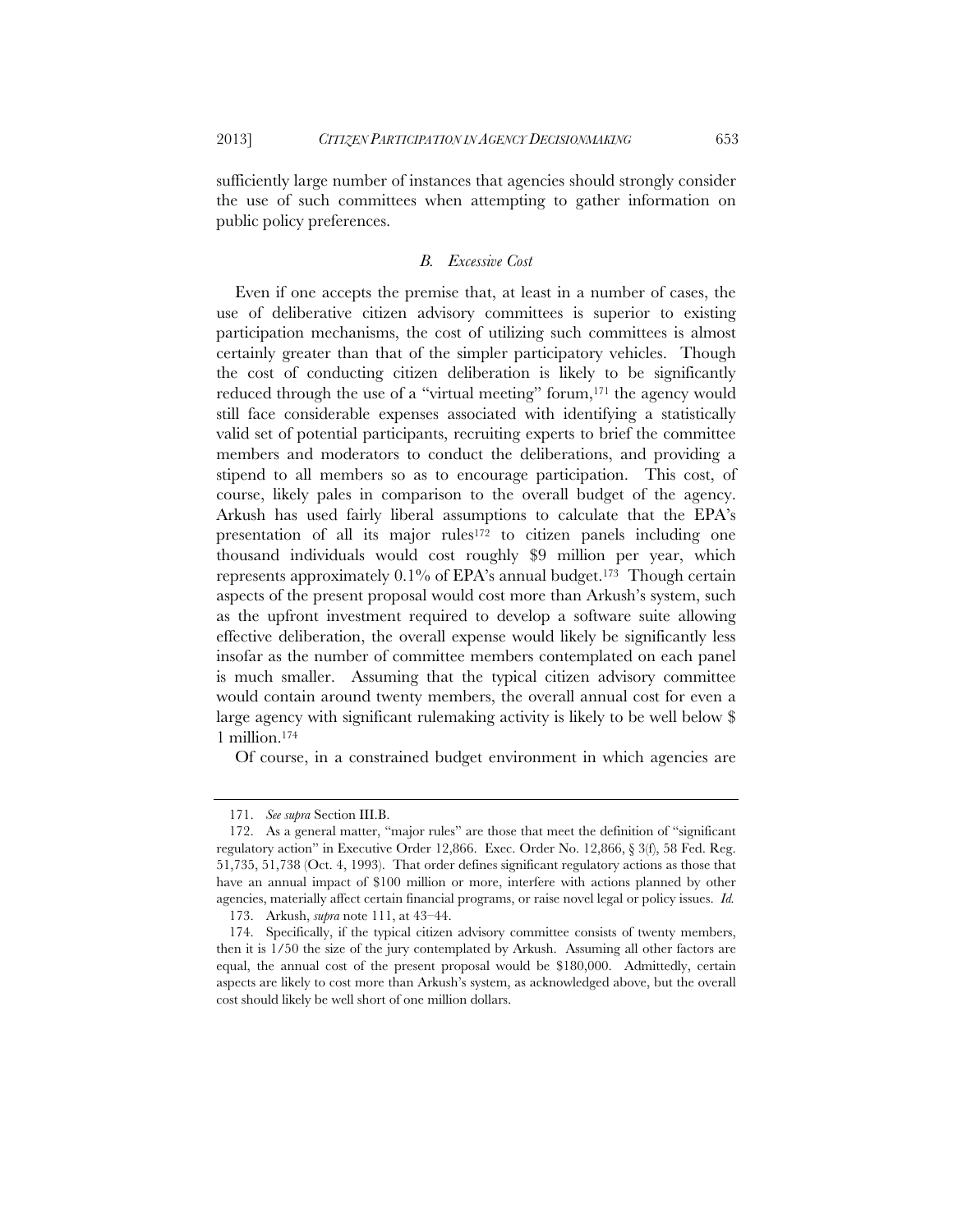relentlessly seeking cost *savings*, an *additional annual expense* of even a few hundred thousand dollars may prove excessive. Nevertheless, though the citizen advisory committee proposal is likely to represent an immediate short-term expense to agencies, it offers numerous countervailing benefits that may justify the initial expenditure. First, the agency may acquire enhanced legitimacy in the eyes of the general public as a result of its outreach efforts, though the benefits of such goodwill are difficult to quantify. Second, the agency may enjoy long-term cost savings as a result of its public consultation efforts if the enhanced legitimacy it develops leads to a decrease in challenges to agency decisions. Though it is likely Pollyannaish to conclude that parties adversely affected by an agency's decision will voluntarily forgo the opportunity to sue in appreciation of the agency's outreach efforts, the added legitimacy that public consultation can lend to a decision may diminish the prospects of successful challenges to agency actions (thereby weakening the incentive to file suit, increasing the

likelihood that meritless suits will be dismissed early in the litigation process, or both). As will be discussed in the next subsection, providing "credit" for an agency's public consultation efforts on judicial review should enhance the incentives for engaging in such outreach.

## *C. Disincentives to Public Participation*

Unlike Mr. Arkush's model for citizen juries175 (but like Professor Mendelson's proposal),<sup>176</sup> the decisions of a citizen advisory committee would not be binding upon the agency.177 This eliminates the various legal and political issues associated with fully delegating decisionmaking authority to a private body of citizens,178 but it also raises the specter that citizens will deem their participation futile insofar as the agency is under no obligation to adopt their recommendations. Were citizens to perceive their involvement to be completely superfluous, they may lack any incentive to invest the time required to carefully consider the issues and render an informed decision.179 In this light, it is important that the agency carefully

<sup>175</sup>*.* Arkush, *supra* note 111, at 36 ("This system is *direct* because it involves citizens deciding policy matters themselves with binding authority.").

 <sup>176.</sup> Mendelson, *supra* note 15, at 1378–79.

 <sup>177.</sup> *See, e.g.*, Pub. Citizen v. DOJ, 491 U.S. 440, 446 (1989) (stating that the work of advisory committees should be advisory and not binding); Colo. Envtl. Coal. v. Wenker, 353 F.3d 1221, 1225 (10th Cir. 2004) (stating that the advice of a resource advisory council was not binding); Judicial Watch, Inc. v. U.S. Dep't of Commerce, 736 F. Supp. 2d 24, 28 (D.D.C. 2010) (stating that advisory committee work should be only advisory).

 <sup>178.</sup> *See supra* Section III.B.

 <sup>179.</sup> Benjamin, *supra* note 72, at 921.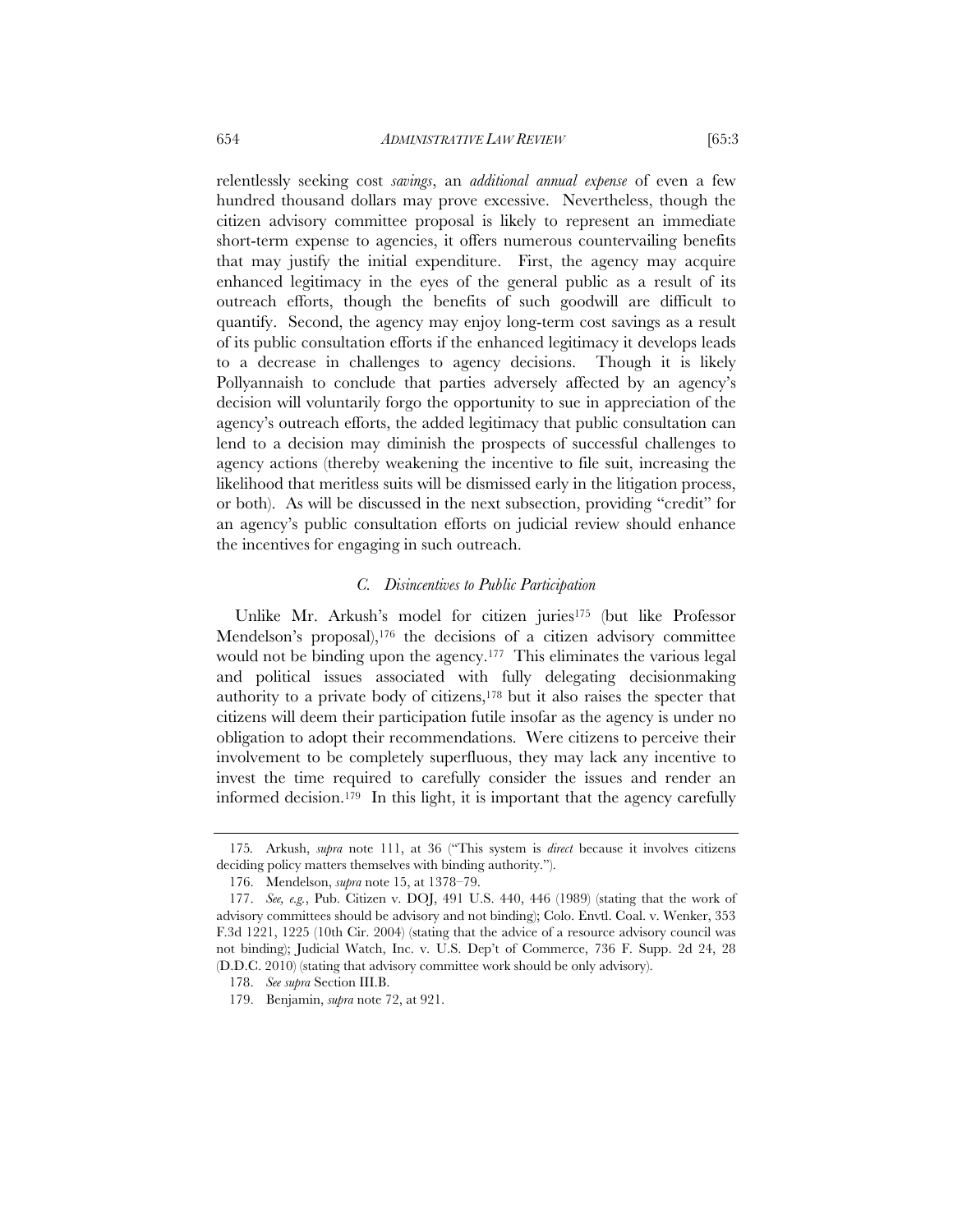consider the recommendations of the citizen advisory committee and adopt them whenever feasible.

At the same time, agencies may lack any incentive to procure public input and accord it the consideration required to ensure vigorous citizen participation. No statute explicitly directs agencies to integrate public opinion into its decisionmaking process.180 An agency assessing whether to use a citizen advisory committee would face a stark calculus: the immediate benefits of seeking such input are quite abstract, given that the law does not affirmatively require solicitation of public views,181 whereas the potential costs loom large, since a litigant may challenge an agency's reliance on public opinion or its failure to pursue the policy course favored by a citizen advisory committee as "arbitrary and capricious."182

The case law addressing agencies' reliance upon policy-laden public comments or upon policy-oriented public input solicited outside of the notice-and-comment process is sparse, though a few cases have held that an agency need not adopt the position favored by the majority of commenters.183 As a theoretical matter, one could envision a number of approaches to judicial review of agency decisions that rely partially or fully upon public input: (1) at one extreme, a court could hold that reliance upon the input of a citizen advisory committee is per se arbitrary and capricious; (2) at the other extreme, a court could uphold all agency decisions that accord with the policy preference expressed by a citizen advisory committee as valid; (3) a court could consider the input of a citizen advisory committee irrelevant and require other factors to justify any agency decision; or (4) a court could consider the policy preferences expressed by a citizen advisory committee as probative (but generally non-dispositive) evidence in support of a particular policy (and potentially consider a citizen advisory committee's opposition to an agency's ultimate decision as evidence weighing against the propriety of the course taken).

The first three alternatives can be summarily dismissed. Penalizing an agency's consideration of the public's views on judicial review would be in tension with presidential directives that encourage agencies to solicit and

 <sup>180.</sup> *Id.* at 907.

 <sup>181.</sup> Of course, the agency may encounter soft norms in favor of seeking citizen input. For instance, the Obama Administration has encouraged agencies to promote public participation to the greatest extent practicable. Exec. Order No. 13,563,  $\S$  2, 76 Fed. Reg. 3821, 3821–22 (Jan. 21, 2011); Memorandum on Transparency and Open Government, 74 Fed. Reg. 4685, 4685 (Jan. 26, 2009) (memorandum dated Jan. 21, 2009).

 <sup>182. 5</sup> U.S.C. § 706(2)(A) (2006).

 <sup>183.</sup> *See, e.g.*, U.S. Cellular Corp. v. FCC, 254 F.3d 78, 87 (D.C. Cir. 2001); Natural Res. Def. Council v. EPA, 822 F.2d 104, 122 n.17 (D.C. Cir. 1987).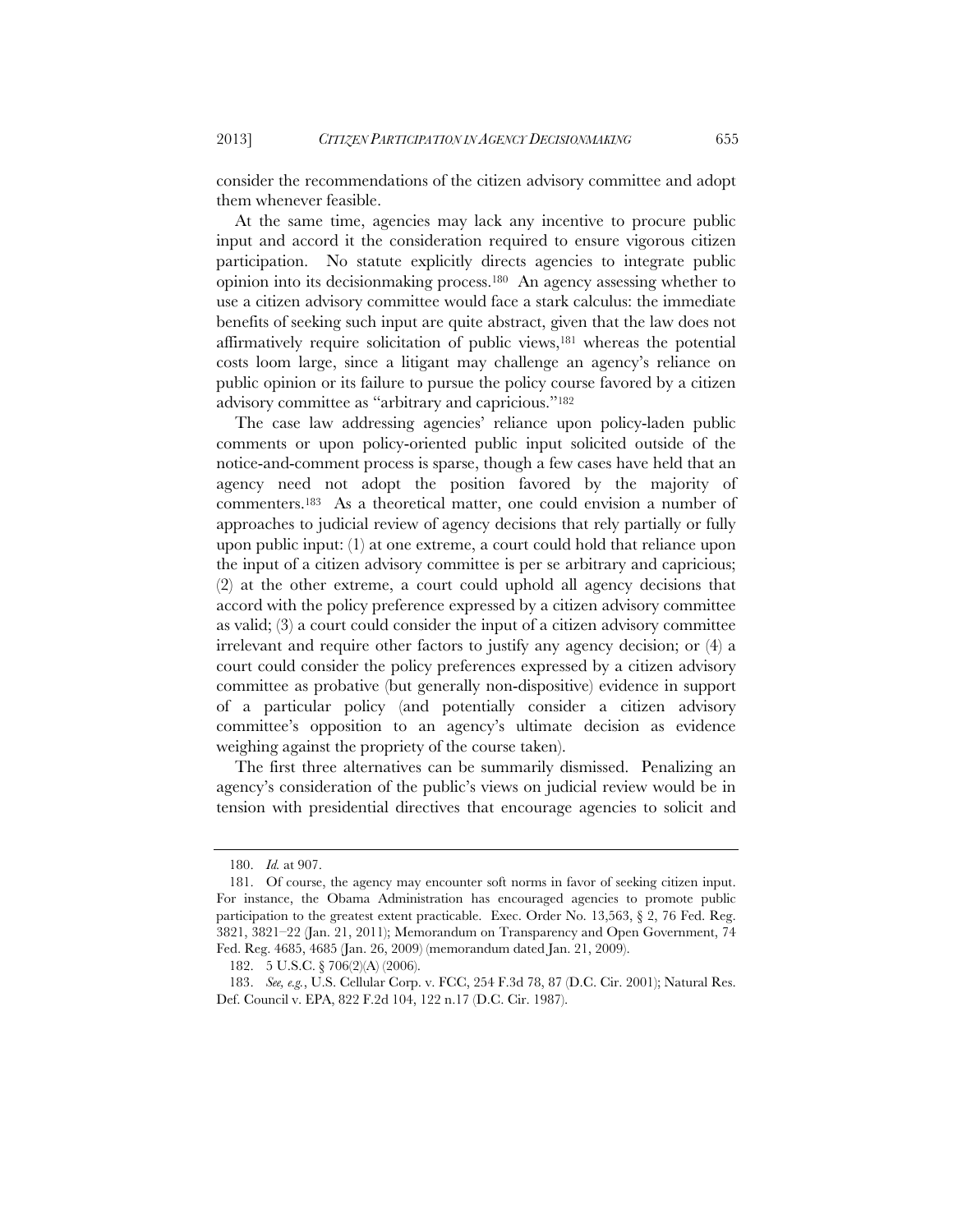consider public input.184 Rubber-stamping agency decisions that accord with a citizen advisory committee's conclusions, by contrast, would improperly treat administrative agencies, originally conceived as a technocratic arm of the government, as little more than polling organizations acting as conduits for enacting popular will into law,185 and it would be in tension with those cases that have held that rulemaking is not a plebiscite.186 Merely ignoring a citizen advisory committee's conclusions on judicial review would improperly suggest that public input is necessarily irrelevant to an agency's work, an assumption that reflects the discredited notion that agencies merely "fill in the details" of policy pronouncements issued by Congress,<sup>187</sup> and would eliminate any incentive for agencies to utilize citizen advisory committees or otherwise solicit public input beyond that required under the APA.

Thus, a reviewing court must provide an agency "credit" for having invested the resources in convening a citizen advisory committee and considering its conclusions, but it must neither penalize the agency for having sought public input nor hold the agency too closely to the committee's conclusions, lest any incentive for utilizing such committees disappear. Accordingly, if an agency solicits the input of a citizen advisory committee on a particular question of policy and integrates the committee's conclusion into the evidence supporting its ultimate rule, a reviewing court should consider the committee's decision as evidence supporting the proposed rule so long as it is material to the policy question posed (i.e., the committee's conclusion concerns a matter of policy rather than a technical

 <sup>184.</sup> Exec. Order No. 13563, § 2(a), 76 Fed. Reg. 3821, 3821–22 (Jan. 21, 2011) ("Regulations shall be based, to the extent feasible and consistent with law, on the open exchange of information and perspectives among State, local, and tribal officials, experts in relevant disciplines, affected stakeholders in the private sector, and the public as a whole."); Memorandum on Transparency and Open Government, 74 Fed. Reg. 4685, 4685 (Jan. 26, 2009) (memorandum dated Jan. 21, 2009) ("Knowledge is widely dispersed in society, and public officials benefit from having access to that dispersed knowledge. Executive departments and agencies should offer Americans increased opportunities to participate in policymaking and to provide their Government with the benefits of their collective expertise and information.").

 <sup>185.</sup> *See, e.g.*, Coglianese, *supra* note 72, at 56 ("Efforts to increase citizen participation through e-rulemaking will need to tread carefully so that those judgments that regulatory agencies are charged with making on the basis of scientific or technical expertise do not become displaced by decision-making by plebiscite.").

 <sup>186.</sup> *See Natural Res. Def. Council*, 822 F.2d at 122 n.17 ("The number and length of comments, without more, is not germane to a court's substantial-evidence inquiry.").

 <sup>187.</sup> Mistretta v. United States, 488 U.S. 361, 378 (1989) ("Our cases do not at all suggest that delegations . . . may not carry with them the need to exercise judgment on matters of policy.").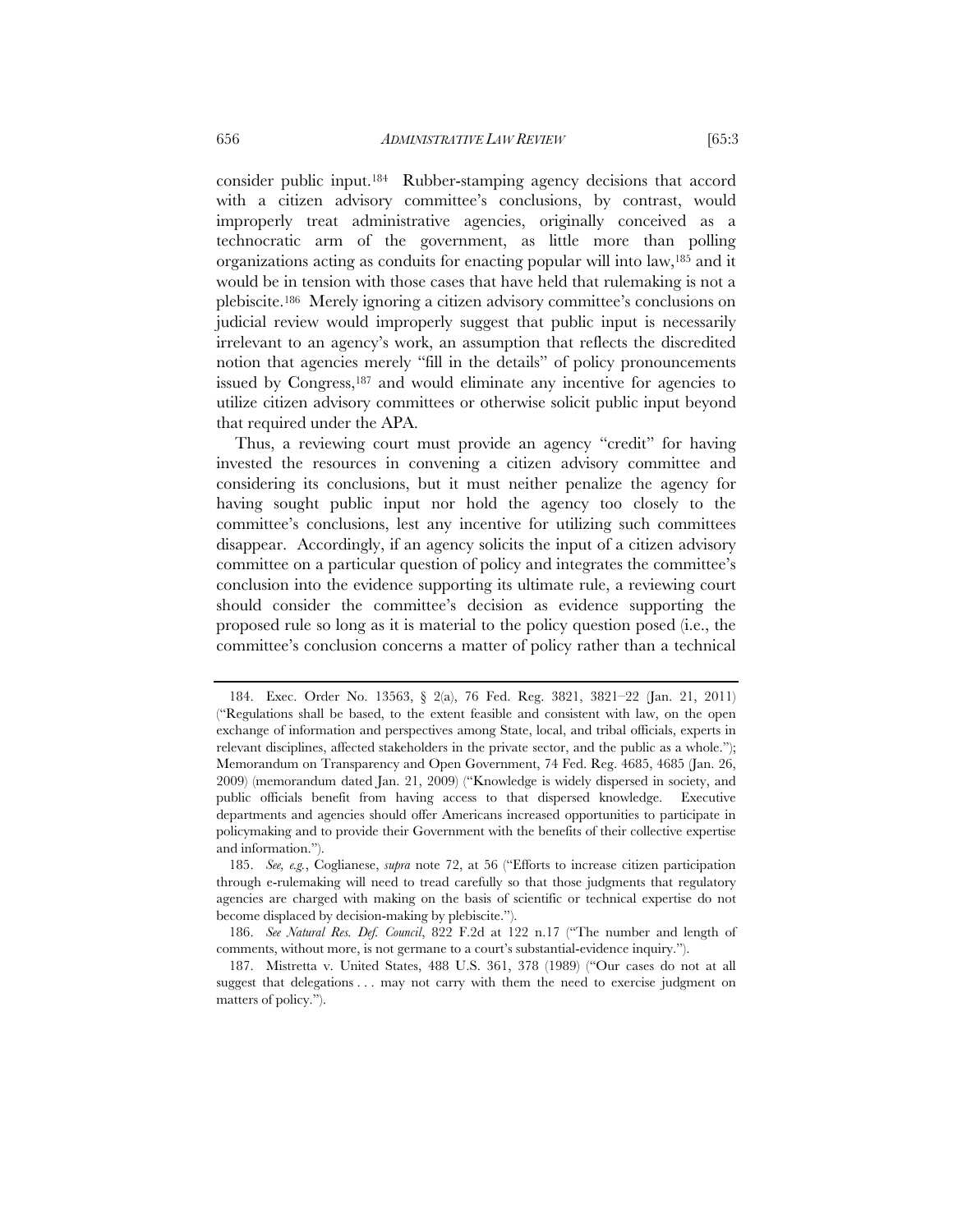issue and the agency is not otherwise foreclosed from considering citizen input). Conversely, if an agency solicits the input of a citizen advisory committee and ultimately reaches an inconsistent conclusion, the court may consider the committee's findings as countervailing evidence, but it should tender a high degree of deference to the agency's conclusion and accept any tenable justification for departing from the committee's recommendations. By crediting a citizen advisory committee's recommendations as evidence in favor of an agency's conclusions, reviewing courts would preserve incentives for agencies to solicit public input, and exhibiting a high degree of deference to agency decisionmaking in those instances in which the agency chooses to depart from a committee's conclusion would minimize the disincentives for such voluntary public engagement.188

## *D. Potential Legal Issues*

Agencies commissioning citizen advisory committees and considering the conclusions they render in agency decisionmaking raises a number of legal issues. Though none of the potential legal complications are insurmountable, agencies must nevertheless exercise caution to ensure that they do not inadvertently act unlawfully. Most notably, as advisory committees, such groups would be subject to FACA. An agency can deploy a citizen advisory committee within the confines of FACA, though the statute makes the operation of such committees somewhat unwieldy, and this Article proposes several modest reforms to the law designed to streamline the process. The use of citizen advisory committees may also create issues under the Paperwork Reduction Act (PRA) or raise concerns regarding ex parte contacts. This subsection discusses each of these issues in turn.

(1) *Federal Advisory Committee Act*: FACA is a federal statute that regulates agencies' ability to obtain advice from groups of persons outside of the government.189 Enacted in 1972, it addressed two pressing concerns: (1) Congress feared that federal advisory committees, (i.e., groups of persons including at least one non-federal employee that provide advice to the government)190 had proliferated unnecessarily and did not function

 <sup>188.</sup> In addition to the benefits that inure on judicial review of a rule, an agency that solicits public input would also honor the presidential directives that encourage public engagement and increase the likelihood that the general citizenry will view the agency as responsive.

 <sup>189.</sup> Pub. L. No. 92-463, 86 Stat. 770 (1972) (codified at 5 U.S.C. app.).

 <sup>190. 5</sup> U.S.C. app. § 3(2) (2006).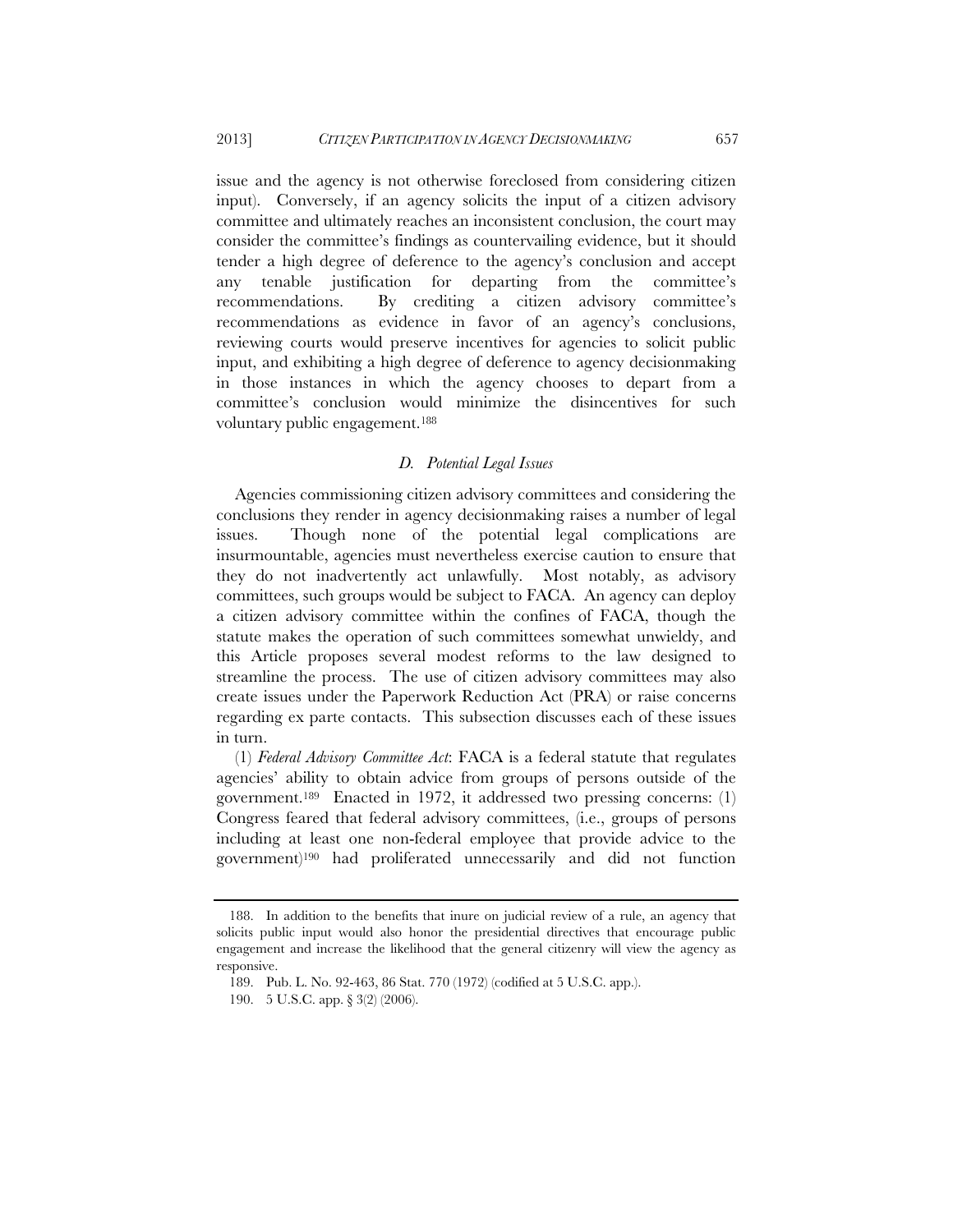efficiently; and (2) Congress wished to limit the ability of special interests to hijack the advisory committee process and exert undue influence on committee advice.191 In response to the first concern, FACA imposes a number of requirements on advisory committees to ensure that they operate efficiently and cease to exist when they have accomplished their mission. Relevant provisions of FACA require that each committee have a charter that describes its intended mission,192 that the agency head periodically review the work of the advisory committees his or her agency hosts to ensure that each is working towards its respective goals,<sup>193</sup> and that the General Services Administration (GSA) conduct an annual review of all advisory committees to ensure that they are operating efficiently and to urge agencies to terminate those committees that have outlived their useful lifespan.194

In response to the second concern, FACA imposes a number of requirements to ensure that committees operate objectively and serve the overall public interest. The Act accomplishes these goals in two separate ways. First, it directly limits the ability of special interests to dominate committee business by requiring that committee membership "be fairly balanced in terms of the points of view represented" and that the authority creating a committee implement appropriate controls to ensure that it is not "inappropriately influenced by  $\dots$  any special interest."<sup>195</sup> Second, the Act strives to ensure committee objectivity by applying Louis Brandeis's insight that "publicity is justly commended as a remedy for social and industrial diseases."<sup>196</sup> Specifically, FACA requires that committees meet publicly and that they offer members of the public the opportunity to provide input on the committees' work.197 All advisory committee meetings must be announced in advance in the Federal Register<sup>198</sup> and must be held in a

 <sup>191. 5</sup> U.S.C. app. § 2(b) (2006) (enumerating various purposes of the Act, which, as a general matter, reflect the desire to ensure that committees do not outlive their useful lifespan and that committees conduct their work openly); Steven P. Croley, *Practical Guidance on the Applicability of the Federal Advisory Committee Act*, 10 ADMIN. L.J. AM. U. 111, 117 (1996) (The "goals [surrounding the enactment of FACA] reflect previous worries that advisory committees had become a hidden vehicle for special-interest access to agency decisionmakers.").

 <sup>192. 5</sup> U.S.C. app. § 9(c) (2006); 41 C.F.R. §§ 102-3.70–75 (2012).

 <sup>193. 41</sup> C.F.R. § 102-3.105(e).

 <sup>194. 5</sup> U.S.C. app. § 7(b); 41 C.F.R. § 102-3.100(b).

<sup>195. 5</sup> U.S.C. app.  $\S$  5(b)(2)–(3), (c).

 <sup>196.</sup> LOUIS BRANDEIS, OTHER PEOPLE'S MONEY AND HOW THE BANKERS USE IT 92 (1914).

 <sup>197. 5</sup> U.S.C. app. § 10.

 <sup>198. 5</sup> U.S.C. app. § 10(a)(2); 41 C.F.R. § 102-3.150.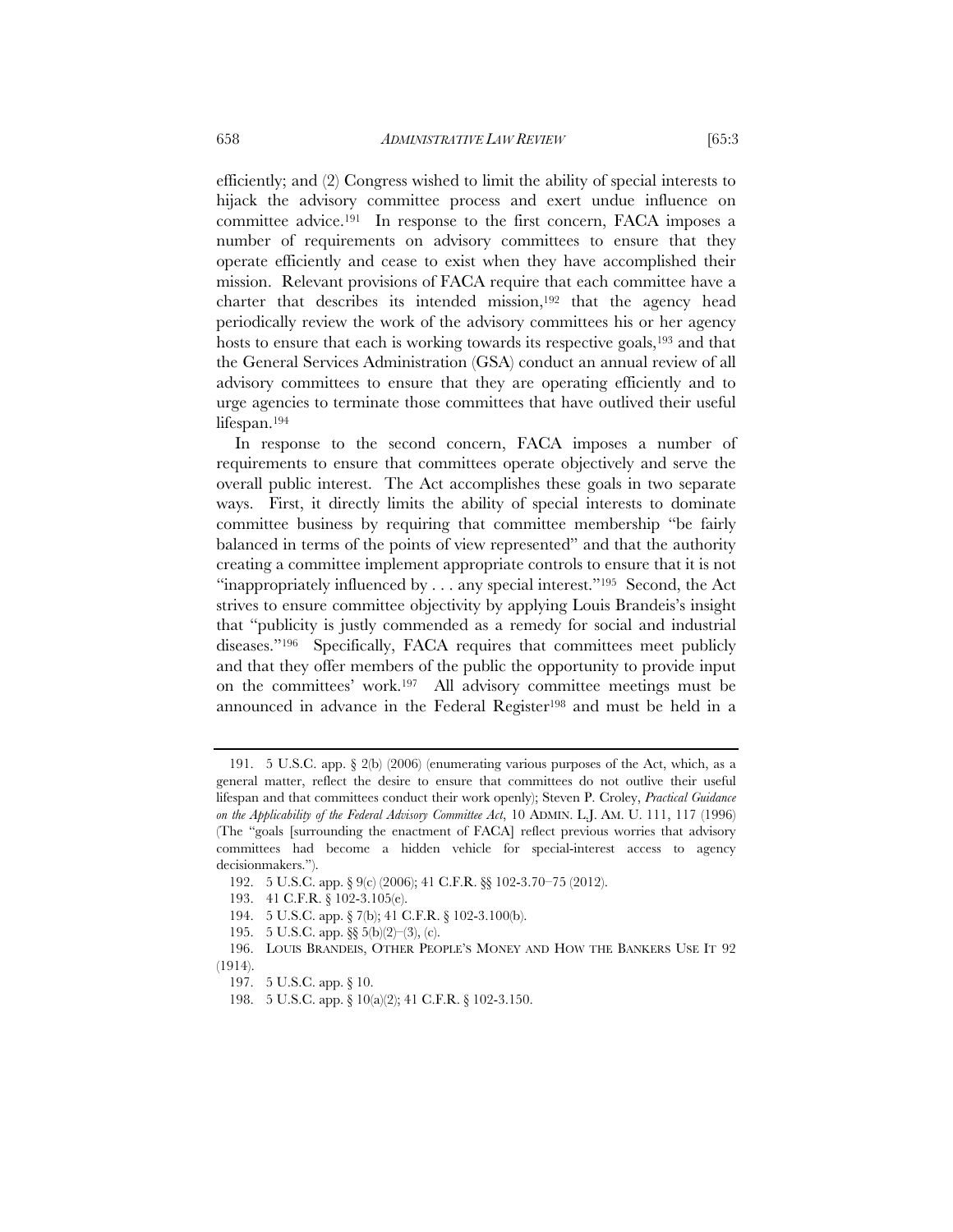place permitting attendance by a reasonable number of interested citizens.199 Members of the public must have the opportunity to file written statements for consideration by the committee and, if the committee's guidelines permit their doing so, the opportunity to speak before the committee.200 All documents considered by the full committee must be made available for public viewing and copying upon request.201 At the conclusion of a meeting, the committee must prepare meeting minutes, which the committee chairperson must certify within ninety days of the meeting.202

Agencies could substantially reduce the costs associated with traditional, in-person committee meetings by using the "virtual meeting" process described in Section III.C, which would meet all of the requirements imposed by FACA.203 Unfortunately, even if they were to utilize such "virtual meetings," the strictures of FACA are still likely to hamper agencies' ability to engage citizen advisory committees. To facilitate the use of such committees, Congress should enact certain amendments to FACA. Such action is appropriate because the proposal for citizen advisory committees implicates few, if any, of the original policy concerns that motivated FACA's passage. Most significantly, the concern that advisory committees would be controlled by special interests, a major motivation for the enactment of FACA,204 is essentially inapplicable in the context of citizen committees. The only potential means for organized interests to influence the process would be through submission of comments for the committee's consideration,<sup>205</sup> the same public input mechanism available to the entire citizenry.206 Similarly, the concern that committees

204. Croley, *supra* note 191, at 117.

205. 5 U.S.C. app. § 10(a)(3); 41 C.F.R. § 102-3.140(c).

 206. Of course, these public comments may be equally as unrepresentative as those submitted through notice-and-comment rulemaking, but they would be counter-balanced by expert presentations to the citizen advisory committee. Thus, it would be entirely appropriate for the agency to exhort committee members to ignore policy preferences expressed in the comments received and simply review them for relevant information, given

 <sup>199. 5</sup> U.S.C. app. § 10(a)(1); 41 C.F.R. §§ 102-3.140(a)–(b).

 <sup>200. 5</sup> U.S.C. app. § 10(a)(3); 41 C.F.R. §§ 102-3.140(c)–(d).

 <sup>201. 5</sup> U.S.C. app. § 10(b); 41 C.F.R. § 102-3.170.

 <sup>202. 5</sup> U.S.C. app. § 10(c); 41 C.F.R. § 102-3.165.

 <sup>203.</sup> For instance, the committee would announce the web address for the forum fifteen days in advance in the Federal Register, Bull, *supra* note 139, at 7–8, thus satisfying the notice requirements. 5 U.S.C. app.  $\S$  10(a)(2); 41 C.F.R.  $\S$  102-3.150(a). Members of the public would be able to view all postings and submit comments to the forum, Bull, *supra* note 139, at 5–7, thereby satisfying the public attendance and comment requirements. 5 U.S.C. app.  $\S$  10(a); 41 C.F.R.  $\S$  102-3.140. For a complete analysis of how such "virtual meetings" comply with each of the major provisions of FACA, see generally Bull, *supra* note 139.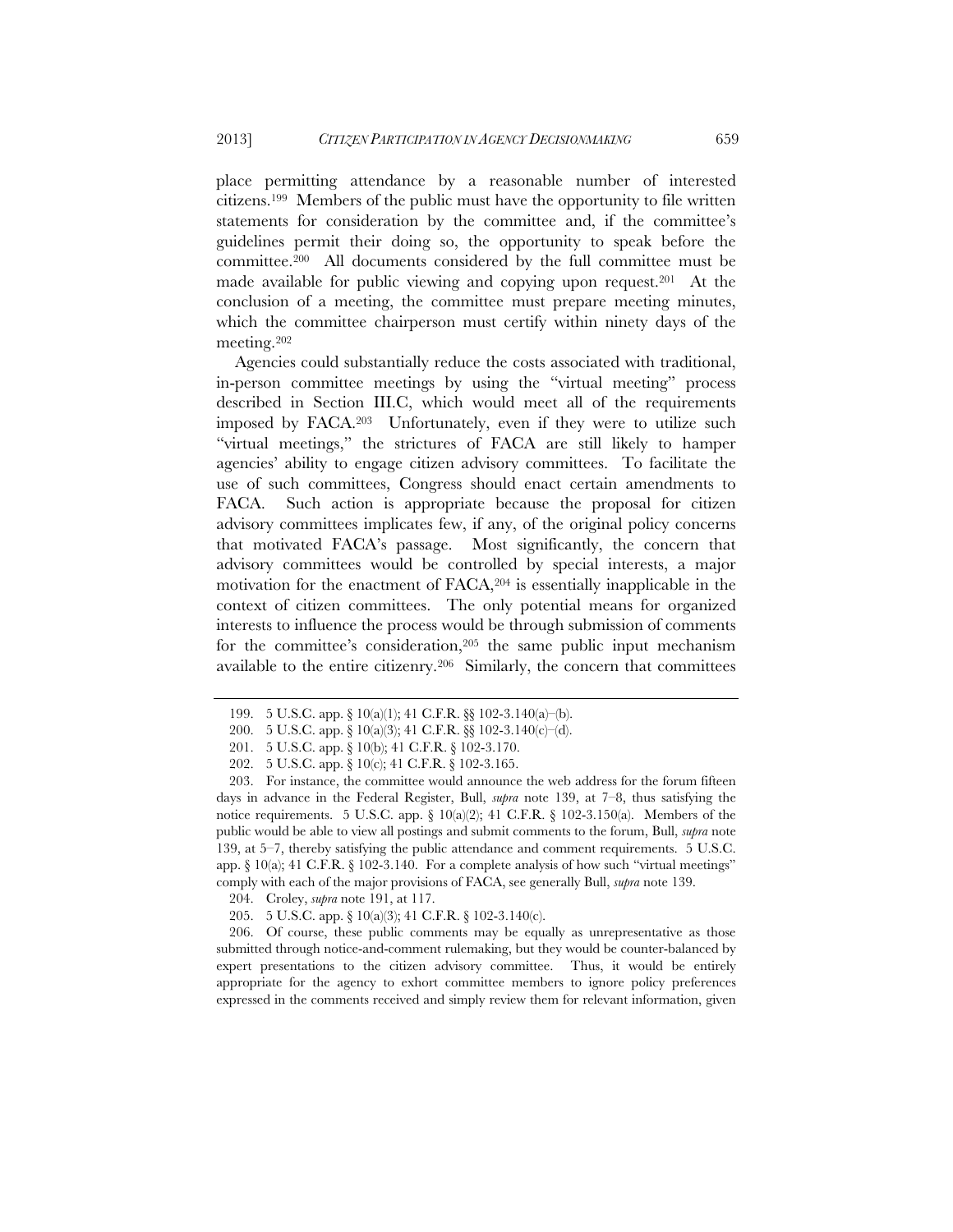would unreasonably proliferate or survive far beyond the completion of their mission does not apply in the citizen advisory committee context: an agency would convene such an advisory group only when it required input on a specific issue of policy and would presumably disband the group upon receiving the committee's advice.207

In light of the attenuated applicability of the concerns driving the enactment of FACA to citizen advisory groups, Congress would presumably be justified in amending the Act to facilitate such interactions. First, Congress could significantly streamline the chartering process, eliminating any requirement that an agency consult with the GSA, and instead simply require that the agency itself formally determine the scope of a proposed committee's work prior to convening such a committee.208 Congress also could eliminate the formal Federal Register notice requirement<sup>209</sup> and instead permit the agency to announce meetings on its website or by a mailing list, which likely would reach a larger number of potential attendees, in any event. Finally, the President should rescind Executive Order 12,838 insofar as it imposes a cap on the number of advisory committees an agency may host.210 Capping the total number of

 207. *See* HOUSE. COMM. ON GOV'T OPERATIONS, THE ROLE & EFFECTIVENESS OF FED. ADVISORY COMMS., H.R. REP. NO. 91-1731, at 4, 12, 15–16 (1970) (expressing concerns about the proliferation of unnecessary advisory committees).

209. 5 U.S.C. app. § 10(a)(2); 41 C.F.R. § 102-3.150(a).

 210. Exec. Order No. 12,838, 58 Fed. Reg. 8207 (Feb. 12, 1993). The Administrative Conference has recommended the removal of this cap on the total number of governmentwide discretionary advisory committees. Administrative Conference of the United States, Recommendation 2011-7, *The Federal Advisory Committee Act—Issues and Proposed Reforms*, ¶ 4, 77 Fed. Reg. 2257, 2263 (Jan. 17, 2012) ("The President and the Office of Management and

that the committee itself is representing the public perspective. Furthermore, committee members should rely primarily upon the expert presentations and should avoid becoming bogged down in the extensive, highly detailed comments that affected interests may submit. *See* Wendy E. Wagner, *Administrative Law, Filter Failure, and Information Capture*, 59 DUKE L. J. 1321, 1325–26 (2010) (discussing the problem of "filter failure," wherein regulators are subjected to a barrage of information from regulated entities). Unlike the APA, which requires agencies to consider the "relevant matter presented" in public comments, 5 U.S.C. § 553(c), FACA does not explicitly require committee members to place any weight on public comments, and committee members should therefore only consider such comments to the extent they provide relevant information that is not adequately addressed in the predeliberation expert presentations.

 <sup>208. 5</sup> U.S.C. app. § 9(a)(2). Administrative Conference Recommendation 2011-7 would resolve this issue by eliminating any requirement that agencies consult with the General Services Administration (GSA) prior to forming a discretionary advisory committee, though agencies would still be required to file a formal charter. Administrative Conference of the United States, Recommendation 2011-7, *The Federal Advisory Committee Act—Issues and Proposed Reforms*, ¶ 1, 77 Fed. Reg. 2257, 2263 (Jan. 17, 2012).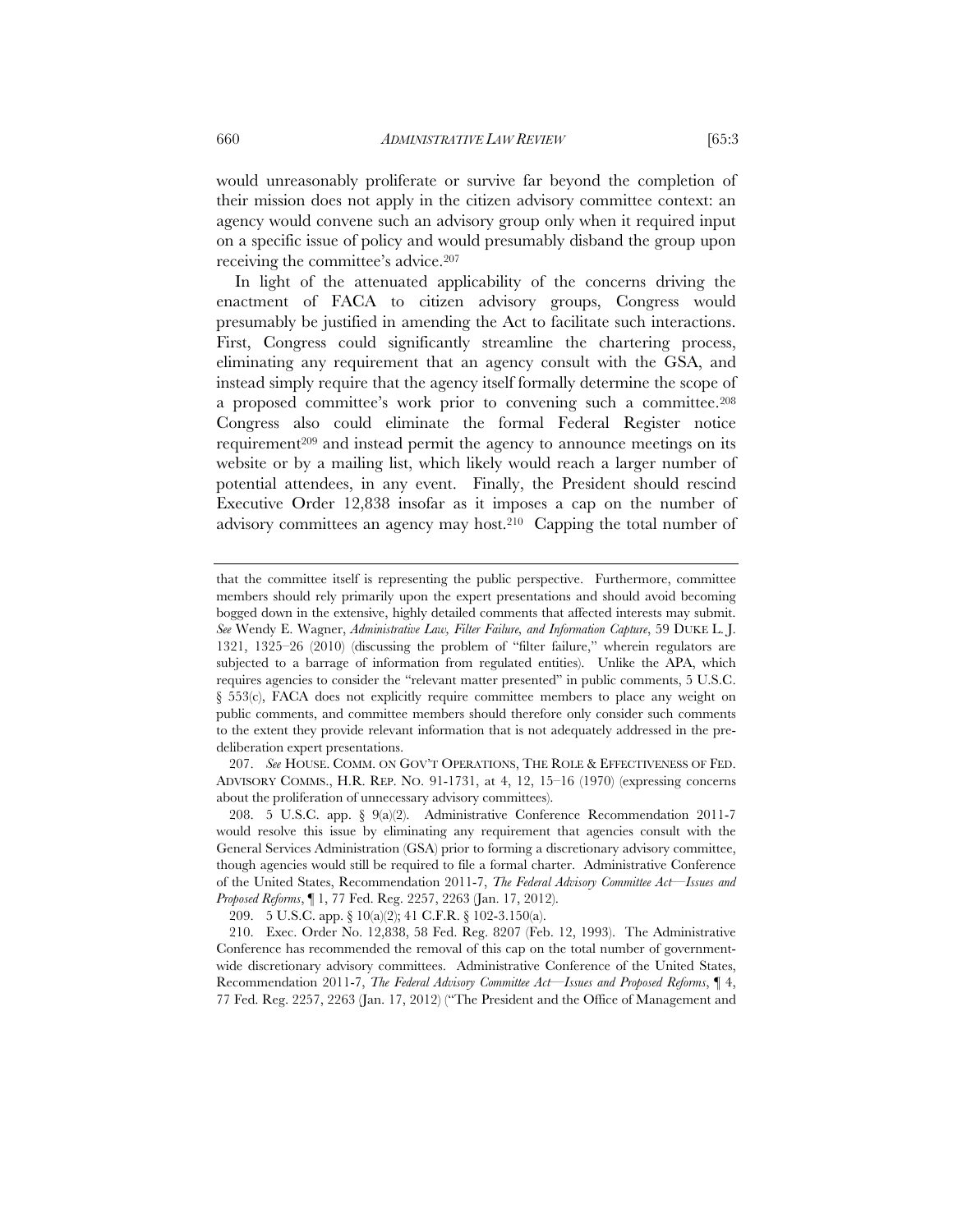advisory committees is an extremely blunt and inefficient mechanism for ensuring that committees do not proliferate unnecessarily. Instead, agencies should be required to justify each citizen committee they establish as part of the revised chartering process, which should ensure that the agency does not create an unnecessarily large number of committees.

(2) *Paperwork Reduction Act*: The PRA, a law enacted in 1980 with the intention of reducing the burden of governmental collections of information on private individuals, businesses, and state and local governments, <sup>211</sup> imposes limits on agencies' ability to solicit information from groups of citizens. Whenever an agency intends to circulate an information collection instrument that contains identical inquiries to a group consisting of ten or more parties, it must undergo a relatively elaborate approval process.212 Specifically, the Act requires agencies to establish offices tasked with overseeing information collection activities, to justify the necessity of information collections, and to obtain public comment on proposed information collections.213 In addition, agencies must submit proposed information collections to the Office of Information and Regulatory Affairs (OIRA) for approval.214 If OIRA approves an instrument, "it assigns it a control number that must appear" on disseminated copies of the document.215 If any agency fails to do so, individuals who fail to comply with such requests for information cannot be penalized.<sup>216</sup>

Though the PRA may create certain inconveniences associated with convening a citizen advisory committee, an agency can structure group interactions so as to avoid triggering the Act. Indeed, citizen advisory committees are far less likely to trigger the PRA than is a poll of the general populace or a sub-set thereof, another distinct advantage of the citizen advisory committee model. Specifically, a form survey circulated to ten or more individuals would implicate the  $PRA$ ,  $217$  thereby requiring the agency to obtain public comments on the proposed survey and OIRA approval thereof, a process that would likely require expenditure of significant time and resources. Given that an agency would almost certainly require more than nine responses to obtain a statistically valid sample of the relevant

Budget should eliminate the cap on the number of discretionary advisory committees established by Executive Order 12,838 and Circular A-135.").

 <sup>211.</sup> Pub. L. No. 96-511, § 3501(1), 94 Stat. 2812 (1980).

 <sup>212.</sup> *See* 44 U.S.C. §§ 3502(3), 3507; PIERCE, *supra* note 87, at 403.

 <sup>213.</sup> PIERCE, *supra* note 87, at 403.

 <sup>214. 44</sup> U.S.C. § 3504(c)(1); PIERCE, *supra* note 87, at 403.

 <sup>215.</sup> PIERCE, *supra* note 87, at 404.

 <sup>216.</sup> *Id.*

 <sup>217. 44</sup> U.S.C. § 3502(3).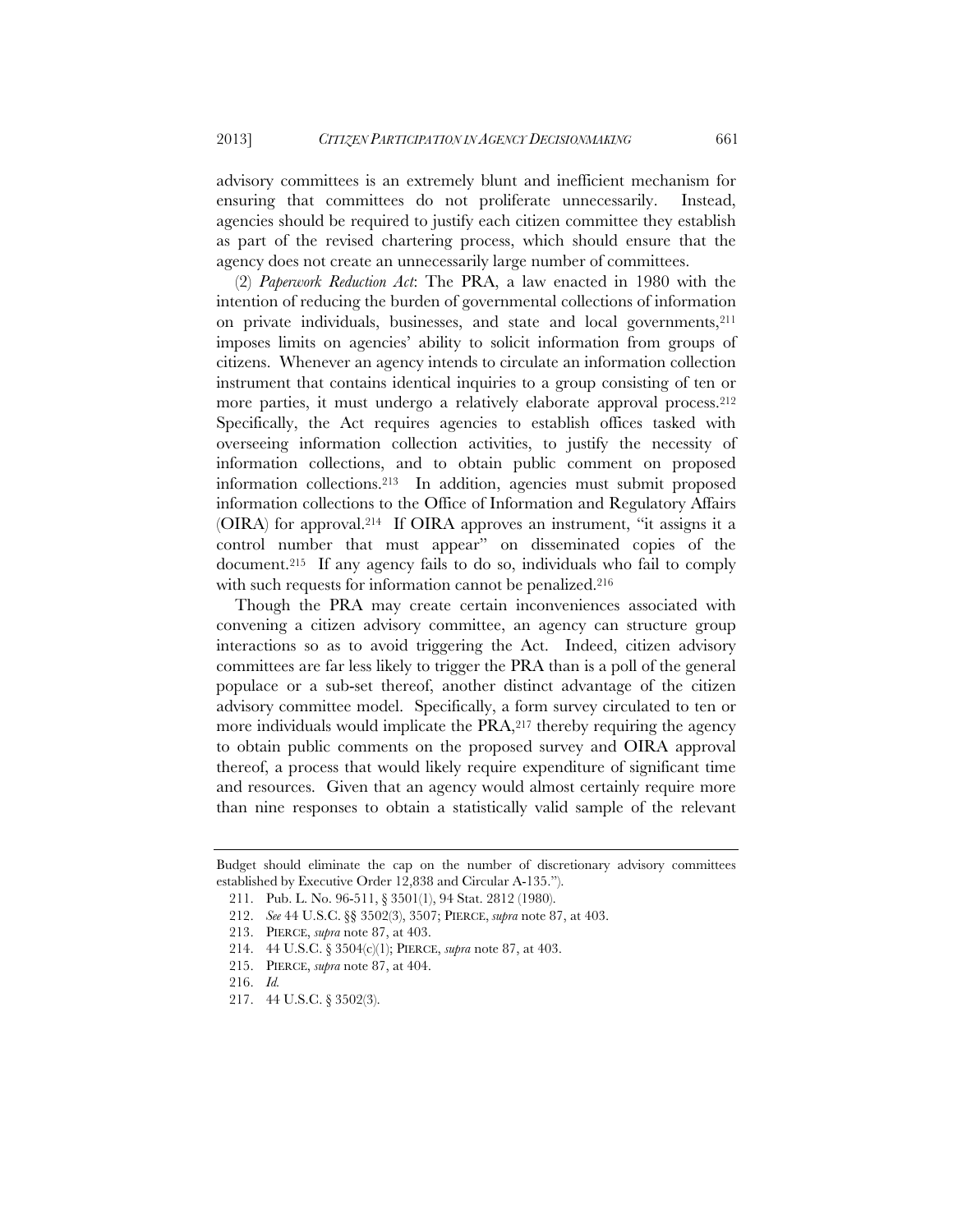population, the likelihood of triggering the PRA is large.

By contrast, an agency would not necessarily submit formal surveys consisting of a battery of identical inquiries to a citizen advisory committee. Rather, the process is more likely to resemble the experiments conducted by Professor Fishkin, wherein a group of participants receives briefing materials and then conducts a series of discussions and debates with the aim of reaching a consensus on a particular issue.218 In short, the process would be more akin to deliberations of a criminal or civil jury rather than a survey of a statistically representative sample of poll subjects, and it therefore generally would not implicate the PRA.219 Furthermore, though the size of citizen advisory committees is likely to vary from a handful of participants to several dozen, many groups would likely feature nine or fewer participants, and any information collection device submitted to such an assemblage would not trigger the Act.220 In short, though the PRA poses a potential impediment to the use of citizen advisory committees, an agency can easily structure the process to avoid running afoul of the Act.

(3) *Limitations on Ex Parte Contacts*: A final legal doctrine that could ostensibly limit an agency's pursuit of outside input via a process other than the formal commenting procedure of the APA is the prohibition on ex parte contacts. In *Home Box Office, Inc. v. Federal Communications Commission*,<sup>221</sup> the Court of Appeals for the District of Columbia Circuit held that agency officials should refrain from discussing matters implicated in a proposed rulemaking with private parties once a notice of proposed rulemaking has been issued.222 In the event that such ex parte contacts nonetheless occur, the agency should document them in written form and place the

 <sup>218.</sup> Fishkin, *supra* note 40, at 136–38; Leib, *supra* note 40, at 910–11.

 <sup>219.</sup> Of course, the agency would need to exercise some degree of caution in avoiding any activity that might trigger the PRA. For instance, though an agency may wish to circulate an informal poll amongst the citizen committee members to gauge their initial opinions, doing so might trigger the Act. Therefore, the agency would need to remain vigilant in structuring the deliberations of the participants to avoid the use of any information collection instruments with a series of identical questions.

 <sup>220. 44</sup> U.S.C. § 3502(3) (2006). Civil juries often consist of nine or fewer jurors. *See* Judith Resnik, *Changing Practices, Changing Rules: Judicial and Congressional Rulemaking on Civil Juries, Civil Justice, and Civil Judging*, 49 ALA. L. REV. 133, 137 n.6 (1997); Joan E. Schaffner, *The Seventh Amendment Right to Civil Jury Trial: The Supreme Court Giveth and the Supreme Court Taketh Away*, 31 U. BALT. L. REV. 225, 268 (2002). Though a citizen advisory committee including nine or fewer citizens may not be sufficiently large in all instances, the successful use of civil juries consisting of as few as six jurors suggests that a relatively small group may be adequate in many cases.

 <sup>221. 567</sup> F.2d 9 (D.C. Cir. 1977).

 <sup>222.</sup> *Id.* at 57.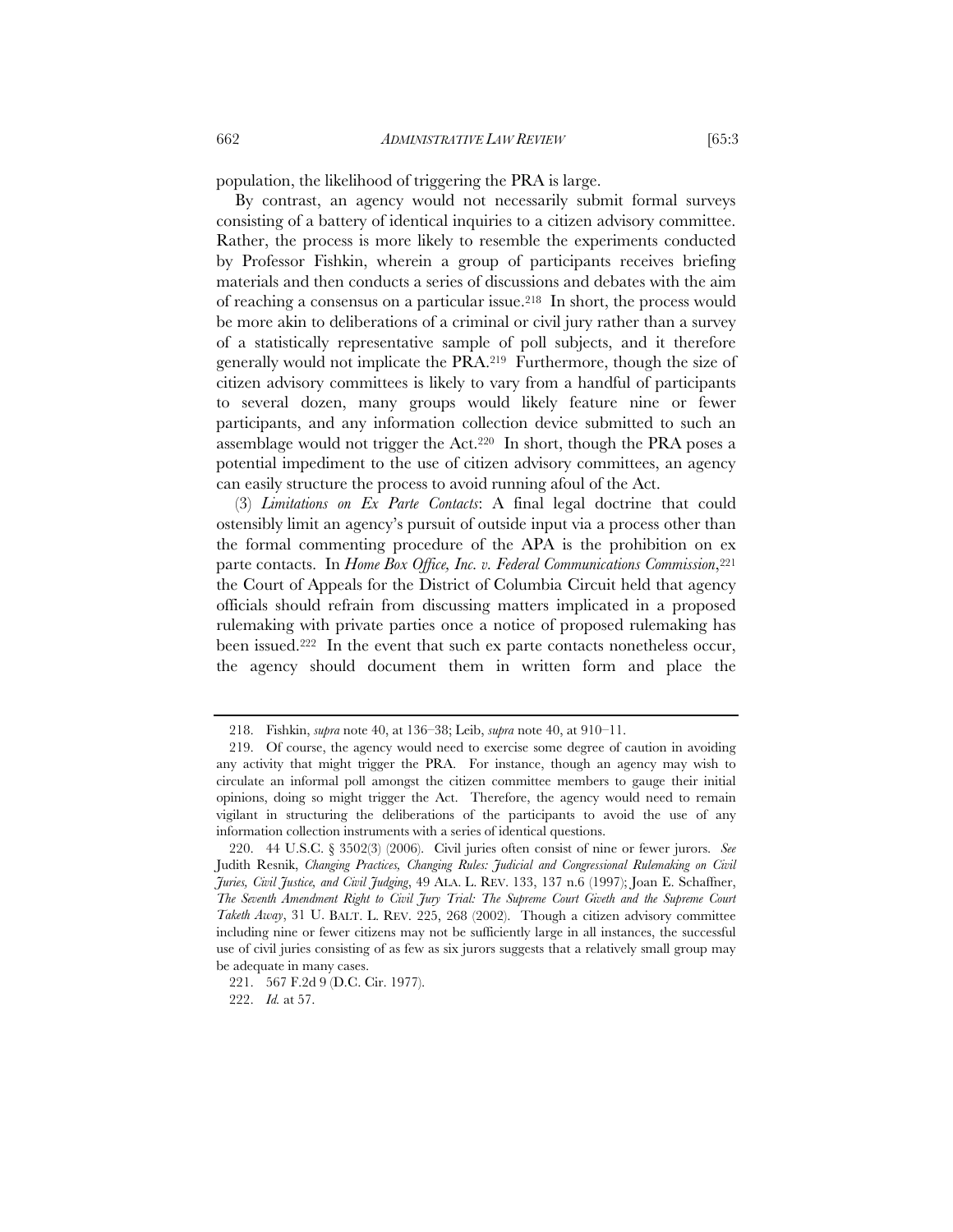documentation in the public file for the rulemaking docket.223 To the extent that this decision remains valid precedent,  $224$  it is unlikely to pose an impediment to the citizen advisory committee proposal for two reasons. First, the committee process is likely to begin prior to the issuance of a notice of proposed rulemaking, insofar as the agency would likely use the committee's recommendation to shape the proposed rule, and the prohibition on ex parte contacts would therefore not be implicated.225 Second, to the extent the agency adopts the "virtual meeting" proposal discussed above, a record of all outside contacts will exist insofar as the discussion will take place entirely in written form on an online web forum; as such, the agency can merely attach that discussion to its rulemaking docket.226

#### **CONCLUSION**

Americans have largely lost faith in their system of elected government. Opinion polls inquiring as to the effectiveness of the President, Congress, or the overall government have shown a significant deterioration in already abysmal results.227 This widespread condemnation derives from a variety of sources, but a major cause is certainly the perceived disconnect between the aspirations of the general public and the decisions rendered by unelected bureaucrats.228

When agencies exercise a policymaking role, they arguably are under an obligation to consider public input. Incorporating insights from democratic theory, this Article contends that agencies should seek enhanced public input when it actually promotes a better outcome. In assessing the value of public input, agencies should consider the extent of citizen participation,

 <sup>223.</sup> *Id.*

 <sup>224.</sup> *See* Sierra Club v. Costle, 657 F.2d 298, 400 (D.C. Cir. 1981) ("Where agency action involves informal rulemaking of a policymaking sort, the concept of ex parte contacts is of more questionable utility."); *see also* Action for Children's Television v. FCC, 564 F.2d 458, 477 (D.C. Cir. 1997); Viacom Int'l Inc. v. FCC, 672 F.2d 1034, 1044 (2d Cir. 1982).

 <sup>225.</sup> *See Home Box Office*, 567 F.2d at 57 (proscribing ex parte contacts only "once a notice of proposed rulemaking has been issued").

<sup>226.</sup> See id. (noting that to the extent that ex parte contacts occur, agencies should maintain a written record thereof and place that record in the public file for the rulemaking docket).

 <sup>227.</sup> Michael Cooper & Megan Thee-Brenan, *Disapproval Rate for Congress at Record 82% After Debt Talks*, N.Y. TIMES, Aug. 4, 2011, http://www.nytimes.com/2011/08/05/us/

politics/05poll.html (citing an 82% disapproval rating for Congress, a record low dating back to the period when statistics were first collected, and significantly better but still disappointing results for the President).

 <sup>228.</sup> *See* Coppack, *supra* note 7.